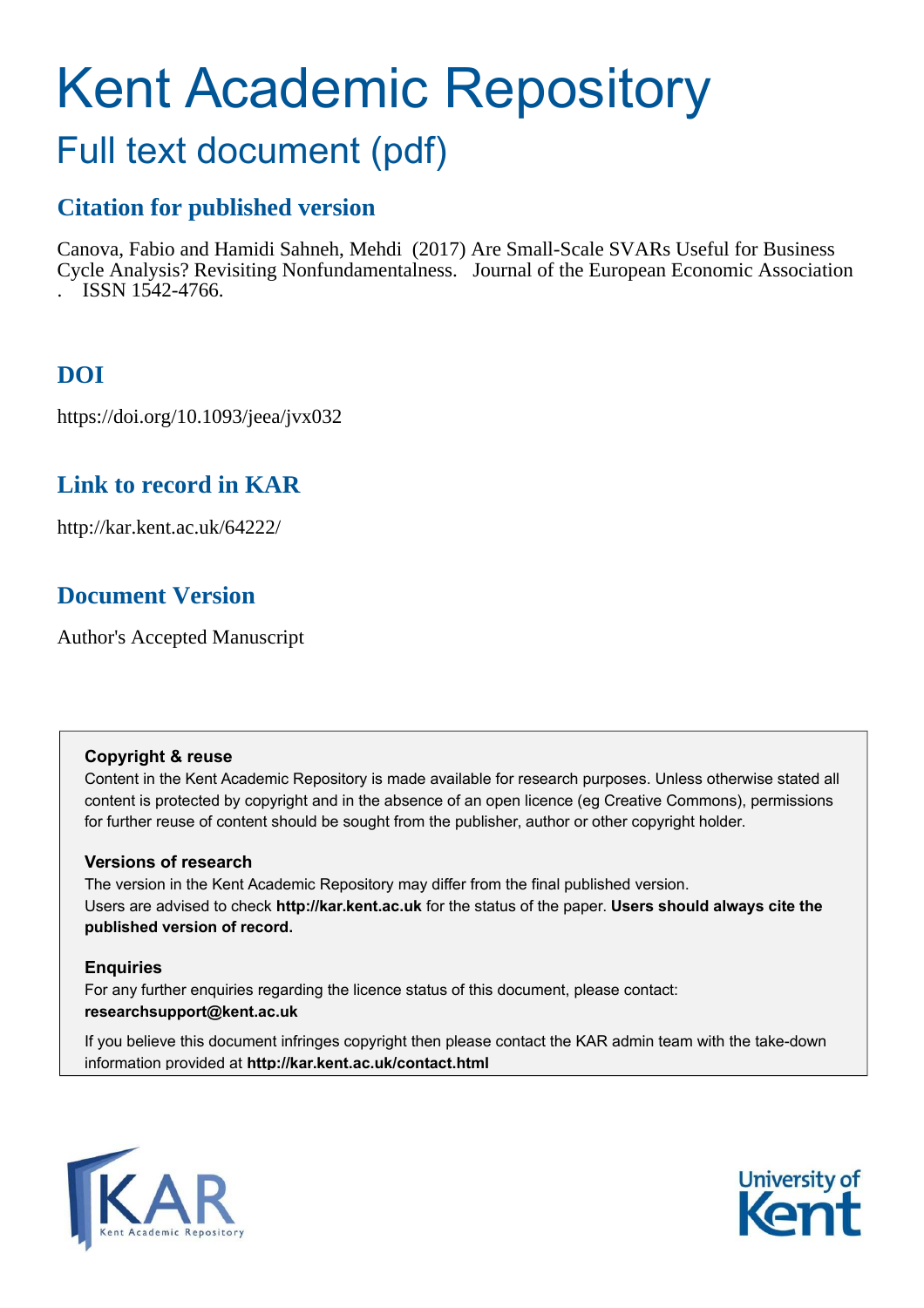# Are Small-Scale SVARs Useful for Business Cycle Analysis? Revisiting Non-Fundamentalness

Fabio Canova

Mehdi Hamidi Sahneh

BI Norwegian Business School, and CEPR  $*$ Universidad Carlos III †

April 20, 2017

#### Abstract

Non-fundamentalness arises when current and past values of the observables do not contain enough information to recover SVAR disturbances. Using Granger causality tests, the literature suggested that several small scale SVAR models are non-fundamental and thus not necessarily useful for business cycle analysis. We show that causality tests are problematic when SVAR variables cross sectionally aggregate the variables of the underlying economy or proxy for non-observables. We provide an alternative testing procedure, illustrate its properties with Monte Carlo simulations, and re-examine a prototypical small scale SVAR model.

Keywords: Aggregation; Non-Fundamentalness; Granger causality, Small scale SVARs.

JEL classification: C5, C32, E5.

<sup>∗</sup>Centre for Applied Macro and Petroleum Economics and Department of Economics, BI Norvegian Business School, Nydalsveien 37, 0484 Oslo, Norway.

<sup>†</sup>Departamento de Economia, Universidad Carlos III de Madrid, Getafe, 28903, Spain. We thank the editor (Claudio Michelacci), five anonymous referees, Carlos Velasco, Jesus Gonzalo, Hernan Seoane, Gianni Amisano, Jordi Gali, Davide de Bortoli, Luca Sala, Benjamin Holcblat, Domenico Giannone, Lutz Kilian, Luca Gambetti and Mario Forni and the participants of seminars at BI Norwegian Business School, UPF, Bocconi, Humboldt, Luiss, University of Glasgow, University of Helsinki, and Federal Reserve Bank of New York, Federal Reserve Board, and of the 2016 IAAE and 2016 ESEM conferences for comments and discussions. Canova acknowledges the financial support from the Spanish Ministerio de Economia y Competitividad through the grants ECO2012-33247 and ECO2015-68136-P and FEDER, UE.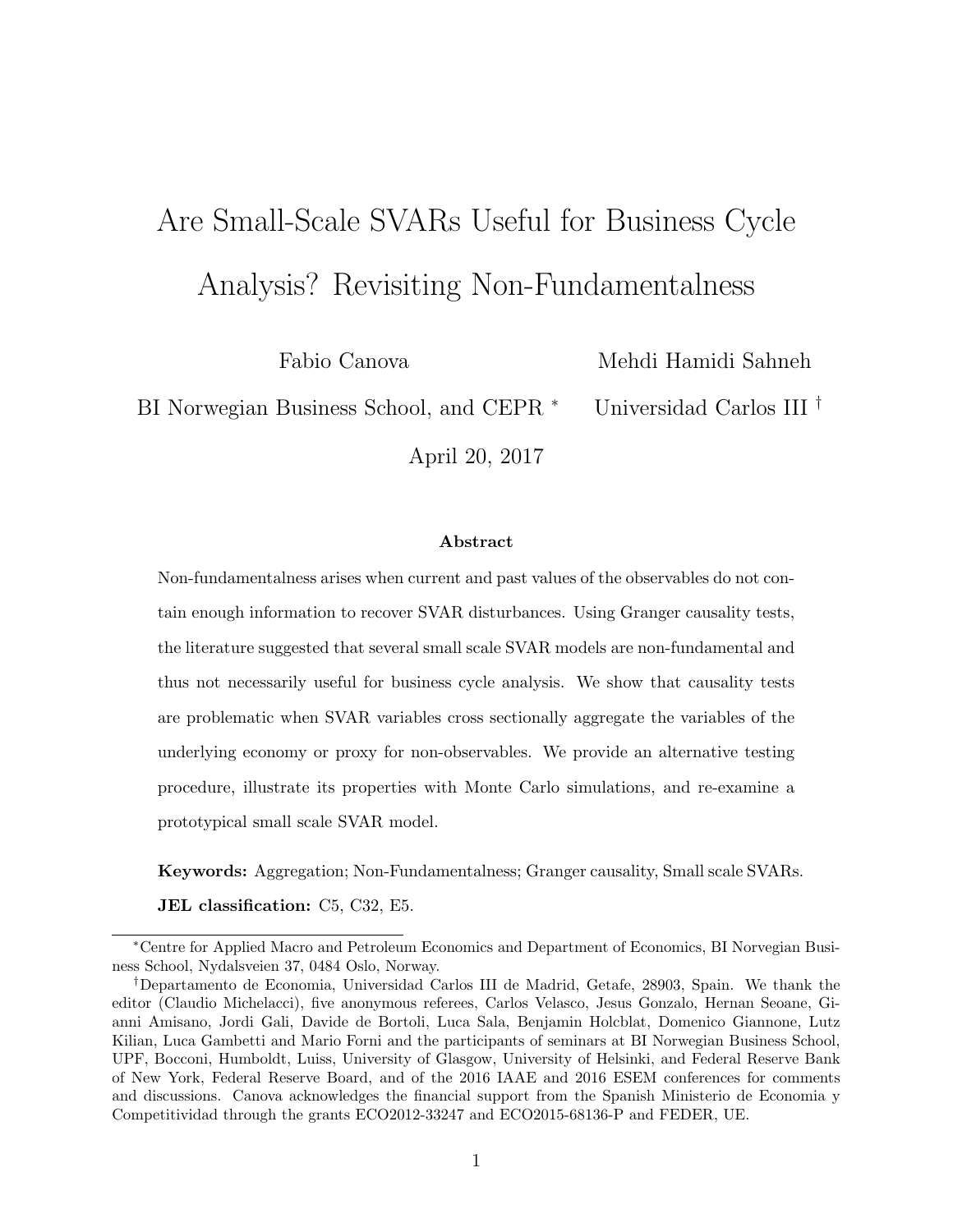#### 1 Introduction

Structural Vector Autoregressive (SVAR) models have been extensively used over the last 30 years to study sources cyclical fluctuations . The methodology hinges on the assumption that structural shocks can be obtained from linear combinations of current and past values of the observables. Non-fundamentalness arises when this is not the case. In a non-fundamental system, structural shocks obtained via standard identification procedures may have little to do with the true disturbances, even when identification is correctly performed, making SVAR evidence unreliable.

Since likelihood or spectral estimation procedures can not distinguish fundamental vs. non-fundamental Gaussian systems (see e.g. Canova (2007), page 114), it is conventional in applied work to rule out all the non-fundamental representations that possess the same second-order structure of the data. However, this choice is arbitrary. There are rational expectation models (Hansen and Sargent, 1991), optimal prediction models (Hansen and Hodrick, 1980), permanent income models (Fernández-Villaverde et al., 2007), news shocks models (Forni et al., 2014), and fiscal foresight models (Leeper et al., 2013), where optimal decisions may generate non-fundamental solutions. In addition, non-observability of certain states or particular choices of observables may make fundamental systems non-fundamental.

Despite the far-reaching implications it has for applied work, little is known on how to empirically detect non-fundamentalness. Following the lead of Lutkepohl (1991), Giannone and Reichlin (2006) and Forni and Gambetti (2014) (henceforth, FG) suggest that, under fundamentalness, external information should not Granger cause VAR variables. Using such a methodology, FG and Forni et al. (2014) argued that several small scale SVARs are non-fundamental, thus implicitly questioning the economic conclusions that are obtained. Considering the popularity of small scale SVARs in macroeconomics, this result is disturbing. This paper shows that Granger causality diagnostics may lead to spurious results in common and relevant situations.

Why are there problems? Because of small samples, instabilities, identification or inter-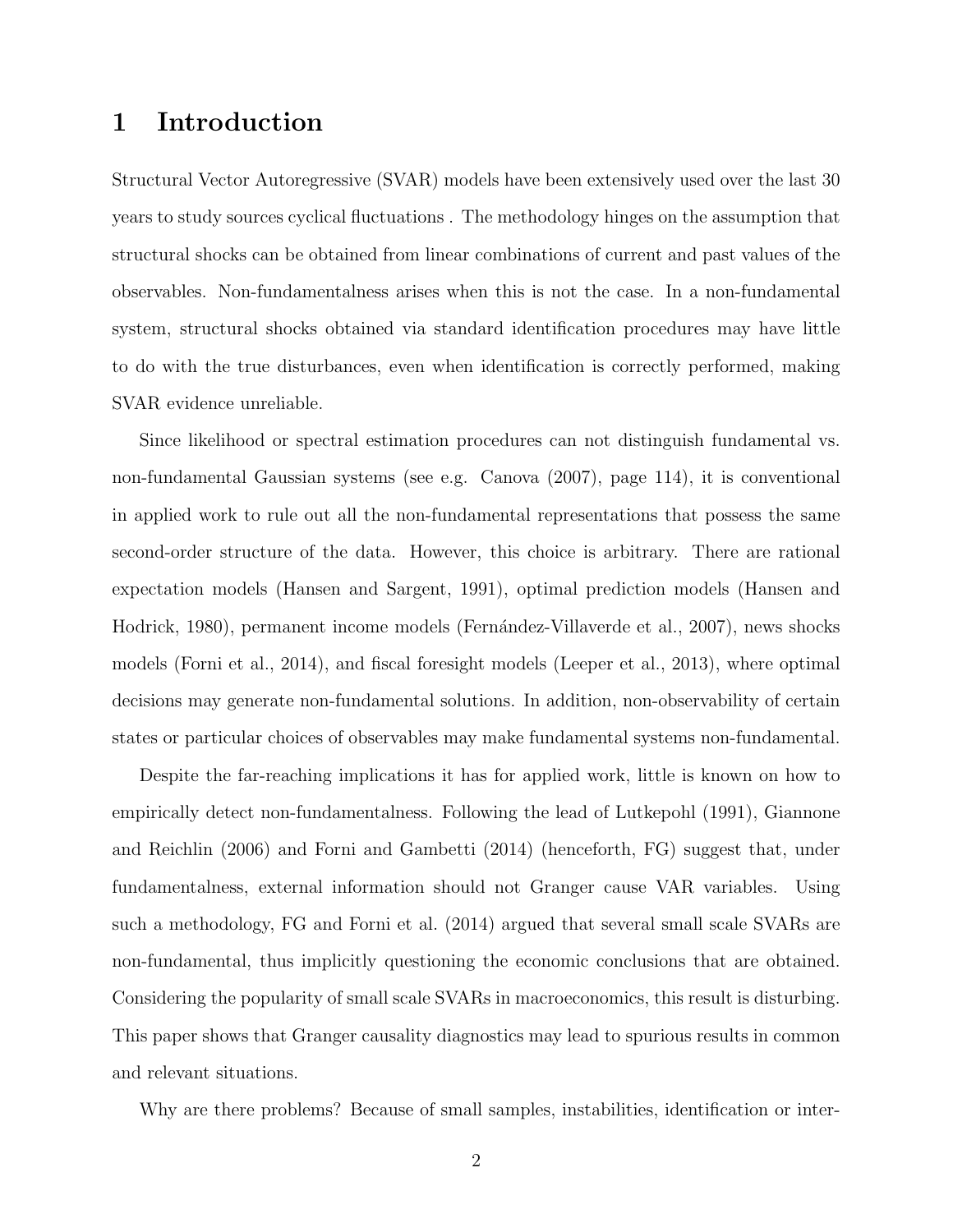pretation difficulties, one typically uses a small scale SVAR to examine the transmission of relevant disturbances, even if the process generating the data (DGP) features many more variables and shocks. But the shocks recovered by such SVAR systems are linear combinations of a potentially larger set of primitive structural shocks driving the economy. Thus, any variable excluded from the SVAR, but containing information about these primitive disturbances, predicts SVAR shocks (and thus Granger cause the endogenous variables), regardless of whether the model is fundamental or not.

To illustrate the point, suppose we want to measure the effects of technology shocks on economic activity. Small scale SVARs designed for this purpose typically include an aggregate measure of labour productivity, hours, and a few other aggregate variables. Suppose that what drives the economy are sector-specific, serially correlated productivity disturbances. The technology shock recovered from an SVAR will be a linear transformation of current and past sectoral productivity shocks. Since, e.g., sectoral capital or sectoral labour productivity have information about sectoral disturbances, they will predict SVAR technology shocks, both when the model is fundamental and when it is not.

A similar problem occurs when the SVAR features a proxy variable. For example, TFP is latent and typical estimates are obtained from output, capital and hours worked data. If capital and hours worked are excluded from the SVAR, any variable that predicts them will Granger cause estimated TFP, regardless of whether the model is fundamental or not.

In general, whenever a small scale SVAR is used, aggregation rather than non-fundamentalness may be the reason for why Granger causality tests find predictability. Thus, if non-fundamentalness is of interest, it is crucial to have a testing approach which is robust to aggregation and nonobservability problems. We propose an alternative procedure, based on ideas of Sims (1972), which is has this property and exploits the fact that, under non-fundamentalness, future SVAR shocks predict a vector of variables excluded from the SVAR.

We perform Monte Carlo simulations using a version of the model of Leeper et al. (2013) as DGP with capital tax, income tax, and productivity disturbances. We assume that the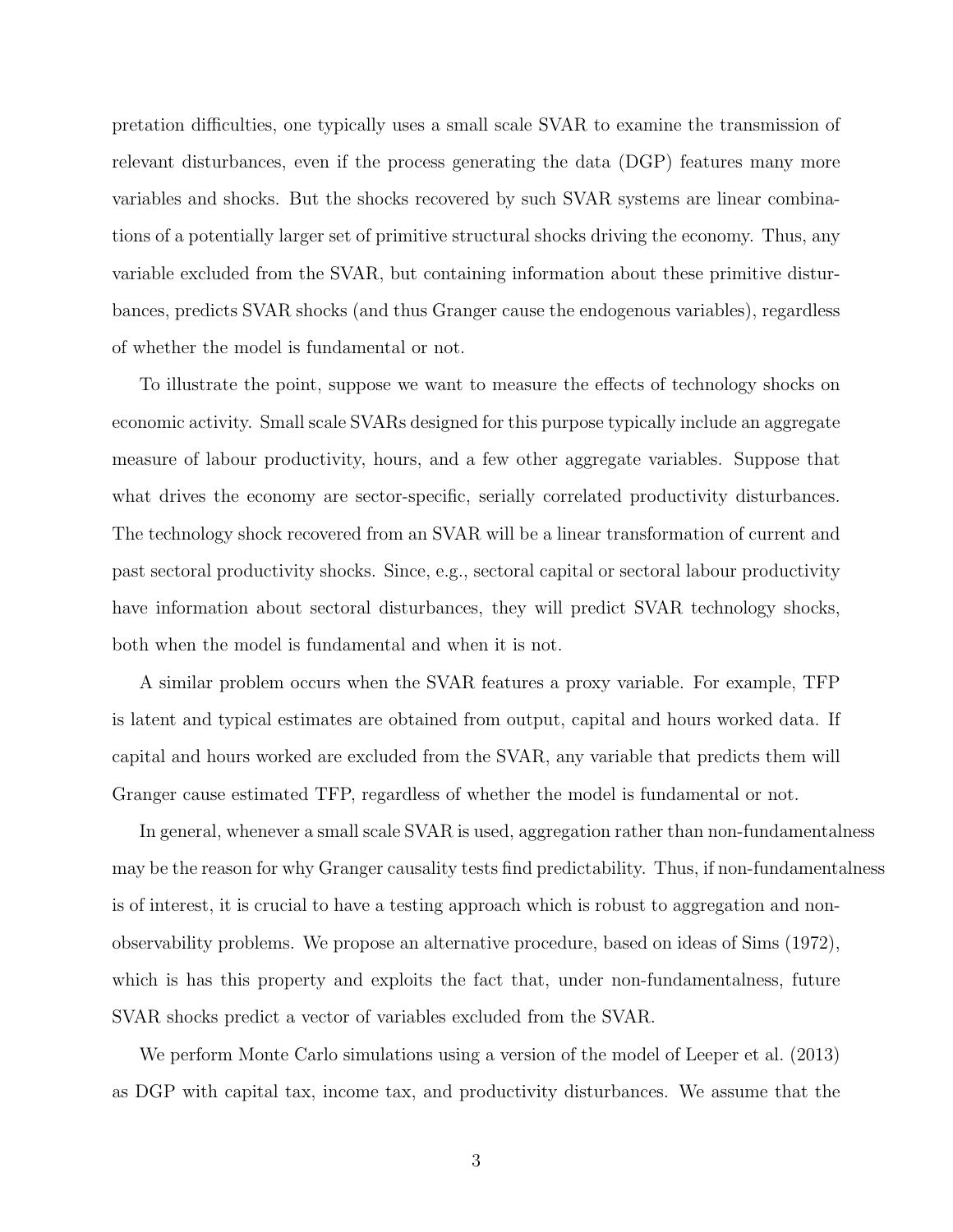SVAR includes capital and an aggregate tax variable (or an aggregate tax rate computed from revenues and output data) and show that our approach has good small sample properties. In contrast, spurious non-fundamentalness arises with standard diagnostics. Absent aggregation problems, our approach and a Granger causality test have similar small sample properties.

We re-examine the small scale SVAR employed by Beaudry and Portier (2006) designed to measure the macroeconomic effects of news. We find that the model is fundamental according to our test but non-fundamental according to a Granger causality diagnostic. We show that the rejection of the null with the latter is due to aggregation: once coarsely disaggregated TFP data is used in the SVAR, Granger causality no longer rejects the null of fundamentalness. The dynamics responses to news shocks in the systems with aggregated and disaggregated TFP measures are however similar (see also Beaudry et al. (2015)). Thus, the SVAR disturbances the two systems recover are likely to be similar combinations of the primitive structural shocks and, thus, not necessarily economically interpretable.

Two caveats need to be mentioned. First, our analysis is concerned with Gaussian macroeconomic variables. For non-Gaussian situations, see Hamidi Saneh (2014) or Gourieroux and Monfort (2015). Second, although we focus on SVARs, our procedure also works for SVARMA models, as long as the largest MA root is sufficiently away from unity.

The rest of the paper is organized as follows. Section 2 provides examples of nonfundamental systems and highlights the reasons for why problem occurs. Section 3 shows why standard tests may fail and propose an alternative approach. Section 4 examines the performance of various procedures using Monte Carlo simulations. Section 5 investigates the properties of a small scale SVAR system. Section 6 concludes.

#### 2 A few example of non-fundamental systems

As Kilian and Lutkepohl (2016) highlighted, the literature has primarily focused on nonfundamentalness driven by a mismatch between agents and econometricians information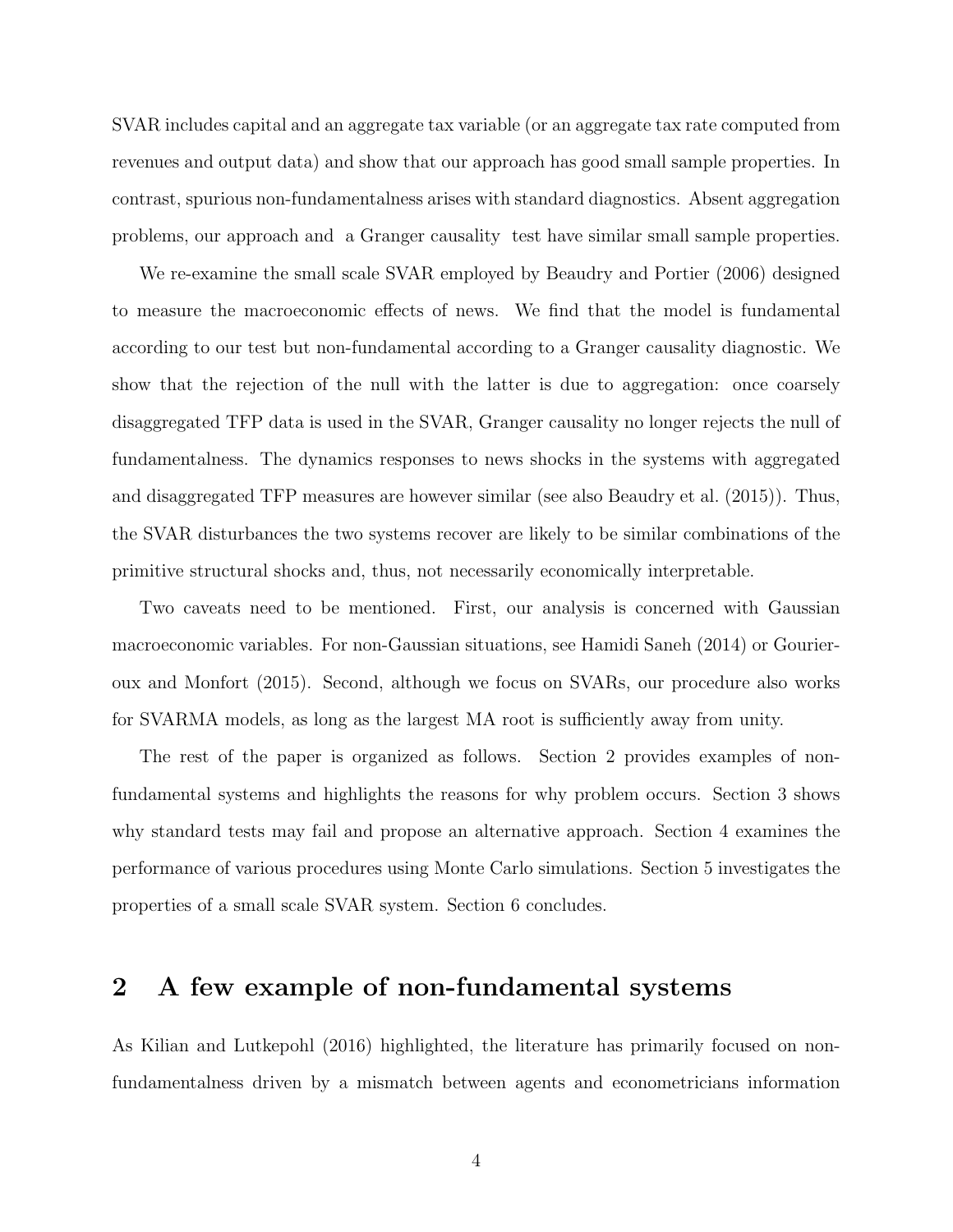sets, because of omitted variables (see e.g. Giannone and Reichlin (2006), Kilian and Murphy (2014)), or of the timing of news revelation (see e.g. Leeper et al. (2013) , Forni et al. (2014)). However, there may be other reasons for why it emerges.

First, non-fundamentalness may be intrinsic to the optimization process and to the modelling choices an investigator makes, see e.g. Hansen and Sargent, 1991). Optimizing models producing non-fundamental solutions are numerous; the next example shows one.

**Example 1.** Suppose the dividend process is  $d_t = e_t - a e_{t-1}$ , where  $a < 1$ , and suppose stock prices are expected discounted future dividends:  $p_t = E_t \sum_j \beta^j d_{t+j}$ ,  $0 < \beta < 1$ . The equilibrium value of  $p_t$  in terms of the dividends innovations is

$$
p_t = (1 - \beta a)e_t - ae_{t-1}
$$
\n(2.1)

Thus, even though the dividends process is fundamental  $(a < 1)$ , the process for stock prices could be non-fundamental if  $\left| \frac{(1-\beta a)}{a} \right|$  $\frac{1-\beta a}{a}|$  < 1, which occurs when  $\frac{1}{1+\beta}$  < a. If  $a \ge 0.5$ , any economically reasonable value of  $\beta$  will make stock prices non-fundamental. On the other hand, if we allow stock prices to have a bubble component  $e_t^b$  whose expected value is zero, the vector  $(e_t, e_t^b)$  is fundamental for  $(d_t, p_t)$ , regardless of the value of  $\beta$ . Thus, allowing for bubbles in theory makes a difference as far as recovering dividend shocks from the data.  $\Box$ 

Second, non-fundamentalness may be due to non-observability of some of the endogenous variables of a fundamental model. The next example illustrates how this is possible.

**Example 2.** Suppose the production function (in logs) is:

$$
Y_t = K_t + e_t \tag{2.2}
$$

and the law of motion of capital is:

$$
K_t = (1 - \delta)K_{t-1} + ae_t \tag{2.3}
$$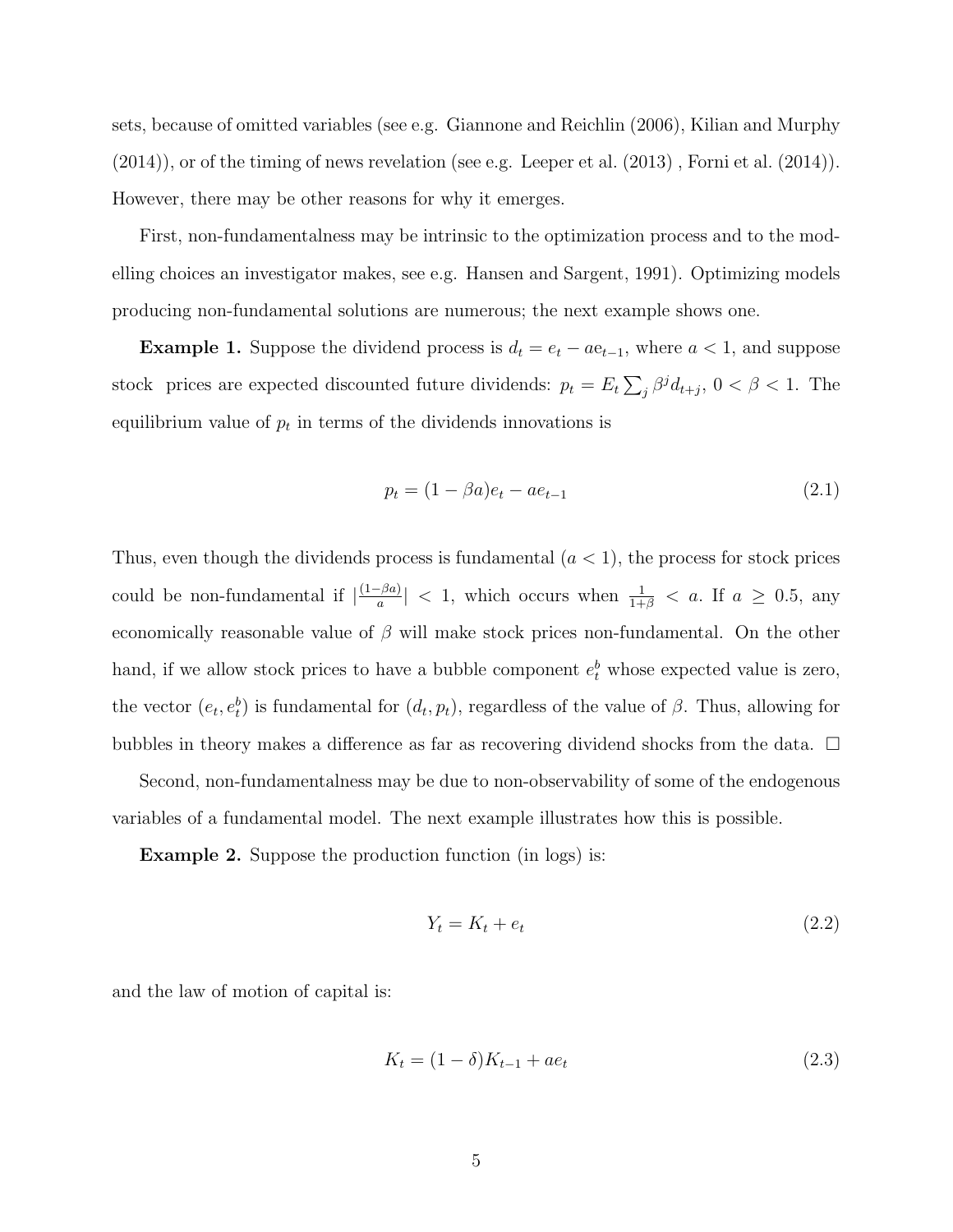If both  $(K_t, Y_t)$  are observable this is just a bivariate restricted VAR(1) and  $e_t$  is fundamental for both  $(k_t, y_t)$ . However, if the capital stock is unobservable,  $(2.2)$  becomes

$$
Y_t - (1 - \delta)Y_{t-1} = (1 + a)e_t + (1 - \delta)e_{t-1}
$$
\n(2.4)

Clearly, if  $a < 0$  and  $|a| < |\delta|$ ,  $e_t$  can not be expressed as a convergent sum of current and past values of  $Y_t$  and (2.4) is non-fundamental. In addition, if  $\delta$  and  $a$  are both small,  $(2.4)$  has a MA root close to unity and a finite order VAR for  $Y_t$  poorly approximates the underlying bivariate process; see also Ravenna  $(2007)$ , and Giacomini  $(2013)$ .

Third, a particular variable selection may induce non-fundamentalness, even if the system is, in theory, fundamental. Hansen and Hodrick (1980) showed that this happens when forecast errors are used in a VAR. The next example shows a less known situation.

**Example 3.** Consider a standard consumption-saving problem. Let income  $Y_t = e_t$  be a white noise. Let  $\beta = \frac{1}{R} < 1$  be the discount factor and assume quadratic preferences. Then:

$$
C_t = C_{t-1} + (1 - R^{-1})e_t \tag{2.5}
$$

Thus, growth rate of consumption has a fundamental representation. However, if we setup the empirical model in terms of savings,  $S_t \equiv Y_t - C_t$ , the solution is

$$
S_t - S_{t-1} = R^{-1}e_t - e_{t-1}
$$
\n(2.6)

and the growth rate of saving is non-fundamental.

In sum, there may be many reasons for why an empirical model may be non-fundamental. Assuming away non-fundamentalness is problematic. Focusing on omitted variable or anticipation problems is, on the other hand, reductive. One ought to have procedures able to detect whether a SVAR is fundamental and, if it is not, whether violations are intrinsic to theory or due to applied investigators choices.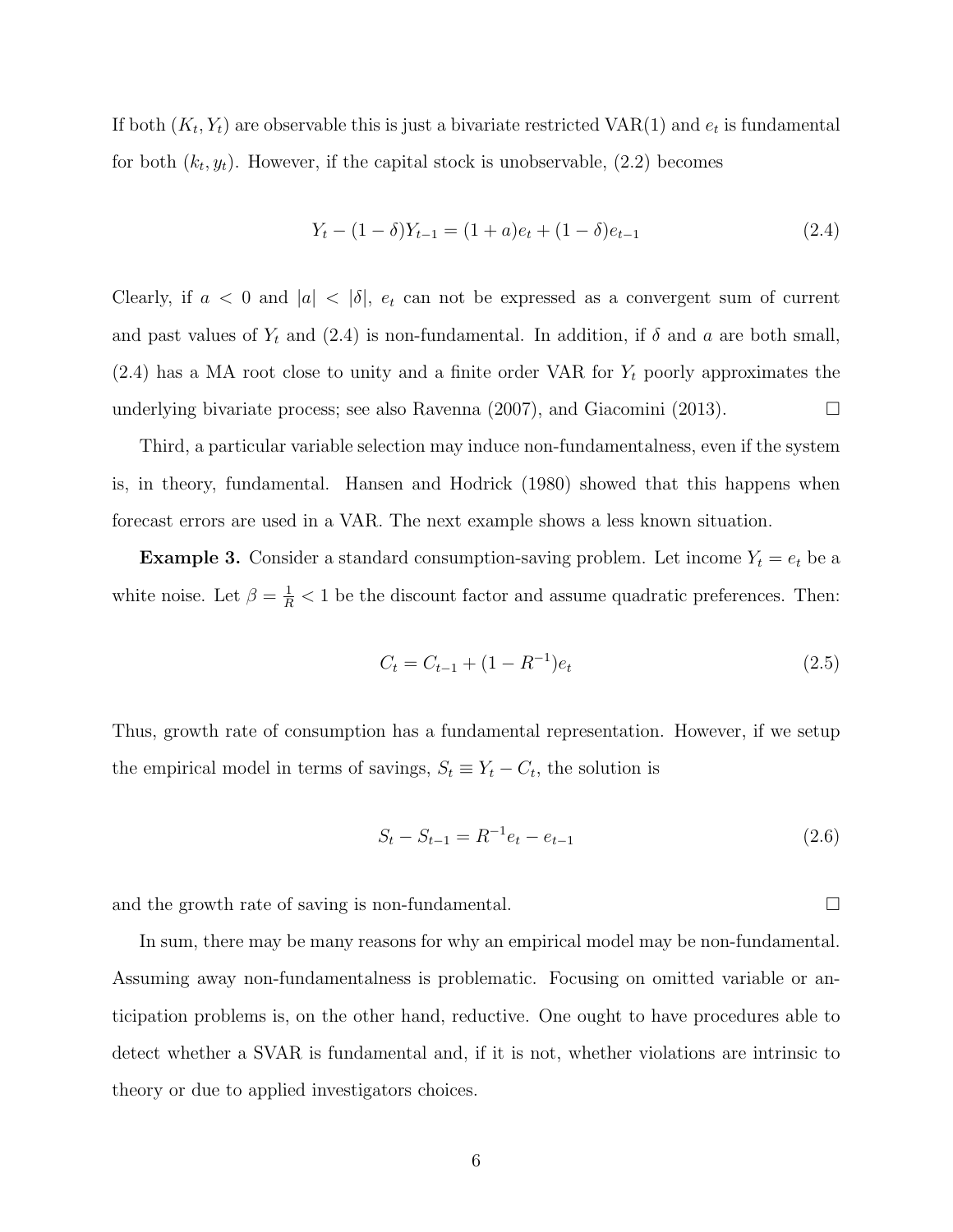#### 3 The Setup

Because in this section we need to distinguish the structural disturbances driving the fluctuations in the DGP from the shocks a SVAR may recover, we use the convention that " primitive" structural shocks are the disturbances of the DGP and "SVAR" structural shocks those obtained with the empirical model.

We assume that the DGP for the observables can be represented by an  $n$ -dimensional vector of stationary variables  $\chi_t$  driven by  $s \geq n$  serial and mutually uncorrelated primitive structural shocks  $\varsigma_t$ .

**Assumption 1.** The vector  $\chi_t$  satisfies

$$
\chi_t = \Gamma(L)C\varsigma_t
$$

where C is a  $n \times s$  matrix,  $\Gamma(L) = \sum_{i=0}^{\infty} \Gamma_i L^i$ ,  $\Gamma_0 = I$ ,  $\Gamma_i$ 's are  $(n \times n)$  matrices each  $i, L$  is the lag operator, and  $\sum_{i=0}^{\infty} \Gamma_i^2 < \infty$ .

The DGP in (3) is quite general and covers, for example, stationary dynamics general equilibrium (DSGE) models solved around a deterministic steady state or non-stationary DSGEs solved around a deterministic or a stochastic balanced growth path. Stationarity is assumed for convenience; the arguments we present are independent of whether  $\chi_t$  stochastically drifts or not. Assumption 1 places mild restrictions on the roots of  $\Gamma(L)$ . In theory,  $\varsigma_t$  could be fundamental for  $\chi_t$  or not.

Given a typical sample, *n* the dimension of  $\chi_t$  is generally large and  $\Gamma(L)$  is of infinite dimension. Thus, for estimation and inferential purposes an applied investigator typically confines attention to an *m*-dimensional vector  $x_t$ , where  $\mathcal{H}_t^x \subset \mathcal{H}_t^{\chi}$ , and  $\mathcal{H}_t^j$  $t<sub>t</sub>$  is the closed linear span of  $\{j_s : s \le t\}, j_t = (x_t, \chi_t)^{-1}.$ 

**Assumption 2.** The vector  $x_t$  is driven by a  $m \times 1$  vector of mutually and serially <sup>1</sup>The linear span is the smallest closed subspace which contains the subspaces.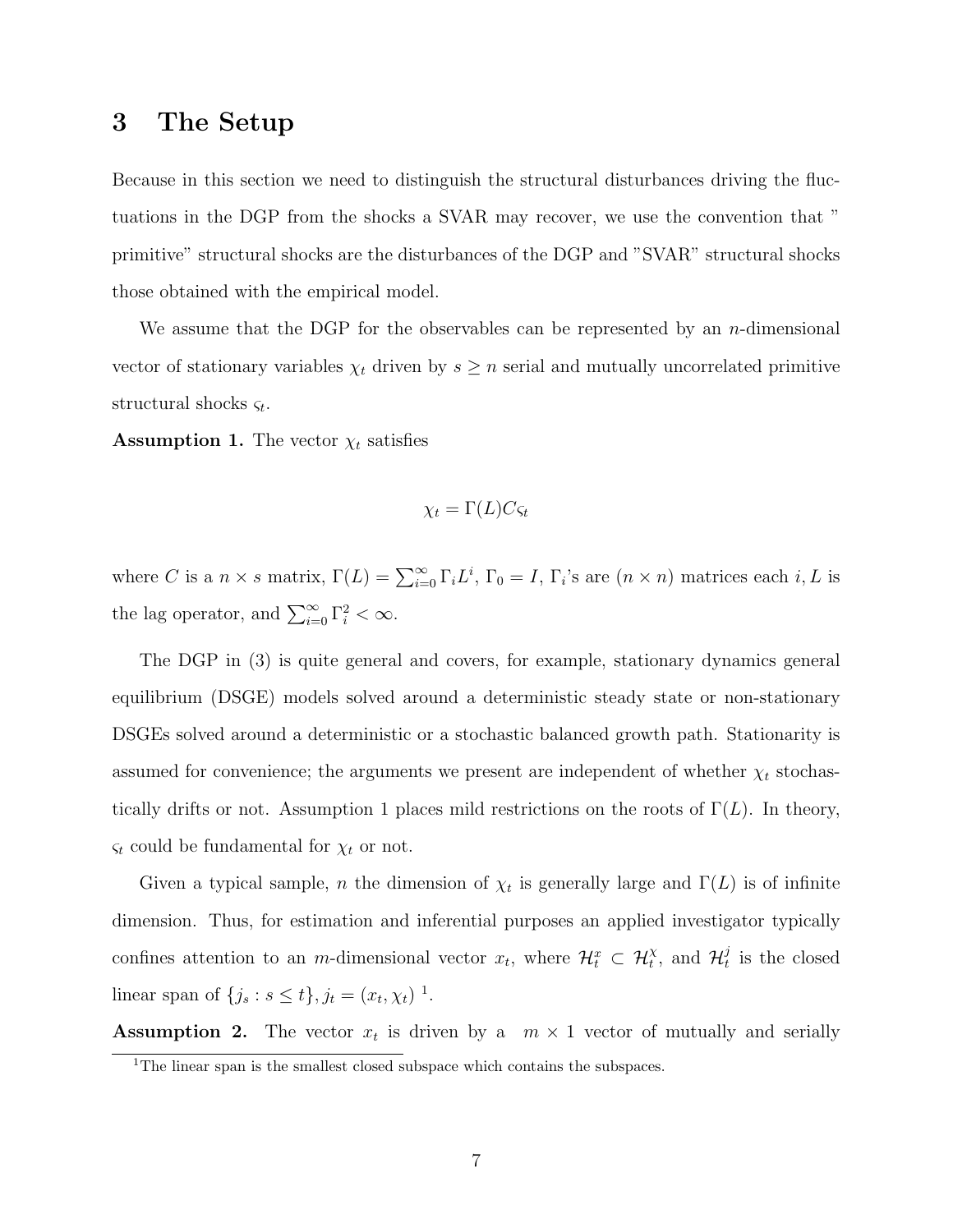uncorrelated SVAR structural shocks  $\varsigma_{x,t}$ :

$$
x_t = \Gamma_x(L)C_x \varsigma_t \tag{3.1}
$$

$$
\equiv \Pi(L)u_t = \Pi(L)D\varsigma_{x,t} \tag{3.2}
$$

where  $m < n$ ,  $\Gamma_x(L)$  is an  $m \times m$  matrix for every L,  $C_x$  is a also a  $m \times s$  matrix,  $\Pi(L) =$  $\sum_{i=0}^{\infty} \Pi_i L^i$ ,  $\Pi_i$  are  $m \times m$  matrices for each i,  $\Pi_0 = I$ ,  $\sum_{i=0}^{\infty} \Pi_i^2 < \infty$ , D is an  $m \times m$  matrix.

Equation (3.1) covers many cases of interest in macroeconomics. For example,  $x_t$  may contain a subset of the variables belonging to  $\chi_t$ , linear combinations, regression residuals, or forecast errors computed from the elements of  $\chi_t$ . Thus, the framework includes the case of a variable belonging to the DGP but unobserved and thus omitted from the empirical model (as in example 2); the situation where the DGP has disaggregated variables but the empirical model is set up in terms of aggregated variables; the case where the DGP has an unobservable variable (e.g. total factor productivity) proxied by a linear combination of observables (i.e. output, capital and labor); and the case where all DGP variables are observables (e.g., we have consumption data) but the empirical model contains linear combinations of the observables (i.e. savings as in example 3).

Since the dimension of  $\varsigma_t$  is larger than the dimension of  $x_t$ , cross-sectional aggregation occurs. That is, the econometrician estimating an SVAR may be able to recover the  $m \times 1$ vector  $\varsigma_{x,t}$  from the reduced form residuals  $u_t$ , but never the  $s \times 1$  vector  $\varsigma_t$ . For example, the DGP may describe a small open economy subject to external shocks coming from many countries, while the empirical model is specified so that only rest of the world variables are used. If  $\Gamma(L)$  has a block exogenous structure, it may be possible to aggregate the vector external shocks into one shock without contamination from other disturbances, see e.g. Faust and Leeper (1988). However, even in this case, it is clearly impossible to recover the full vector of country specific external disturbances.

Next, we provide the definition of fundamentalness for the empirical model (3.2) (see also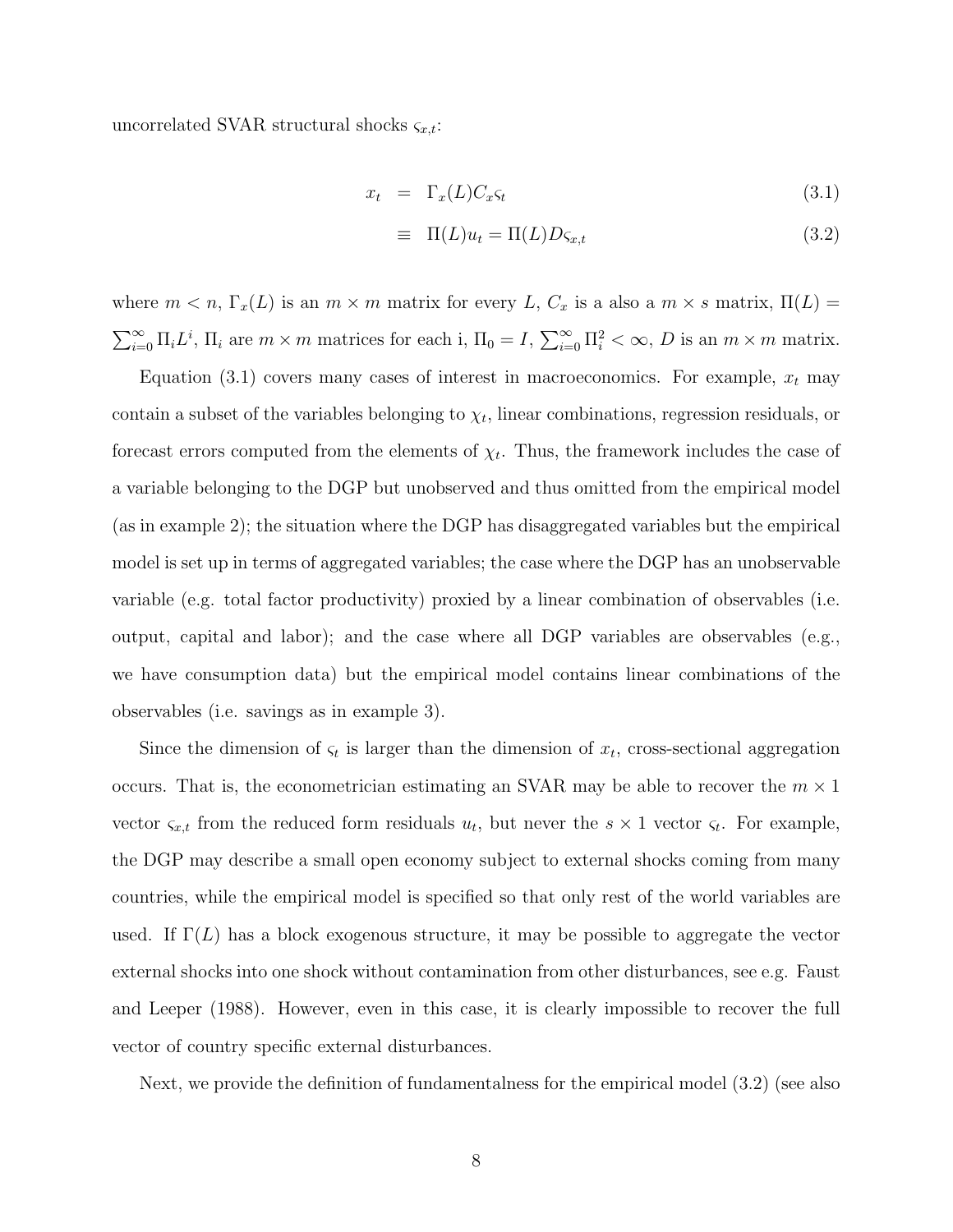Rozanov (1967)) and Alessi et al. (2011)).

**Definition 1:** An uncorrelated process  $\{u_t\}$  is  $x_t$ -fundamental if  $\mathcal{H}_t^u = \mathcal{H}_t^x$  for all t. It is non-fundamental if  $\mathcal{H}_t^u \subset \mathcal{H}_t^x$  and  $\mathcal{H}_t^u \neq \mathcal{H}_t^x$ , for at least one t.

The empirical model (3.2) is fundamental if and only if all the roots of the determinant of the  $\Pi(L)$  polynomial lie outside the unit circle in the complex plane - in this case  $\mathcal{H}_t^u = \mathcal{H}_t^x$ , for all t. Alternatively, the model is fundamental if it is possible to express  $u_t$  as a convergent sum of current and past  $x_t$ 's. Fundamentalness is closely related to the concept of invertibility: the latter requires that no root of the determinant of  $\Pi(L)$  is on or inside the unit circle. Since we consider stationary variables, the two concepts are equivalent in our framework.

In standard situations, there is a one-to-one mapping between the  $u_t$  and  $\varsigma_t$  and thus examining the fundamentalness of  $u_t$  provides information about the fundamentalness of  $\zeta_t$ . When the mapping is not one-to-one but the relationship between  $u_t$  and  $\varsigma_t$  has a particular structure, it may be possible to find conditions insuring that when  $u_t$  is fundamental for  $x_t$ ,  $\varsigma_t$  is fundamental for  $\chi_t$ , see e.g. Forni et al. (2009). In all other situations, many of which are of interest, knowing the properties of  $u_t$  for  $x_t$  may tells us little about the properties of the primitive shocks  $\varsigma_t$  for  $\chi_t$ .

Note that, although  $\zeta_{x,t}$  are linear combination of  $\zeta_t$ , they may still be economically interesting. An aggregate TFP shock may be meaningful, even if the sectoral TFP shocks drive the economy, as long as several sectoral TFP disturbances produce similar dynamics for the variables of the SVAR. On the other hand, it is not generally true that a fundamental shock is necessarily structurally interpretable (this occurs, for example, when the wrong D matrix is used to recover  $\varsigma_{x,t}$  from a fundamental  $u_t$ ).

#### 3.1 Standard approaches to detect non-fundamentalness

Checking whether a Gaussian VAR is fundamental or not is complicated because the likelihood function or the spectral density can not distinguish between a fundamental and a nonfundamental representations. Earlier work by Lippi and Reichlin (1993, 1994) informally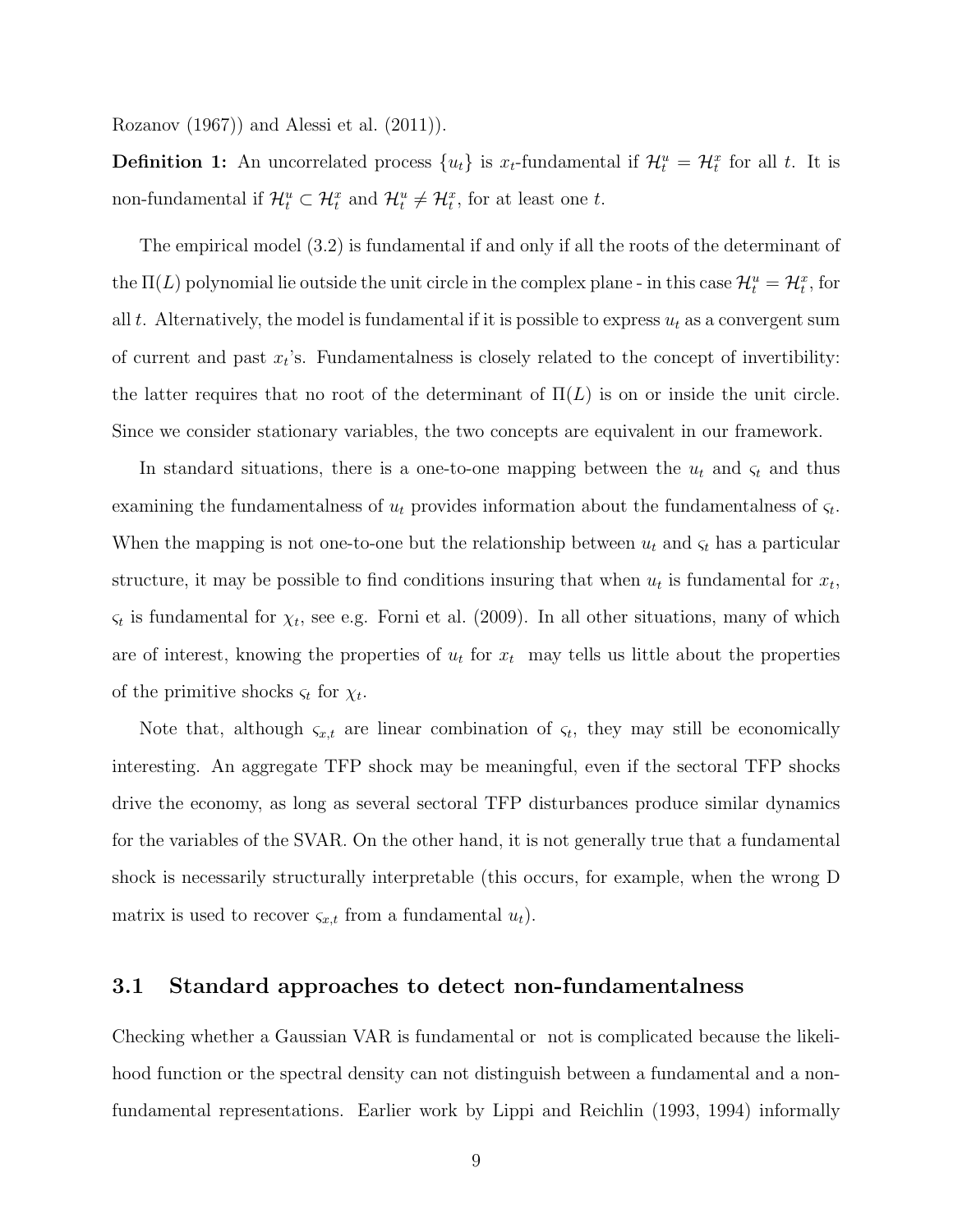compared the dynamics produced by fundamental and selected non-fundamental representations. Giannone and Reichlin (2006) proposed to use Granger causality tests. The procedure works as follows. Suppose we augment  $x_t$  with a vector of variables  $y_t$ 

$$
\begin{bmatrix} x_t \\ y_t \end{bmatrix} = \begin{bmatrix} \Pi(L) & 0 \\ B(L) & C(L) \end{bmatrix} \begin{bmatrix} u_t \\ v_t \end{bmatrix}
$$
 (3.3)

where  $v_t$  are specific to  $y_t$  and orthogonal to  $u_t$  Assume that all the roots of the determinant of  $B(L)$  are outside the unit circle. If (3.2) is fundamental,  $u_t = \Pi(L)^{-1}x_t$ , and

$$
y_t = B(L)\Pi(L)^{-1}x_t + C(L)v_t
$$
\n(3.4)

where  $B(L)\Pi(L)^{-1}$  is a one-sided in the non-negative powers of L. Thus, under fundamentalness,  $y_t$  is a function of current and past values of  $x_t$ , but  $x_t$  does not depend on  $y_t$ . Hence, to detect non-fundamentalness one can check whether  $x_t$  is predicted by lags of  $y_t$ .

While such an approach is useful to examine whether there are variables omitted from the empirical model, it is not clear whether it can reliably detect non-fundamentalness when shock aggregation is present. The reason is that cross-sectional aggregation is not innocuous. For example, Chang and Hong (2006) show that aggregate and sectoral technology shocks behave quite differently and Sbrana and Silvestrini (2010) show that volatility predictions are quite different depending on the degree of cross sectional aggregation of the portfolio one considers. The next example shows that aggregation may lead to spurious conclusions when using Granger causality to test for fundamentalness in small scale SVARs.

**Example 4.** Suppose the DGP is given by the following trivariate process:

$$
\chi_{1t} = \varsigma_{1t} + b_1 \varsigma_{1t-1} + a \varsigma_{2t} + a \varsigma_{3t} \tag{3.5}
$$

$$
\chi_{2t} = a\varsigma_{1t} + \varsigma_{2t} + b_2\varsigma_{2t-1} + a\varsigma_{3t} + \varsigma_{4t} \tag{3.6}
$$

$$
\chi_{3t} = a\varsigma_{1t} + a\varsigma_{2t} + \varsigma_{3t} + b_3\varsigma_{3t-1} - \varsigma_{4t} \tag{3.7}
$$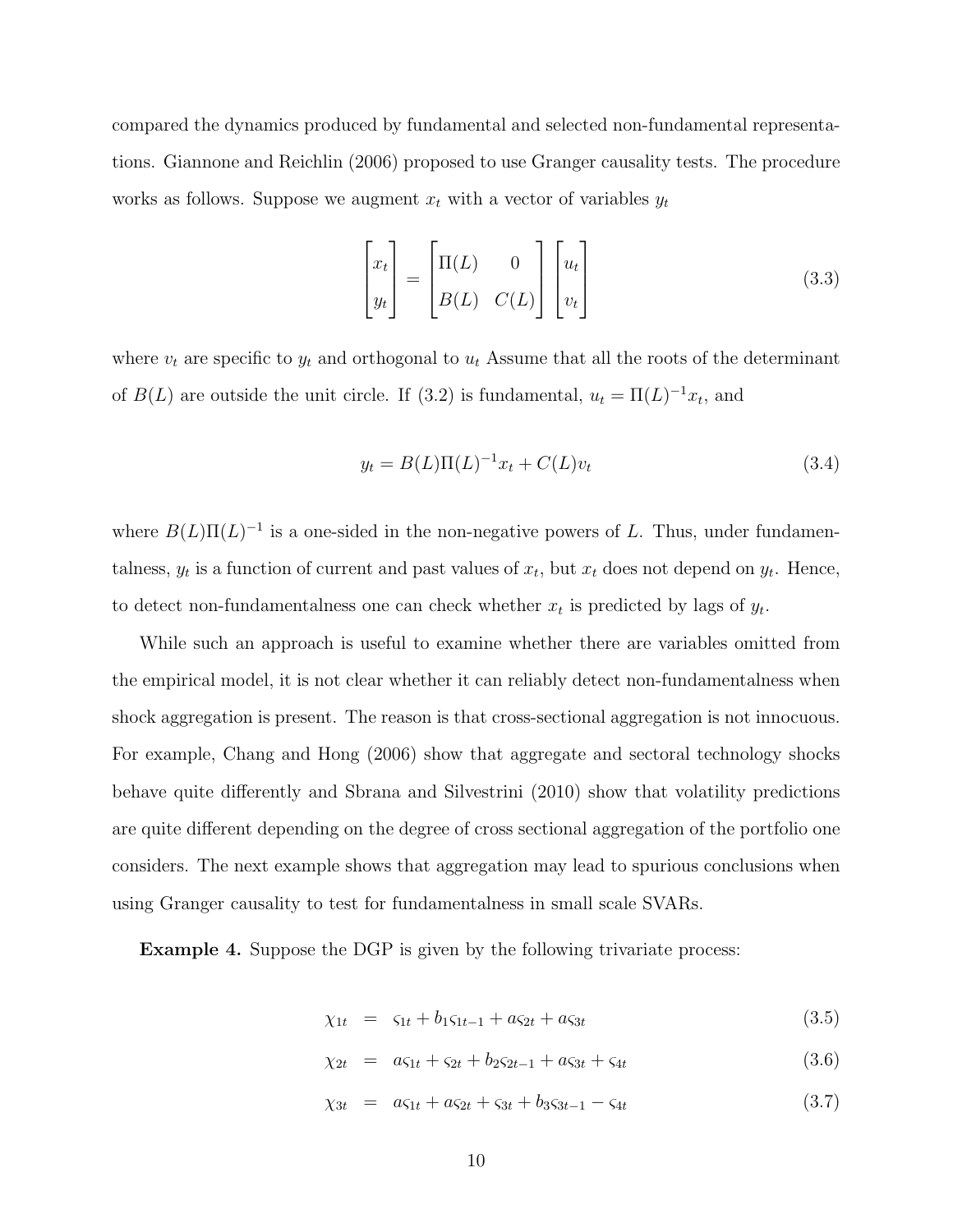where  $\varsigma_t = [\varsigma_{1t}, \varsigma_{2t}, \varsigma_{3t}, \varsigma_{4t}]' \sim \text{iid}(0, \text{diag}(\Sigma_{\varsigma}))$  and  $a \leq 1$ .

Suppose an econometrician sets up a bivariate empirical model with  $x_{1t} = \chi_{1t}$  and  $x_{2t} =$  $0.5(\chi_{2t} + \chi_{3t})$ . Thus, the second variable is an aggregated version of the last two variables of the DGP. The process generating  $x_t$  is

$$
x_{t} = \begin{pmatrix} x_{1t} \\ x_{2t} \end{pmatrix} = \begin{bmatrix} 1 + b_{1}L & a & a \\ a & 0.5((a+1) + b_{2}L) & 0.5((a+1) + b_{3}L) \end{bmatrix} \begin{pmatrix} \varsigma_{1t} \\ \varsigma_{2t} \\ \varsigma_{3t} \end{pmatrix} (3.8)
$$

Because with two endogenous variables one can recover at most two shocks, the econometrician implicitly estimates:

$$
x_t = \begin{pmatrix} x_{1t} \\ x_{2t} \end{pmatrix} = \begin{bmatrix} 1 + b_1 L & a \\ a & 1 + cL \end{bmatrix} \begin{pmatrix} u_{1t} \\ u_{2t} \end{pmatrix}
$$
(3.9)

where  $\sigma_{u1}^2 = \sigma_{c1}^2$ . Letting  $\rho_0 + \rho_1 L \equiv [0.5(a+1) 0.5(a+1)] + [0.5b_2 0.5b_3]L$ , and  $\hat{\Sigma}_{\varsigma}$  $diag\{\sigma_{\varsigma2}^2, \sigma_{\varsigma3}^2\}$ , c and  $\sigma_{u2}^2$  are obtained from:

$$
E(x_{2t}x'_{2t}) \equiv \gamma(0) = \rho_0 \hat{\Sigma}_{\varsigma} \rho'_0 + \rho_1 \hat{\Sigma}_{\varsigma} \rho'_1 = (1+c^2)\sigma_{u2}^2 \tag{3.10}
$$

$$
E(x_{2t}x'_{2t-1}) \equiv \gamma(1) = \rho_1 \hat{\Sigma}_{\varsigma} \rho'_0 = c\sigma_{u2}^2 \tag{3.11}
$$

These two conditions can be combined to obtain the quadratic equation:

$$
c^{2}\gamma(1) - c\gamma(0) + \gamma(1) = 0
$$
\n(3.12)

Given  $\gamma(0), \gamma(1)$  (3.12) can be used to compute the solution for c and then  $\sigma_{u2}^2 = c^{-1}\gamma(1)$ .

Since  $u_t$  in (3.9) is a white noise, it is unpredictable using  $u_{t-s}$  (or  $x_{t-s}$ ),  $s > 0$ . However, it can be predicted using  $\varsigma_{t-s}$ , even when  $u_t$  is fundamental. In fact, letting  $c^*$  be the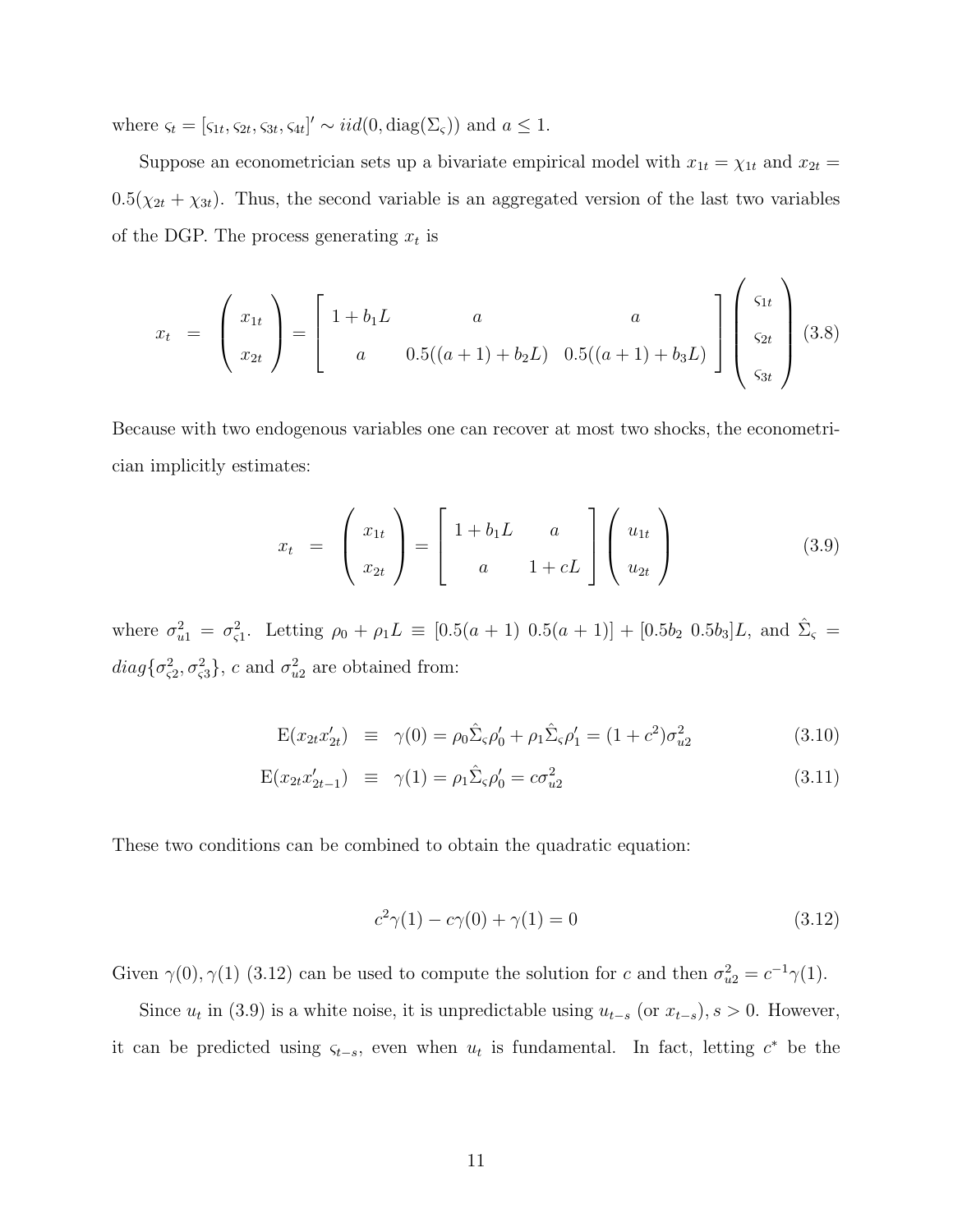fundamental solution of (3.12) and using (3.8) and (3.9) have:

$$
u_{2t} = (1 + c^* L)^{-1} [\rho_0 \hat{\zeta}_t + \rho_1 \hat{\zeta}_{t-1}]
$$
  
\n
$$
= \rho_0 \hat{\zeta}_t + c^* \rho_0 \hat{\zeta}_{t-1} + (c^*)^2 \rho_0 \hat{\zeta}_{t-2} + (c^*)^3 \rho_0 \hat{\zeta}_{t-3} + \cdots
$$
  
\n
$$
+ \rho_1 \hat{\zeta}_{t-1} + c^* \rho_1 \hat{\zeta}_{t-2} + (c^*)^2 \rho_1 \hat{\zeta}_{t-3} + (c^*)^3 \rho_1 \hat{\zeta}_{t-4} + \cdots
$$
(3.13)

where  $\hat{\zeta} = [\zeta_{2t}, \zeta_{3t}]'$ . Since  $\chi_{2t-s}$  and  $\chi_{3t-s}$  carry information about  $\zeta_{t-s}$ , lags of  $y_t = [\chi_{2t}, \chi_{3t}]$ predict  $u_t$ , and thus  $x_t$ . Notice that in terms of equation (3.3),  $\zeta_{4t}$  plays the role of  $v_t$  $\Box.$ 

To gain intuition for why predictability tests give spurious results notice that (3.13) implies  $(1 + c^*L)u_{2t} = \rho_0\hat{\varsigma}_t + \rho_1\hat{\varsigma}_{t-1}$ . Thus, under aggregation, estimated SVAR shocks are linear functions of current and past primitive structural shocks, making them predictable using any variable which has information about the lags of the primitive structural shocks. This occurs even if the VAR is correctly specified (i.e. it is there are sufficient lags to recover  $u_t$  as in (3.9)). In standard SVARs without aggregation, the condition corresponding to  $(3.13)$  is  $u_t = \rho \varsigma_t$ . Thus, absent misspecification, lags of  $y_t$  will not predict  $u_t$ .

Granger causality tests have been used by many as a tool to detect misspecification in small scale VARs. For example, if a serially correlated variable is omitted from the VAR, the  $u_t$  the econometrician recovers are serially correlated and thus predictable using any variable correlated with the omitted one, see e.g. Canova et al. (2010). When they are applied to systems like those in example 4, causality tests detect misspecification but for the wrong reason. The VAR system is fundamental, the  $u_t$  derived from  $(3.9)$  are white noise, but Granger causality tests reject the predictability null because aggregation has created a particular correlation structure in SVAR shocks.

Example 4 also clearly highlights that the concepts of predictable, fundamental, and structural shocks are distinct. The  $u_t$ 's in  $(3.9)$  are predictable, regardless of whether they are fundamental or not. In addition,  $u_t = \varsigma_{x,t}$  are structural, in the sense that the responses of  $x_{1t}$  to  $u_t$  and to  $\varsigma_{it}$ ,  $i = 1, 2, 3$ , are similar even  $u_t$  are predictable. Finally,  $u_t$  may be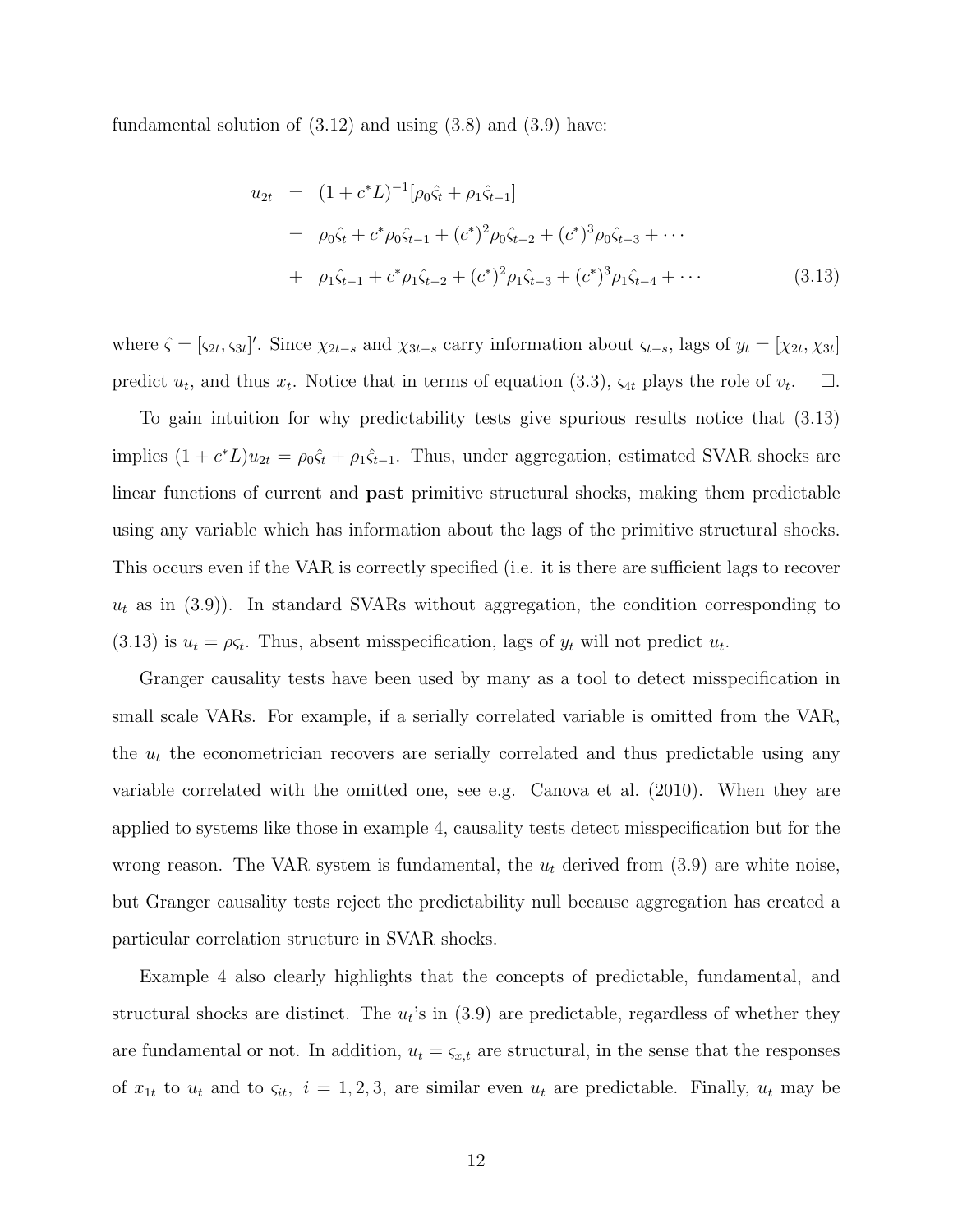non-fundamental (if c, the non-fundamental solution of  $(3.12)$  is used in  $(3.13)$ ), even if they are structural.

A similar outcome obtains if the empirical model contains, e.g., an estimated proxy for an observable variable or residuals computed from the elements of  $\chi_t$ . Suppose  $(x_{1t} = \chi_{1t}, x_{2t} =$  $\chi_{1t} - \gamma_1 \chi_{2t} - \gamma_2 \chi_{3t}$ , and  $\gamma_1, \gamma_2$  are (estimated) parameters. For example,  $x_{2t}$  are Solow residuals and  $\gamma_1, \gamma_2$  are the labor and the capital shares. The process generating  $x_t$  is:

$$
\begin{bmatrix}\nx_t = \\
1 + b_1 L & a \\
(1 - \gamma a - (1 - \gamma)a) - b_1 L & (a - \gamma - a(1 - \gamma)) - b_2 L & (a - \gamma a - (1 - \gamma)) - b_3 L & -\gamma_1 + \gamma_2\n\end{bmatrix}\n\begin{bmatrix}\ns_{1t} \\
s_{2t} \\
s_{3t} \\
s_{4t}\n\end{bmatrix}\n(3.14)
$$

As before, the econometrician estimates  $(3.9)$ . Also in this situation,  $u_t$  is unpredictable using  $u_{t-s}$  or  $x_{t-s}$ . However, lags of any  $y_t$  constructed as noisy linear transformation of  $[\chi_{2t}, \chi_{3t}]$  predict  $u_t$ , even when it is fundamental for  $x_t$ .

In sum, the existence of variables that Granger cause  $x_t$  may have nothing to do with fundamentalness. What is crucial to create spurious results is that SVAR shocks linearly aggregate the information contained in current and past primitive structural shocks.

Although to some readers example 4 may look special, it is not. We next formally show that predictability obtains, in general, under linear cross-sectional aggregation. This together with the fact that small scale SVARs are generally used in business cycle analysis, even when the DGP may feature a large number of primitive structural shocks, should convince skeptical readers of the relevance of example 4. Proposition 1 shows that the class of moving average models is closed with respect to linear transformations and Proposition 2 that aggregated moving average models are predictable.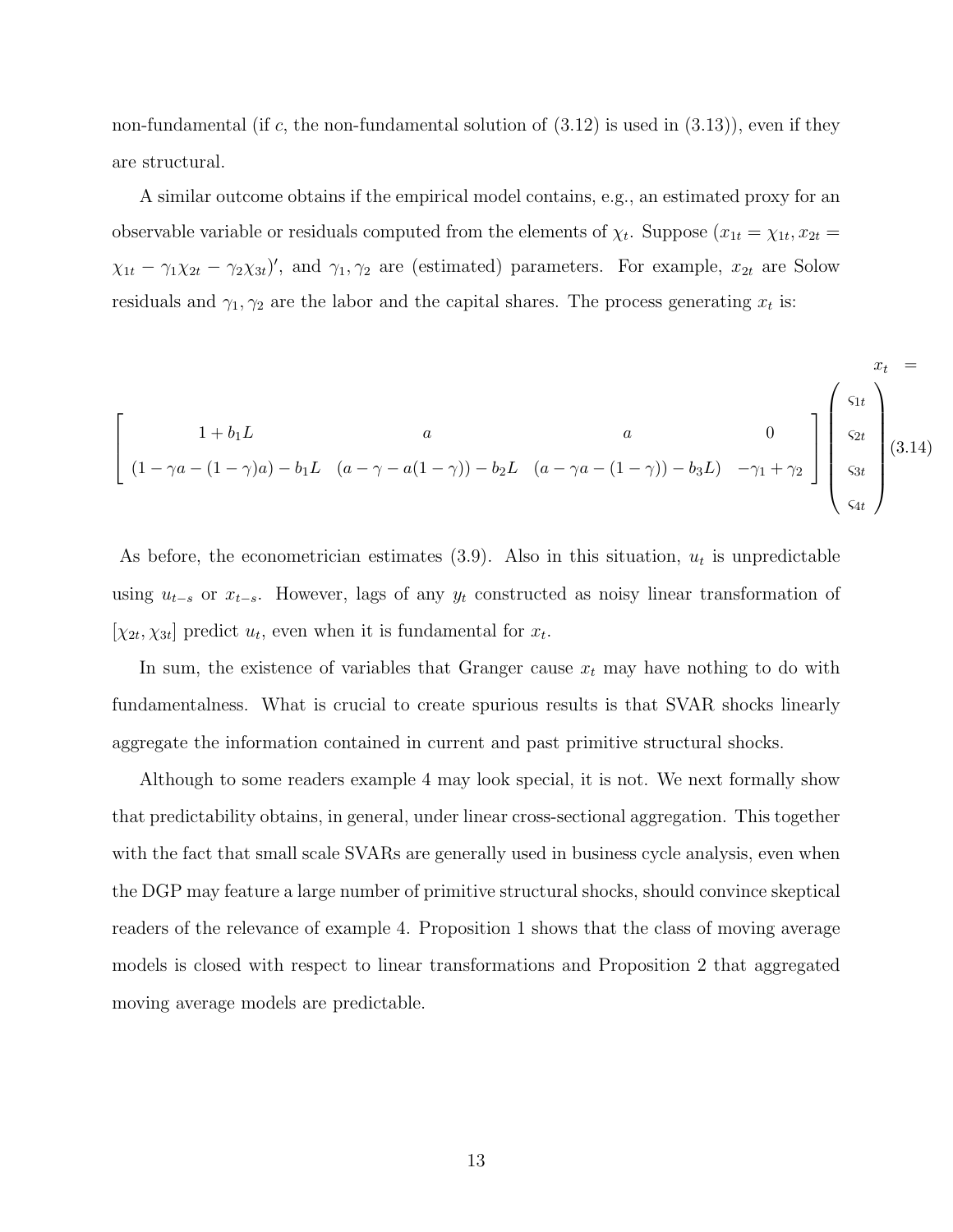**Proposition 1.** Let  $\chi_{1t}$  be a zero-mean MA( $q_1$ ) process:

$$
\chi_{1t} = \varsigma_{1t} + \Phi_1 \varsigma_{1t-1} + \Phi_2 \varsigma_{1t-2} + \dots + \Phi_{q_1} \varsigma_{1t-q_1} \equiv \Phi(L)\varsigma_{1t} \tag{3.15}
$$

with  $E(\varsigma_{1t}\varsigma_{1t-j}) = \sigma_1^2$  if  $j = 0$  and 0 otherwise, and let  $\chi_{2t}$  be a zero-mean  $MA(q_2)$  process:

$$
\chi_{2t} = \varsigma_{2t} + \Psi_1 \varsigma_{2t-1} + \Psi_2 \varsigma_{2t-2} + \dots + \Psi_{q_2} \varsigma_{2t-q_2} \equiv \Psi(L)\varsigma_{2t} \tag{3.16}
$$

with  $E(\varsigma_{2t}\varsigma_{2t-j}) = \sigma_2^2$  if  $j=0$  and 0 otherwise. Assume that  $\chi_{1t}$  and  $\chi_{2t}$  are independent at all leads and lags. Then

$$
x_t = \chi_{1t} + \gamma \chi_{2t} = u_t + \Pi_1 u_{t-1} + \Pi_2 u_{t-2} + \dots + \Pi_q u_{t-q} \equiv \Pi(L) u_t \tag{3.17}
$$

where  $q = \max\{q_1, q_2\}, \gamma$  is a vector of constants, and  $u_t$  is a white noise process.

*Proof:* The proof follows from Hamilton (1994), page 106.□

**Proposition 2.** Let  $x_t$  be an m-dimensional process obtained as in Proposition 1. Then  $\varsigma_{1t-s}$  and  $\varsigma_{2t-s}, s \geq 1$  Granger cause  $x_t$ .

*Proof:* It is enough to show that

$$
\mathbb{P}[x_t | x_{t-1}, x_{t-2}, \cdots, s_{1t-1}, s_{1t-2}, \cdots, s_{2t-1}, s_{2t-2}, \cdots] \neq \mathbb{P}[x_t | x_{t-1}, x_{t-2}, \cdots]
$$

when the model is fundamental, where  $\mathbb P$  is the linear projection operator. Here  $\mathcal{H}_t^x = \mathcal{H}_t^u$ . Hence, it suffices to show that  $u_t$  is Granger caused by lagged values of  $\varsigma_{1t}$  and  $\varsigma_{2t}$ . That is

$$
\mathbb{P}[u_t|u_{t-1}, u_{t-2}, \cdots, s_{1t-1}, s_{1t-2}, \cdots, s_{2t-1}, s_{2t-2}, \cdots] \neq \mathbb{P}[u_t|u_{t-1}, u_{t-2}, \cdots]
$$

From Proposition 1, we have that  $\Pi(L)u_t = \Phi(L)\varsigma_{1t} + \Psi(L)\varsigma_{2t}$ , and therefore  $u_t = \Pi(L)^{-1}\Phi(L)\varsigma_{1t} +$  $\Pi(L)^{-1}\Psi(L)$ <sub>S2t</sub>, where  $\Pi(L)^{-1}$  exists since the model is fundamental. Hence,  $\Pi(L)^{-1}\Phi(L)$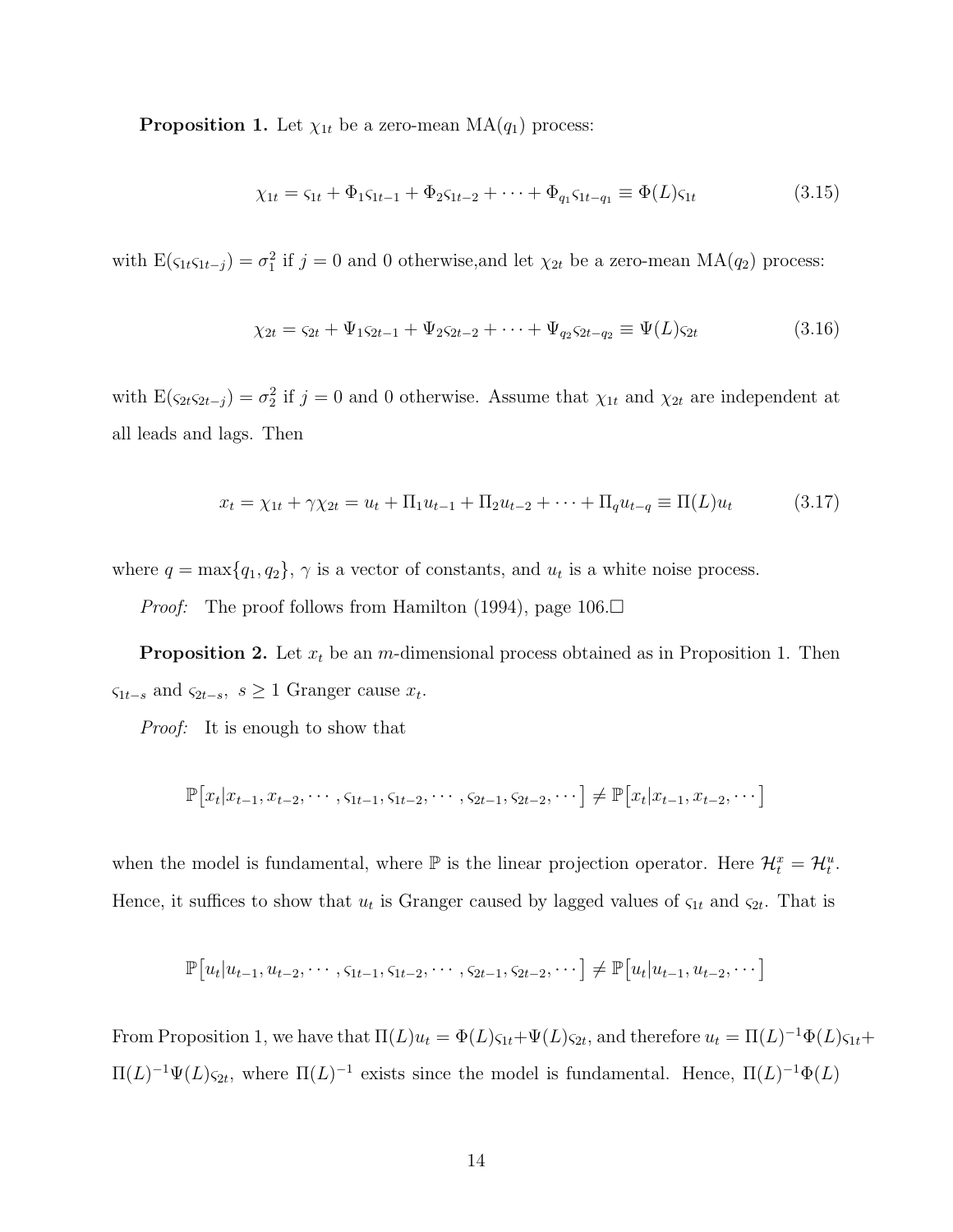and  $\Pi(L)^{-1}\Psi(L)$  are one-sided polynomial in the non-negative powers of L and

$$
\mathbb{P}[u_t|u_{t-1}, u_{t-2}, \cdots, s_{1t-1}, s_{1t-2}, \cdots, s_{2t-1}, s_{2t-2}, \cdots] = \mathbb{P}[u_t|s_{1t-1}, s_{1t-2}, \cdots, s_{2t-1}, s_{2t-2}, \cdots] \neq 0
$$

where the equality follows from  $u_t$  being a white noise process.  $\Box$ 

Thus, although  $u_t$  in (3.17) is unpredictable given own lagged values, it can be predicted using lagged values of  $\zeta_{1t}$  and  $\zeta_{2t}$  because the information contained in the histories of  $\zeta_{1t}$ and  $\varsigma_{2t}$  is not optimally aggregated into  $u_t$ .

While the analysis is so far concerned with the fundamentalness of the vector  $u_t$ , it is common in the VAR literature to focus attention on just one shock, see e.g. Christiano et al. (1999) or Gal´ı (1999). The next example shows when one can recover a shock from current and past values of the observables, even when the system is non-fundamental.

Example 5. Consider the following systems

$$
x_{1,t} = u_{1t}
$$
\n
$$
x_{2,t} = u_{1t} + u_{2t} - 3u_{2t-1}
$$
\n(3.18)

$$
x_{1,t} = u_{1t} - 2u_{2t-1}
$$
\n
$$
x_{2,t} = u_{1t-1} + u_{2t-1}
$$
\n(3.19)

Both systems are non-fundamental - the determinants of the MA matrix are  $1 - 3L$ , and  $L(1-2L)$  respectively, and they both vanish for  $L < 1$ . Thus, it is impossible to recover  $u_t = (u_{1t}, u_{2t})$  from current and lagged  $x_t = (x_{1,t}, x_{2,t})'$ . However, while in the first system  $u_{1t}$  can be obtained from  $x_{1,t}$ , in the second system no individual shock can not be obtained from linear combinations of current and past  $x_t$ 's.  $\mathcal{S}$ .

A necessary condition for a SVAR shock to be an innovation is that it is orthogonal to the past values of the observables. FG suggest that a shock derived as in the first system of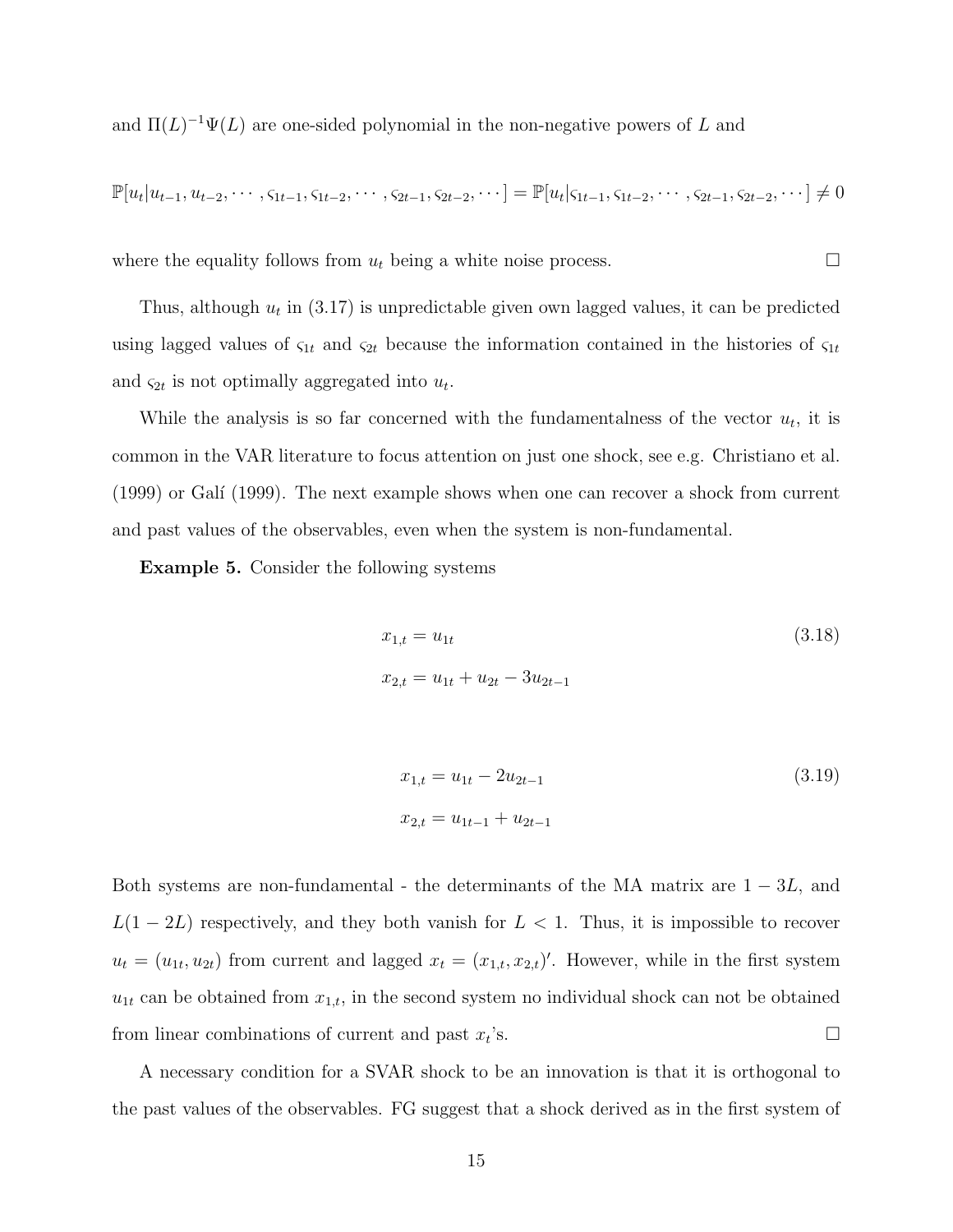example 5 is fundamental if it is unpredictable using (orthogonal to the) lags of the principal components obtained from variables belonging to the econometrician's information set.

Three important points need to be made about such an approach. First, fundamentalness is a property of a system not of a single shock. Thus, orthogonality tests are, in general, insufficient to assess fundamentalness. Second, as it is clear from example 5, when one shock can be recovered, it is not the shock that creates non-fundamentalness in the first place. Finally, an orthogonality test has the same shortcomings as a Granger causality test. It will reject the null of unpredictability of a SVAR shock using disaggregated variables or factors providing noisy information about them, when the SVAR shock is a linear combinations of primitive disturbances, for exactly the same reasons that Granger causality tests fail.

#### 3.2 An alternative approach

In this section we propose an alternative testing approach that we expect to have better properties in the situations of interest in this paper. To see what the procedure involves suppose we still augment (3.2) with a vector of additional variables  $y_t = B(L)u_t + C(L)v_t$ . If (3.2) is fundamental,  $u_t$  can be obtained as from current and past values of  $x_t$ 

$$
u_t = x_t - \sum_{j=1}^r \omega_j x_{t-j}
$$
\n(3.20)

where  $\omega(L) = \Pi(L)^{-1}$  and r is generally finite. Thus, under fundamentalness  $y_t$  only depends on current and past values of  $u_t$ . If instead  $(3.2)$  is non-fundamental,  $u_t$  can not be recovered from the current and past values of the  $x_t$ . A VAR econometrician can only recover  $u_t^* =$  $x_t - \sum_{j=1}^r \omega_j^* x_{t-j}$ , where  $\omega(L)^* = \Pi(L)^{-1} \theta(L)^{-1}$ , which is related to  $u_t$  via

$$
u_t^* = \theta(L)u_t \tag{3.21}
$$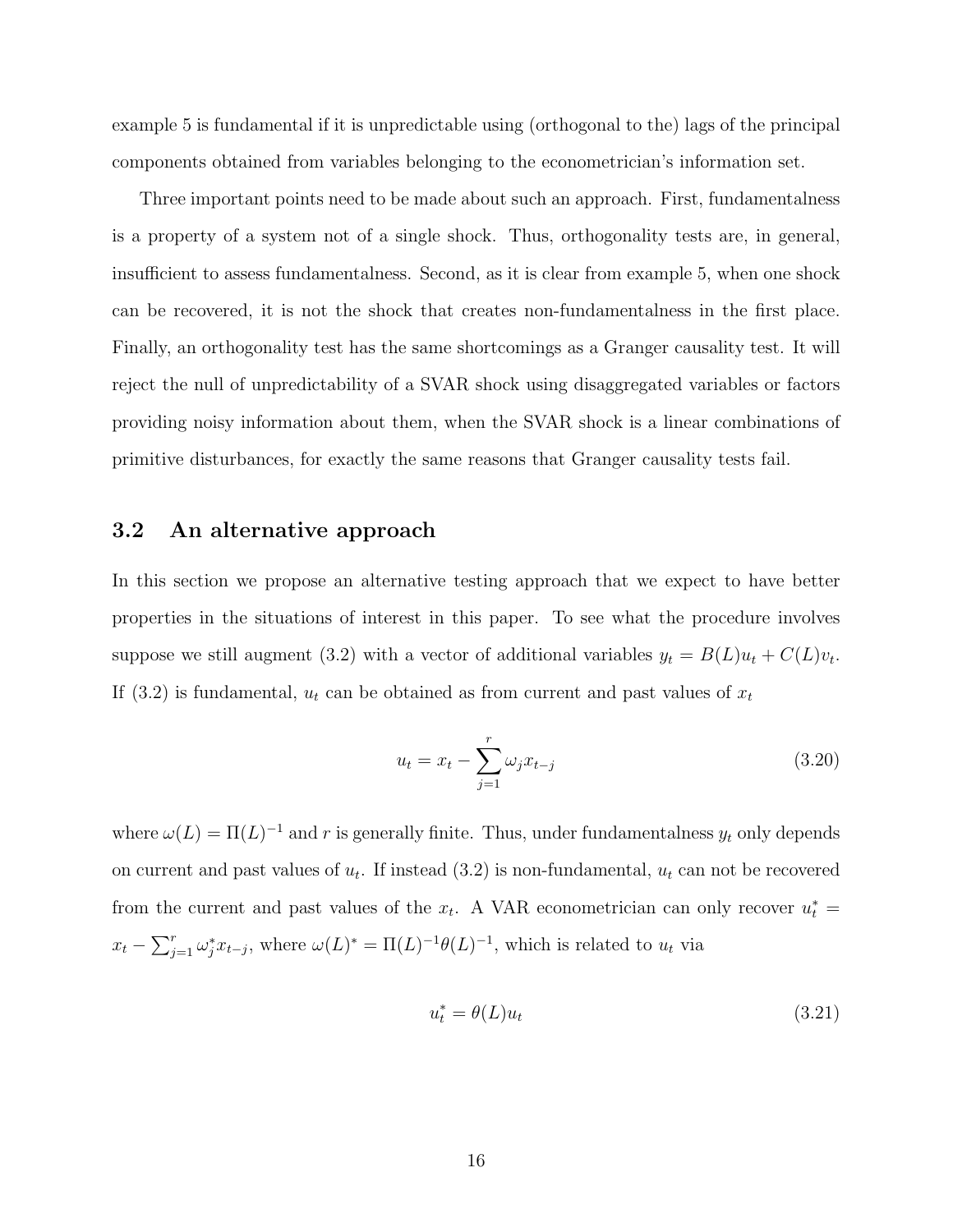where  $\theta(L)$  is a Blaschke matrix <sup>2</sup>. Thus, the relationship between  $y_t$  and the shocks recovered by the econometrician is  $y_t = B(L)\theta(L)^{-1}\theta(L)u_t + C(L)v_t \equiv B(L)^*u_t^* + C(L)v_t$ . Since  $B(L)^*$ is generally a two-sided polynomial,  $y_t$  depends on current, past and *future* values of  $u_t^*$  $\frac{*}{t}$ . This proves the following proposition.

**Proposition 3.** The system  $(3.2)$  is fundamental if  $u_t^*$  $t_{t+j}^*$ ,  $j \geq 1$  fails to predict  $y_t$ .

**Example 6.** To illustrate proposition 3, let  $x_t = (1 - 2.0L)u_t$ , then:

$$
x_t = (1 - 2.0L) \frac{(1 - 0.5L)}{(1 - 2.0L)} \frac{(1 - 2.0L)}{(1 - 0.5L)} u_t \equiv (1 - 0.5L) u_t^*
$$
\n(3.22)

where  $u_t^* = \frac{(1-2.0L)}{(1-0.5L)}$  $\frac{(1-2.0L)}{(1-0.5L)}u_t$ . Let  $y_t = (1-0.5L)u_t + (1-0.6L)v_t$ . Then

$$
y_t = (1 - 0.5L) \frac{(1 - 0.5L)}{(1 - 2.0L)} u_t^* + (1 - 0.6L) v_t
$$
  
= 
$$
\sum_{j=0}^{\infty} (1/2)^j ((1 - 0.5L)^2 u_{t+j}^*) + (1 - 0.6L) v_{t-j}
$$
(3.23)

Two points about our testing procedure need to be stressed. First, Sims (1972) has shown that  $x_t$  is exogenous with respect to  $y_t$  if future values of  $x_t$  do not help to explain  $y_t$ . Similarly here, a VAR system is fundamental if future values of  $x_t(u_t)$  do not help to predict the variables  $y_t$ , excluded from the empirical model. Thus, although the null tested here and with Granger causality is the same, aggregation/non-observability problems may make the testing results different. Second, our approach is likely to have better size properties, when SVAR shocks are linear functions of lags of primitive shocks, because  $y_t$  generally contains more information than  $x_t$  - under fundamentalness, future values of  $u_t$  will not predict  $y_t$ . Note also that our test is sufficiently general to detect non-fundamentalness due to structural causes, omitted variables, or the use of proxy indicators.

<sup>2</sup>Blaschke matrices are complex-valued filters. The main property of Blaschke matrices is that they take orthonormal white noises into orthonormal white noises. See Lippi and Reichlin (1994) for more details.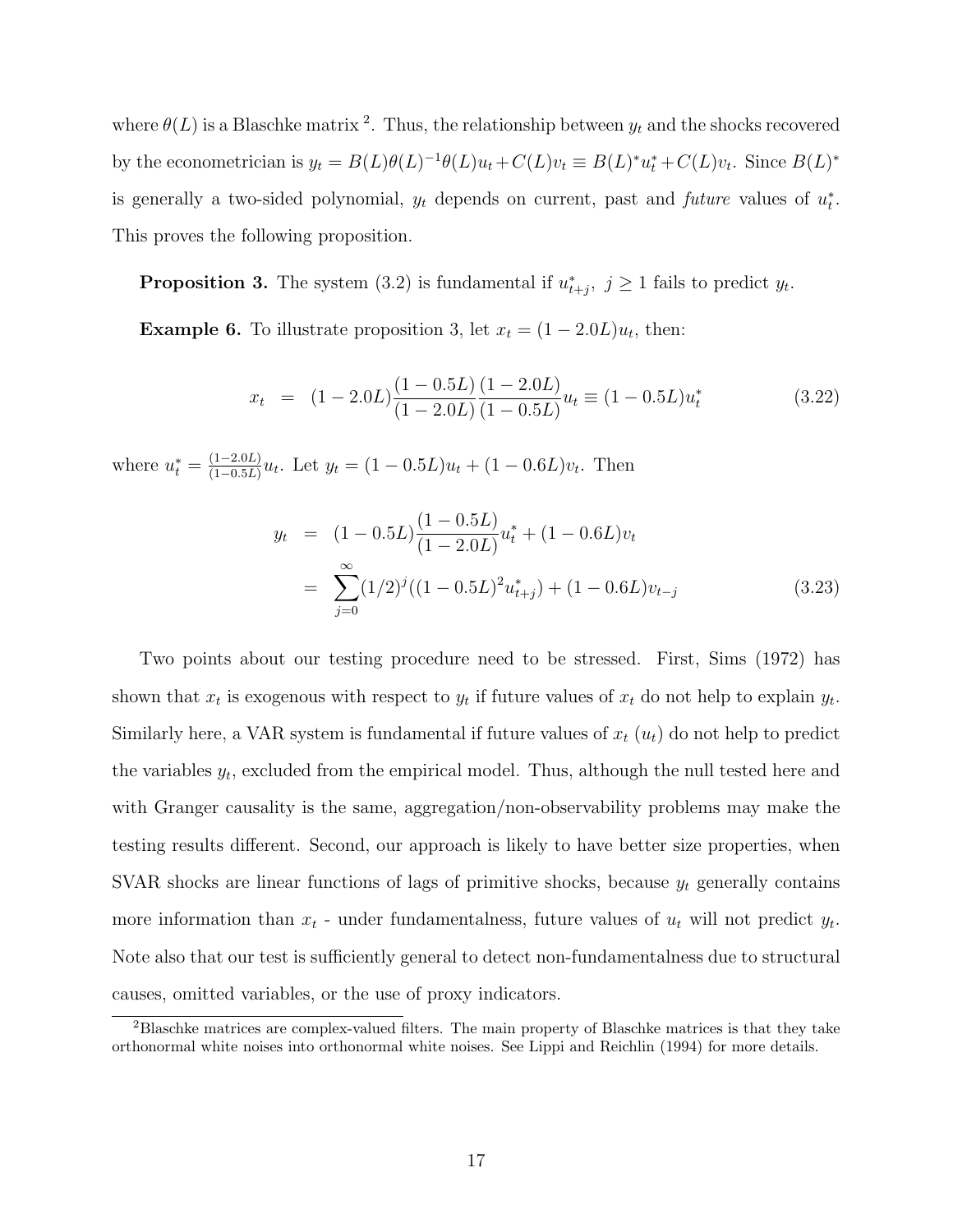#### 4 Some Monte Carlo evidence

To evaluate the small sample properties of traditional predictability tests and of our new procedure, we carry out a simulation study using a version of the model of Leeper et al. (2013), with two sources of tax disturbances. The representative household maximizes:

$$
E_0 \sum_{t=0}^{\infty} \beta^t \log(C_t)
$$
\n(4.1)

subject to

$$
C_t + (1 - \tau_{t,k})K_t + T_t \le (1 - \tau_{t,y})A_t K_{t-1}^{\alpha} = (1 - \tau_{t,y})Y_t
$$
\n(4.2)

where  $C_t$ ,  $K_t$ ,  $Y_t$ ,  $T_t$ ,  $\tau_{t,k}$  and  $\tau_{t,y}$  denote time-t consumption, capital, output, lump-sum transfers, investment tax and income tax rates, respectively;  $A_t$  is a technology disturbance and  $E_t$  is the conditional expectation operator. To keep the setup tractable, we assume full capital depreciation. The government sets tax rates randomly and adjusts transfers to satisfy  $T_t = \tau_{t,y} Y_t + \tau_{t,k} K_t$ . The Euler equation and the resource constraints are:

$$
\frac{1}{C_t} = \alpha \beta \mathcal{E}_t \left[ \frac{(1 - \tau_{t+1,y})}{(1 - \tau_{t,k})} \frac{1}{C_{t+1}} \frac{A_{t+1} K_t^{\alpha}}{K_t} \right]
$$
(4.3)

$$
C_t + K_t = A_t K_{t-1}^{\alpha} \tag{4.4}
$$

Log linearizing, combining  $(4.3)$  and  $(4.4)$ , we have

$$
\hat{K}_t = \alpha \hat{K}_{t-1} + \sum_{i=0}^{\infty} \theta^i E_t \hat{A}_{t+i+1} - \kappa_k \sum_{i=0}^{\infty} \theta^i E_t \hat{\tau}_{t+i,k} - \kappa_y \sum_{i=0}^{\infty} \theta^i E_t \hat{\tau}_{t+i+1,y}
$$
(4.5)

where  $\kappa_k = \frac{\tau_k(1-\theta)}{(1-\tau_k)}$  $\frac{\tau_k(1-\theta)}{(1-\tau_k)}, \ \kappa_y = \frac{\tau_y(1-\theta)}{(1-\tau_y)}$  $\frac{\Gamma_y(1-\theta)}{(1-\tau_y)}, \ \theta = \alpha\beta \frac{1-\tau_y}{1-\tau_k}, \ \hat{K}_t \equiv \log(K_t) - \log(K), \ \hat{A}_t \equiv \log(A_t) - \log(A),$  $\hat{\tau}_{t,k} \equiv \log(\tau_{t,k}) - \log(\tau_k)$ ,  $\hat{\tau}_{t,y} \equiv \log(\tau_{t,y}) - \log(\tau_y)$  and lower case letters denote percentage deviations from steady states.

We posit that technology and investment tax shocks are iid:  $\hat{A}_t = \varsigma_{t,A}, \hat{\tau}_{t,k} = \varsigma_{t,k}$ ; and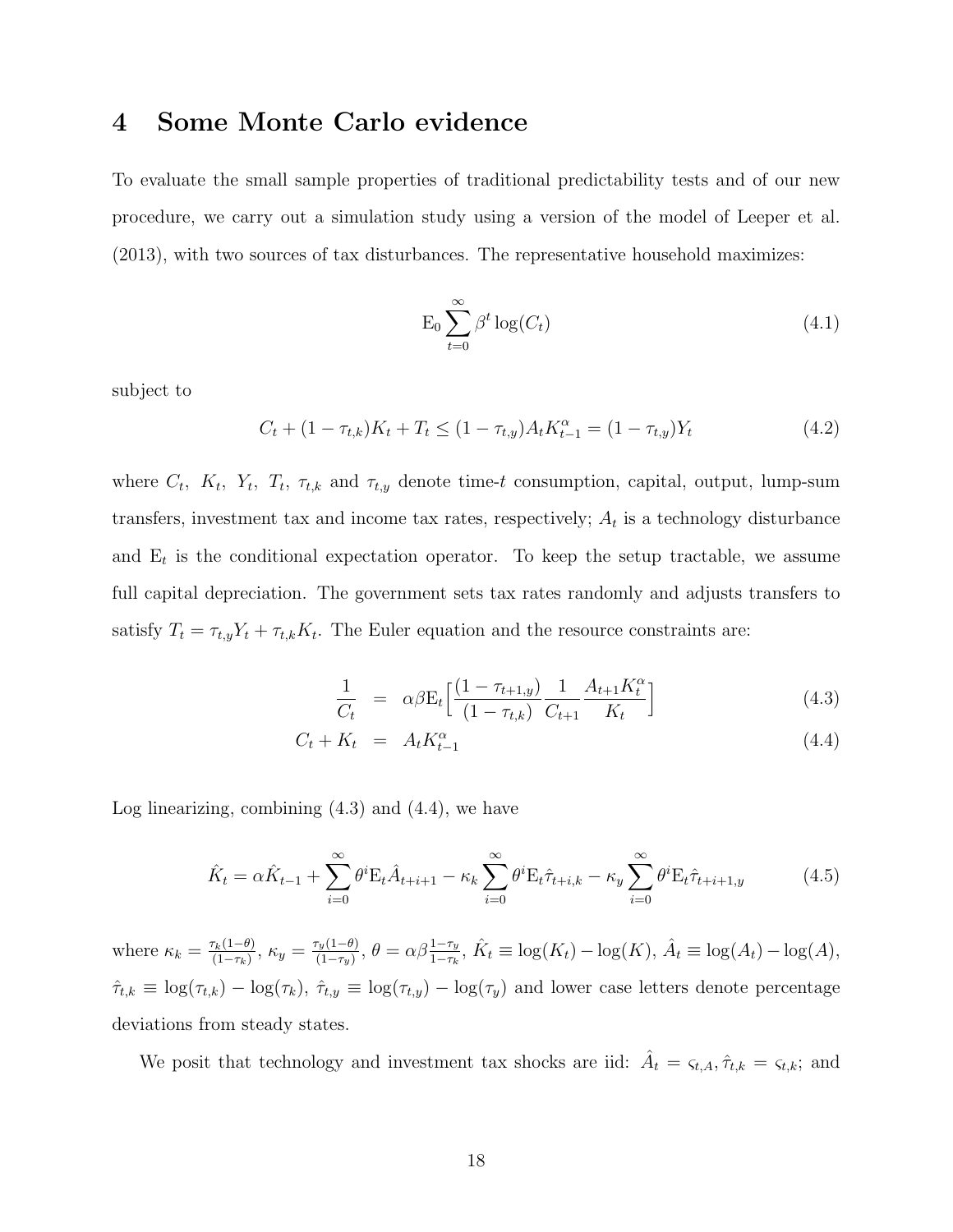that the income tax shock is a MA(1) process:  $\hat{\tau}_{t,y} = \varsigma_{t,y} + b\varsigma_{t-1,y}$ . Then (4.5) is:

$$
\hat{K}_t = \alpha \hat{K}_{t-1} + \varsigma_{t,a} - \kappa_k \varsigma_{t,k} - \kappa_y b \varsigma_{t,y} \tag{4.6}
$$

We assume that an econometrician observes  $\hat{K}_t$  and an aggregate tax variable:

$$
\hat{\tau}_t = \omega \hat{\tau}_{t,y} + \hat{\tau}_{t,k} = \varsigma_{t,k} + \omega(\varsigma_{t,y} + b\varsigma_{t-1,y})
$$
\n(4.7)

where  $\omega$  controls the relative weight of income taxes in the aggregate. Alternatively, one can assume that investment and income tax revenues are both observables, but an econometrician works with a weighted sum of them. If  $(\hat{K}_t, \hat{\tau}_t)$  are the variables the econometrician uses in the VAR, our design covers both the cases of aggregation and of a relevant latent variable. In fact, the DGP for the observables is:

$$
\begin{bmatrix}\n(1 - \alpha L)\hat{K}_t \\
\hat{\tau}_t\n\end{bmatrix} =\n\begin{bmatrix}\n1 & -\kappa_k & -\kappa_y b \\
0 & 1 & \omega(1 + bL)\n\end{bmatrix}\n\begin{bmatrix}\n\varsigma_{t,a} \\
\varsigma_{t,k} \\
\varsigma_{t,y}\n\end{bmatrix} \equiv \Gamma_x(L)C_x\varsigma_t\n\tag{4.8}
$$

while the process recoverable by the econometrician is

$$
\begin{bmatrix} (1 - \alpha L)\hat{K}_t \\ \hat{\tau}_t \end{bmatrix} = \begin{bmatrix} 1 & \rho \\ 0 & 1 + cL \end{bmatrix} \begin{bmatrix} u_{t,1} \\ u_{t,2} \end{bmatrix} \equiv \Pi(L)u_t \qquad (4.9)
$$

where  $\sigma_1^2 = \sigma_a^2$  while  $c, \sigma_2^2, \rho$  are obtained from:

$$
c^{2} - c((1+b^{2})/b + \sigma_{k}^{2}/(\omega^{2}b\sigma_{y}^{2})) + 1 = 0
$$
\n(4.10)

$$
\sigma_2^2 = b\omega^2 \sigma_y^2/c \tag{4.11}
$$

$$
\rho = -\sqrt{(\omega^2 \kappa_y^2 b^2 \sigma_y^2 + \kappa_k^2 \sigma_k^2)/\sigma_2^2} \tag{4.12}
$$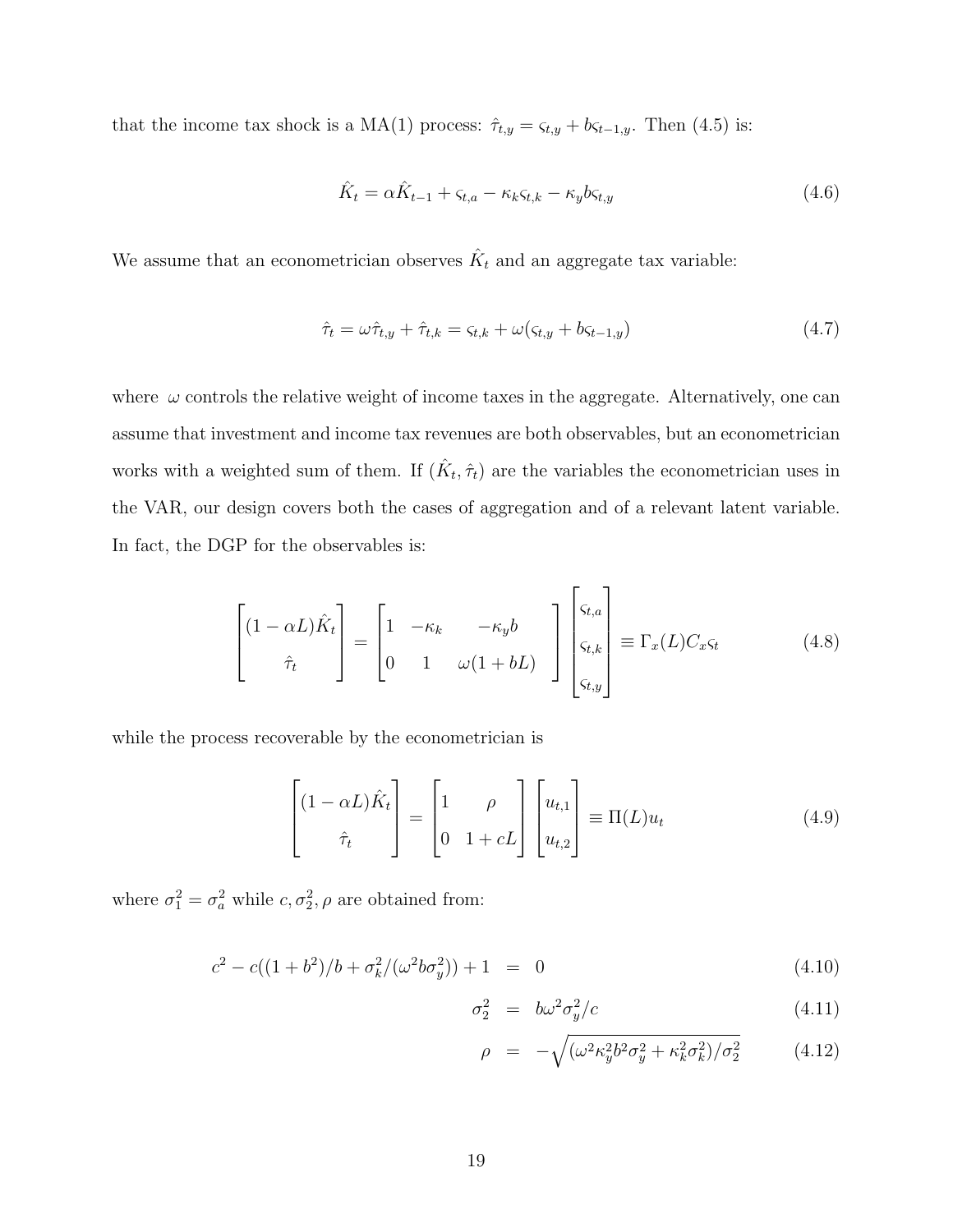By comparing (4.9) and (4.8), one can see that the aggregate tax shock  $u_{t,2}$  will produce the same qualitative dynamic response in  $\hat{K}_t$  as the investment and the income tax shocks but the scale of the effect will be altered. Depending on the size of  $\omega$ , the aggregate shock will looks more like the income or the investment tax shock. For the exercises we present, we let  $\varsigma_{t,a}, \varsigma_{t,k}, \varsigma_{t,y} \sim \text{iid } N(0, 1);$  set  $\alpha = 0.36, \beta = 0.99, \tau_y = 0.25, \tau_k = 0.1, \omega = 1$  and vary b so that  $c \in (0.1, 0.8)$  (fundamentalness region) or  $c \in (2, 9)$  (non-fundamentalness region).

To perform the tests, we need additional data not used in the empirical model (4.9). We assume that an econometrician observes a panel of 30 time series generated by:

$$
(1 - 0.9L)y_{i,t} = \varsigma_{t,a} + \gamma_i \varsigma_{t,y} + (1 - \gamma_i)\varsigma_{t,k} + \xi_{i,t}, \ i = 1, \cdots, 30
$$
\n(4.13)

where  $\xi_{i,t} \sim \text{iid } N(0, \sigma_{\xi}^2)$ , and  $\gamma_i$  is Bernoulli, taking value 1 with probability 0.5.

The properties of our procedure, denoted by  $CH$ , are examined with the regression:

$$
f_t = \sum_{j=1}^{p_1} \phi_j f_{t-j} + \sum_{j=0}^{p_2} \psi_{-j} u_{t-j} + \sum_{j=1}^q \psi_j u_{t+j} + e_t
$$
 (4.14)

where  $f_t$  is a  $s \times 1$  vector of principal components of  $(4.13)$  and  $u_t$  is estimated using

$$
x_t = \sum_{j=1}^r \rho_j x_{t-j} + u_t \tag{4.15}
$$

where  $x_t = (\hat{\tau}_t, \hat{K}_t)'$ . The null is  $\mathbb{H}_0^{CH}$ :  $R\Psi = 0$ , where  $\Psi = \text{Vec}[\psi_1, \psi_2, \cdots, \psi_q]$ , R is a matrix of zeros and ones. We report the results for  $p_1 = 4$ ,  $p_2 = 0$ ,  $q = 2$ ,  $r = 4$ .

To examine the properties of Granger causality tests, denoted by GC, we employ

$$
x_t = \sum_{j=0}^{p_1} \phi_j x_{t-j} + \sum_{j=1}^{p_2} \varphi_j f_{t-j} + e_t \tag{4.16}
$$

where again  $x_t = (\hat{\tau}_t, \hat{K}_t)'$ . The null is  $\mathbb{H}_0^{GC} : R\Phi = 0$  where  $\Phi = \text{Vec}[\varphi_1, \varphi_2, \cdots, \varphi_{p_2}]$  and R is a matrix of zeros and ones. We report results for  $p_1 = 4, p_2 = 2$ .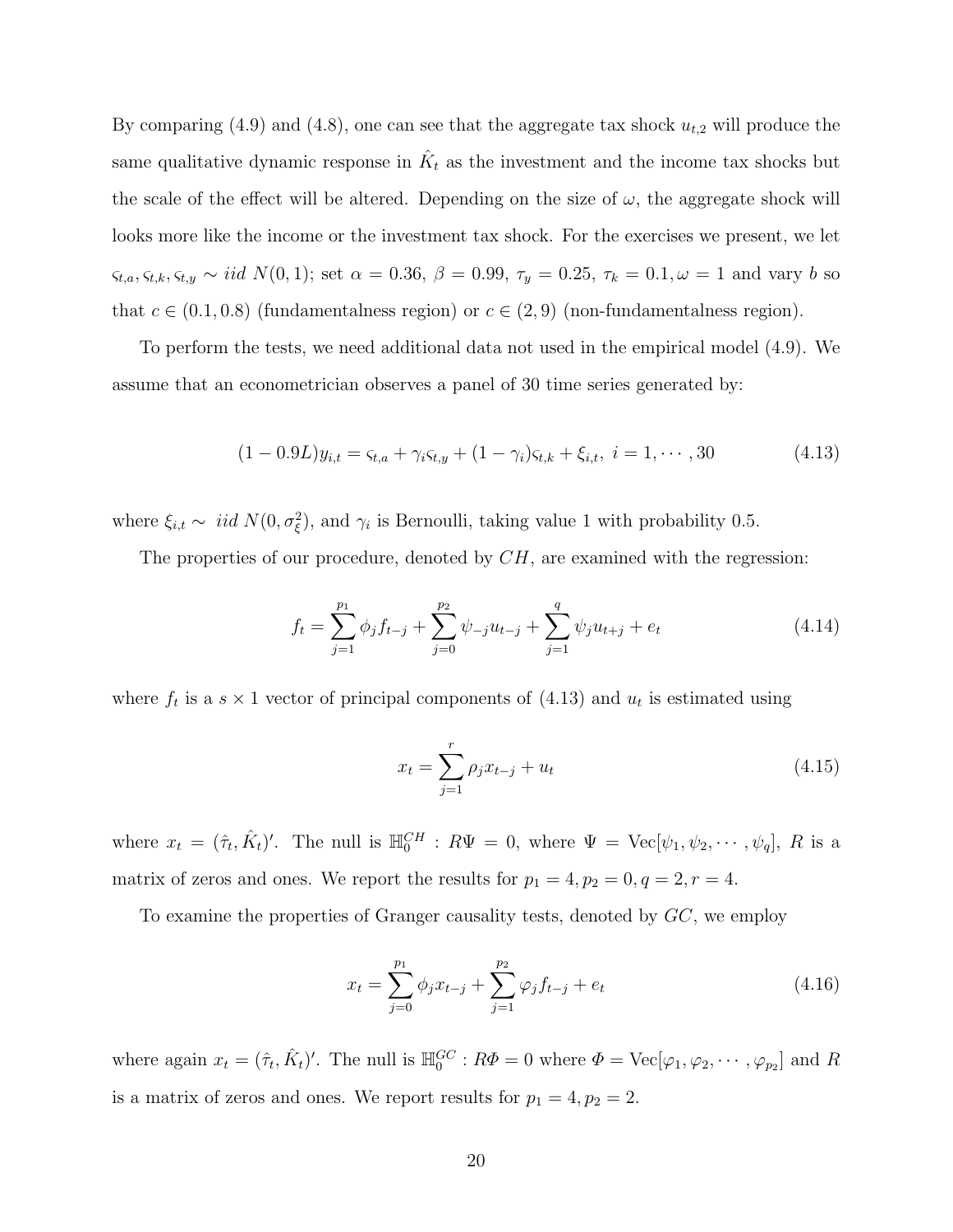To perform an orthogonality test, denoted by  $OR$ , we first estimate (4.15) with  $r = 4$ . The tax shock,  $u_{t,\tau}$ , is identified as the only one affecting  $\hat{\tau}_t$ . Then, in the regression

$$
u_{t,\tau} = \sum_{j=1}^{p_2} \lambda_j f_{t-j} + e_t \tag{4.17}
$$

the ortogonality null is  $\mathbb{H}_0^{OR}$ :  $R\Lambda = 0$  where  $\Lambda = \text{Vec}[\lambda_1, \lambda_2, \cdots, \lambda_q]$  and R is a matrix of zeros and ones. We report results for  $p_2 = 2$ .

To maintain comparability, all null hypotheses are tested using an F-test, setting  $s = 3$ and  $\sigma_{\xi}^2 = 1$  and no correction for generated regressors in (4.14) and (4.17). The appendix present results for the CH test when other values of  $p_2$ ,  $\sigma_{\xi}^2$ , s, and q are used. We set  $T = 200$ , which is the length of the time series used in section 5, and  $T = 2000$ .

To better understand the properties of the tests, we also run an experiment with no aggregation problems. Here  $\tau_{k,t} = 0, \forall t$ , so that the DGP for capital and taxes is

$$
\begin{bmatrix}\n(1 - \alpha L)\hat{K}_t \\
\hat{\tau}_t\n\end{bmatrix} = \begin{bmatrix}\n1 & -\kappa_y b \\
0 & (1 + bL)\n\end{bmatrix} \begin{bmatrix}\n\varsigma_{t,a} \\
\varsigma_{t,y}\n\end{bmatrix}
$$
\n(4.18)

and the process for the additional data is

$$
(1 - 0.9L)y_{i,t} = \varsigma_{t,a} + \gamma_i \varsigma_{t,y} + \xi_{i,t}, \ i = 1, \cdots, n \tag{4.19}
$$

The percentage of rejections of the null in 1000 replications when the model is fundamental are in tables 1 and 2. Our procedure is undersized (it rejects less than expected from the nominal size) but its performance of independent of the nominal confidence level and the sample size. Granger causality and orthogonality tests are prone to spurious nonfundamentalness. This is clear when  $T=2000$ ; in the smaller sample predictability due to aggregation is somewhat harder to detect.

Why are traditional predictability tests rejecting the null much more than one would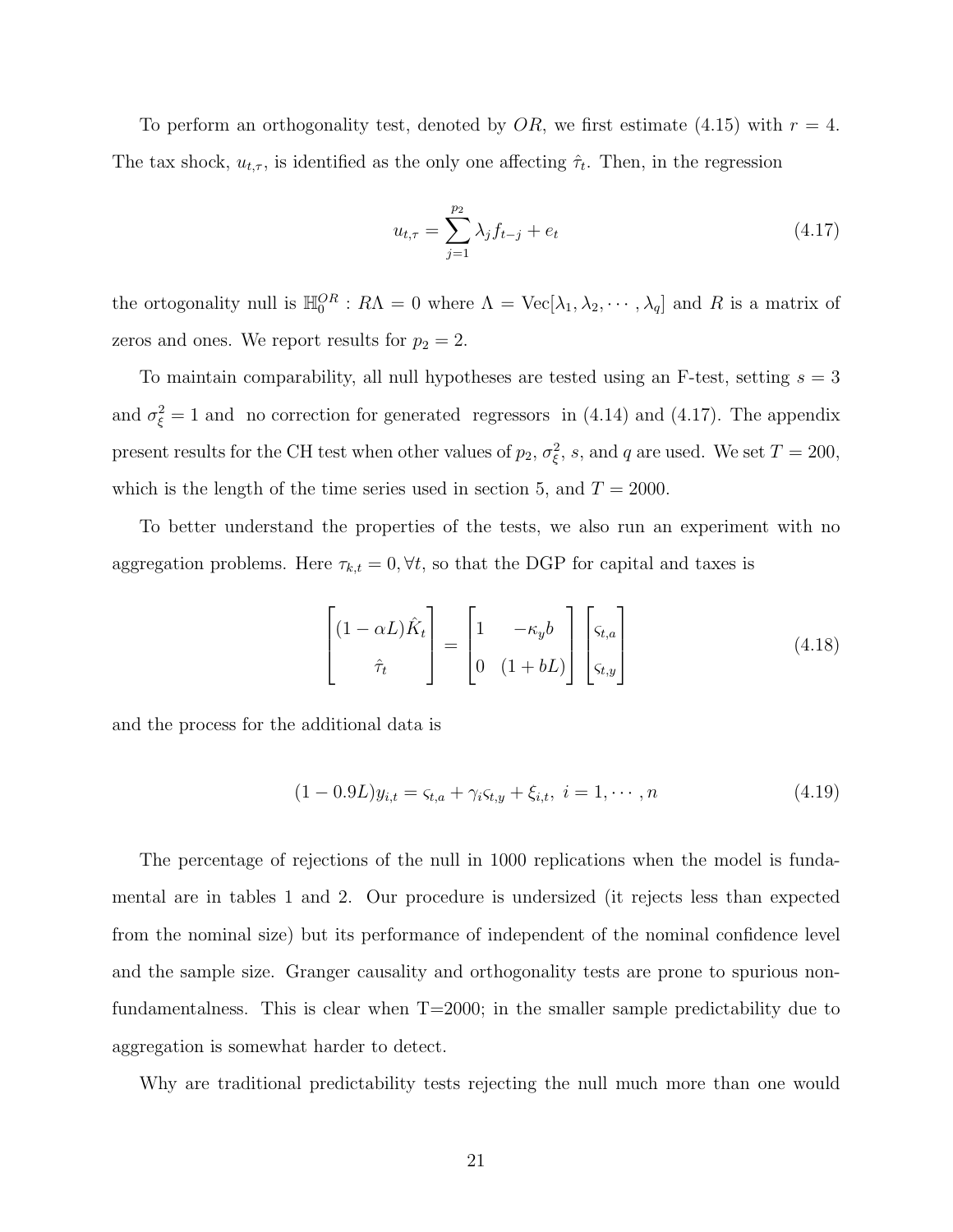|           | $\mathcal{C}$ | 0.1  | 0.2  | 0.3  | 0.4     | 0.5  | 0.6  | 0.7  | 0.8  |  |
|-----------|---------------|------|------|------|---------|------|------|------|------|--|
|           | 10%           | 1.5  | 1.3  | 0.5  | 0.6     | 1.4  | 1.7  | 1.2  | 1.7  |  |
| CH        | $5\%$         | 0.8  | 0.5  | 0.1  | 0.3     | 0.3  | 0.9  | 0.4  | 1.1  |  |
|           | $1\%$         | 0.1  | 0.1  | 0.1  | 0.2     | 0.1  | 0.2  | 0.1  | 0.1  |  |
|           |               |      |      |      |         |      |      |      |      |  |
|           | 10%           | 13.1 | 15.1 | 16.5 | 15.8    | 19.5 | 27.4 | 38.9 | 55.1 |  |
| GC        | $5\%$         | 7.5  | 8.2  | 9.5  | 9.2     | 11.2 | 15.5 | 26.7 | 42.2 |  |
|           | $1\%$         | 2.0  | 2.7  | 2.2  | 3.1     | 4.3  | 5.8  | 10.9 | 19.6 |  |
|           |               |      |      |      |         |      |      |      |      |  |
|           | 10%           | 5.2  | 5.7  | 5.3  | 6.2     | 6.5  | 6.2  | 8.5  | 13.2 |  |
| <i>OR</i> | $5\%$         | 2.9  | 2.3  | 2.9  | 2.5     | 3.5  | 2.3  | 4.2  | 6.5  |  |
|           | $1\%$         | 0.1  | 0.5  | 0.6  | $0.2\,$ | 0.2  | 0.7  | 0.7  | 1.6  |  |

Table 1: Size of the tests: aggregation, T=200

Notes: The table reports the percentage of rejections of the null hypothesis in 1000 replications when there is aggregation;  $CH$  is the test proposed in this paper;  $OR$  is the orthogonality test; GC is the Granger causality test. The length of the vector of principal components used in the testing equation is s=3.

|    | $\mathcal{C}$ | 0.1  | 0.2     | 0.3  | 0.4  | 0.5  | 0.6  | 0.7  | 0.8  |  |
|----|---------------|------|---------|------|------|------|------|------|------|--|
|    | 10%           | 0.1  | $0.4\,$ | 0.2  | 0.1  | 0.2  | 0.1  | 1.9  | 9.5  |  |
| CH | $5\%$         | 0.1  | $0.2\,$ | 0.2  | 0.1  | 0.1  | 0.1  | 1.0  | 4.2  |  |
|    | $1\%$         | 0.1  | 0.1     | 0.1  | 0.1  | 0.1  | 0.1  | 0.1  | 0.8  |  |
|    |               |      |         |      |      |      |      |      |      |  |
|    | 10%           | 83.3 | 86.6    | 88.8 | 92.4 | 98.1 | 99.9 | 100  | 100  |  |
| GC | $5\%$         | 75.3 | 75.1    | 76.3 | 83.9 | 96.1 | 99.8 | 100  | 100  |  |
|    | $1\%$         | 49.7 | 44.7    | 46.0 | 58.7 | 83.9 | 98.6 | 100  | 100  |  |
|    |               |      |         |      |      |      |      |      |      |  |
|    | 10%           | 34.0 | 30.1    | 29.4 | 30.2 | 41.7 | 52.1 | 81.0 | 99.1 |  |
| OR | $5\%$         | 21.4 | 18.5    | 18.5 | 19.0 | 27.9 | 36.0 | 66.4 | 96.5 |  |
|    | $1\%$         | 7.4  | 6.8     | 7.3  | 6.4  | 9.0  | 13.0 | 34.9 | 81.8 |  |

Table 2: Size of the tests: aggregation, T=2000

Notes: The table reports the percentage of rejections of the null hypothesis in 1000 replications when there is aggregation;  $CH$  is the test proposed in this paper;  $OR$  is the orthogonality test; GC is the Granger causality test. The length of the vector of principal components used in the testing equation is s=3.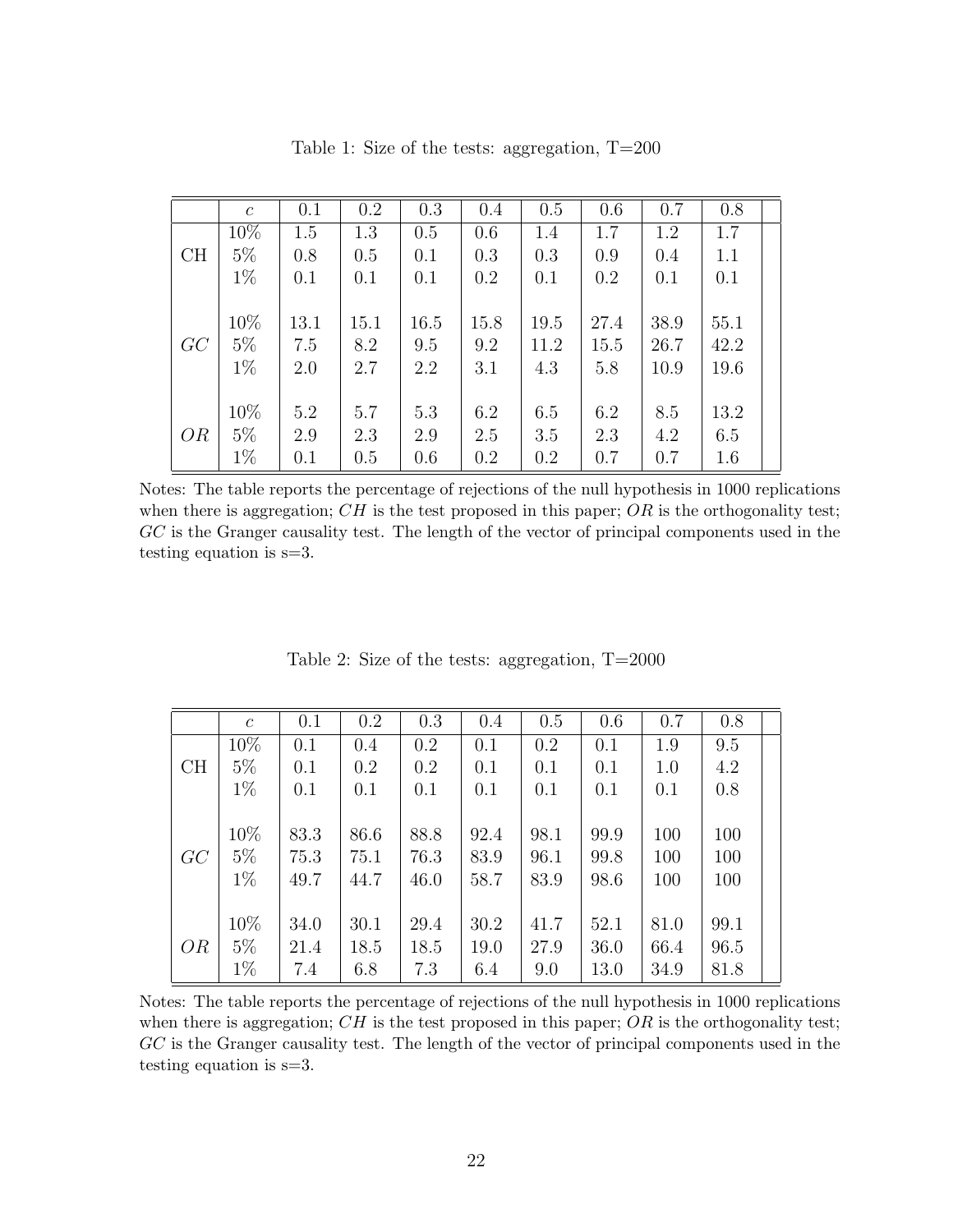|           | $\mathcal{C}$ | 0.1     | $0.2\,$ | 0.3  | 0.4  | 0.5  | 0.6  | 0.7  | 0.8  |
|-----------|---------------|---------|---------|------|------|------|------|------|------|
|           | 10%           | 2.5     | 1.7     | 2.5  | 1.6  | 1.5  | 2.3  | 2.8  | 2.6  |
| CH        | $5\%$         | 1.1     | 0.6     | 0.6  | 1.2  | 0.5  | 0.8  | 1.2  | 1.0  |
|           | $1\%$         | 0.1     | 0.1     | 0.2  | 0.1  | 0.1  | 0.1  | 0.2  | 0.3  |
|           |               |         |         |      |      |      |      |      |      |
|           | 10%           | 11.4    | 10.5    | 13.3 | 13.5 | 10.9 | 14.8 | 15.5 | 28.4 |
| GC        | $5\%$         | 5.6     | 5.0     | 6.2  | 8.2  | 5.3  | 7.4  | 9.2  | 19.8 |
|           | $1\%$         | 1.3     | 1.0     | 1.6  | 1.6  | 1.1  | 2.0  | 2.4  | 6.1  |
|           |               |         |         |      |      |      |      |      |      |
|           | 10%           | 4.4     | 5.1     | 5.3  | 4.7  | 4.0  | 6.4  | 6.2  | 8.9  |
| <i>OR</i> | $5\%$         | 1.7     | 1.3     | 2.8  | 2.2  | 1.3  | 2.3  | 2.6  | 4.9  |
|           | $1\%$         | $0.2\,$ | 0.1     | 0.5  | 0.3  | 0.1  | 0.6  | 0.6  | 1.8  |

Table 3: Size of the tests: no aggregation, T=200

Notes: The table reports the percentage of rejections of the null hypothesis in 1000 replications when there is no aggregation;  $CH$  is the test proposed in this paper;  $OR$  is the orthogonality test; GC is the Granger causality test. The length of the vector of principal components used in the testing equation is s=3.

|    | $\mathcal{C}$ | 0.1  | 0.2  | 0.3  | 0.4  | 0.5  | 0.6  | 0.7  | 0.8  |  |
|----|---------------|------|------|------|------|------|------|------|------|--|
|    | 10%           | 0.9  | 1.3  | 1.0  | 0.9  | 0.5  | 1.0  | 1.3  | 6.0  |  |
| CH | $5\%$         | 0.3  | 0.5  | 0.5  | 0.3  | 0.2  | 0.3  | 0.5  | 3.8  |  |
|    | $1\%$         | 0.1  | 0.1  | 0.1  | 0.1  | 0.1  | 0.1  | 0.1  | 1.7  |  |
|    |               |      |      |      |      |      |      |      |      |  |
|    | 10%           | 13.2 | 13.3 | 15.6 | 14.8 | 18.2 | 26.7 | 53.8 | 99.8 |  |
| GC | $5\%$         | 7.4  | 8.0  | 8.7  | 9.0  | 11.1 | 16.3 | 41.2 | 99.3 |  |
|    | $1\%$         | 1.6  | 1.9  | 2.5  | 3.1  | 3.0  | 5.2  | 19.4 | 95.3 |  |
|    |               |      |      |      |      |      |      |      |      |  |
|    | 10%           | 3.9  | 5.2  | 5.6  | 4.8  | 4.2  | 6.8  | 8.7  | 20.9 |  |
| OR | $5\%$         | 1.3  | 3.2  | 1.7  | 1.8  | 1.7  | 3.2  | 4.8  | 17.8 |  |
|    | $1\%$         | 0.3  | 0.7  | 0.4  | 0.4  | 0.2  | 0.4  | 1.2  | 6.0  |  |

Table 4: Size of the tests: no aggregation, T=2000

Notes: The table reports the percentage of rejections of the null hypothesis in 1000 replications when there is no aggregation;  $CH$  is the test proposed in this paper;  $OR$  is the orthogonality test; GC is the Granger causality test. The length of the vector of principal components used in the testing equation is s=3.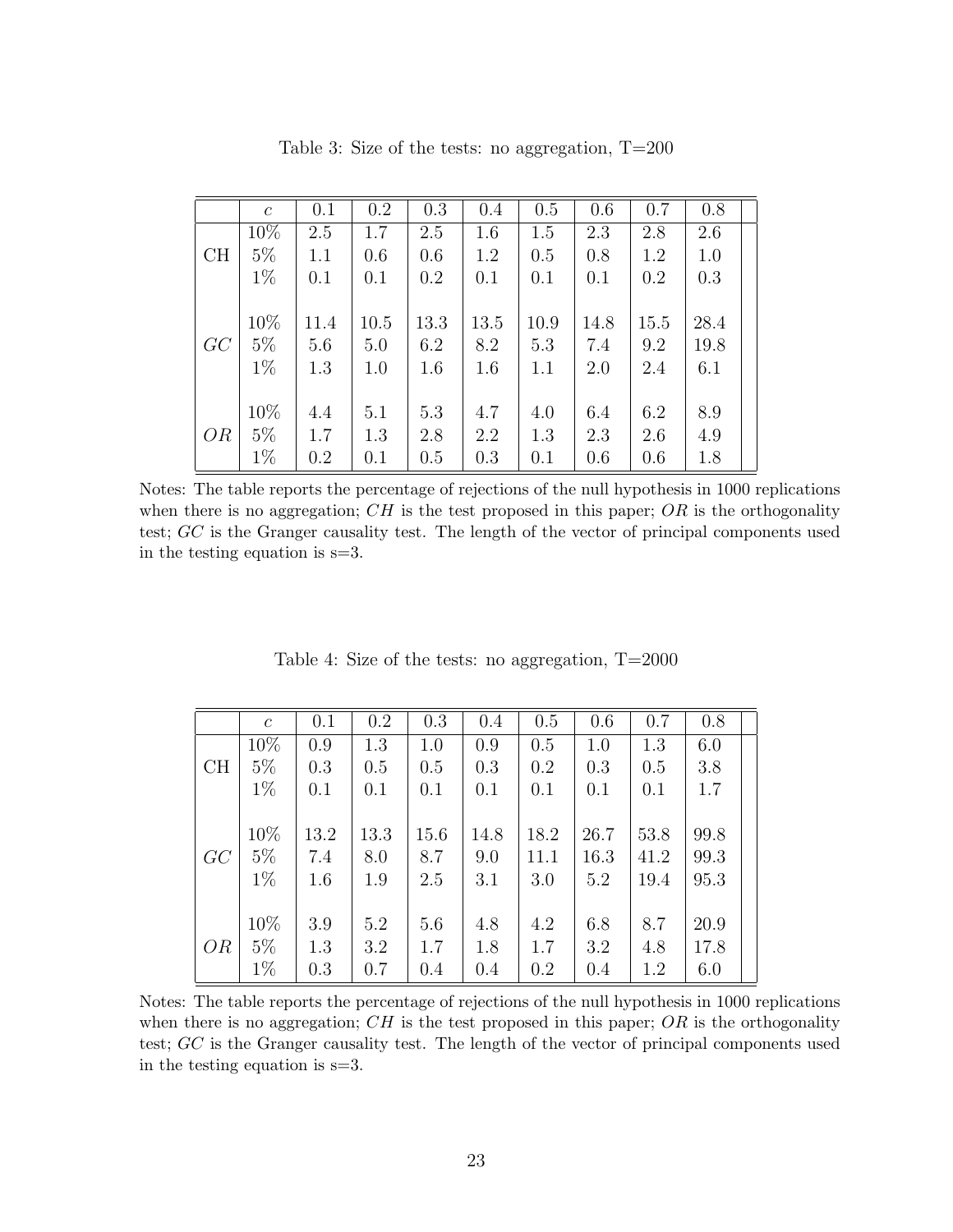|    | $\mathcal{C}$ | 2    | 3   | 4   | 5   | 6   | 7   | 8   | 9   |  |
|----|---------------|------|-----|-----|-----|-----|-----|-----|-----|--|
|    | 10%           | 99.9 | 100 | 100 | 100 | 100 | 100 | 100 | 100 |  |
| CH | $5\%$         | 99.5 | 100 | 100 | 100 | 100 | 100 | 100 | 100 |  |
|    | $1\%$         | 98.7 | 100 | 100 | 100 | 100 | 100 | 100 | 100 |  |
|    |               |      |     |     |     |     |     |     |     |  |
|    | 10%           | 100  | 100 | 100 | 100 | 100 | 100 | 100 | 100 |  |
| GC | $5\%$         | 100  | 100 | 100 | 100 | 100 | 100 | 100 | 100 |  |
|    | $1\%$         | 100  | 100 | 100 | 100 | 100 | 100 | 100 | 100 |  |
|    |               |      |     |     |     |     |     |     |     |  |
|    | 10%           | 100  | 100 | 100 | 100 | 100 | 100 | 100 | 100 |  |
| OR | $5\%$         | 100  | 100 | 100 | 100 | 100 | 100 | 100 | 100 |  |
|    | $1\%$         | 100  | 100 | 100 | 100 | 100 | 100 | 100 | 100 |  |

Table 5: Power of the tests: aggregation, T=200

Notes: The table reports the percentage of rejections of the null hypothesis in 1000 replications when there is aggregation;  $CH$  is the test proposed in this paper;  $OR$  is the orthogonality test; GC is the Granger causality test. The length of the vector of principal components used in the testing equation is s=3.

|    | $\mathfrak c$ | $\overline{2}$ | 3   | 4   | 5   | 6   | 7   | 8   | 9   |  |
|----|---------------|----------------|-----|-----|-----|-----|-----|-----|-----|--|
|    | 10%           | 100            | 100 | 100 | 100 | 100 | 100 | 100 | 100 |  |
| CH | $5\%$         | 100            | 100 | 100 | 100 | 100 | 100 | 100 | 100 |  |
|    | $1\%$         | 100            | 100 | 100 | 100 | 100 | 100 | 100 | 100 |  |
|    |               |                |     |     |     |     |     |     |     |  |
|    | 10%           | 100            | 100 | 100 | 100 | 100 | 100 | 100 | 100 |  |
| GC | $5\%$         | 100            | 100 | 100 | 100 | 100 | 100 | 100 | 100 |  |
|    | $1\%$         | 100            | 100 | 100 | 100 | 100 | 100 | 100 | 100 |  |
|    |               |                |     |     |     |     |     |     |     |  |
|    | 10%           | 100            | 100 | 100 | 100 | 100 | 100 | 100 | 100 |  |
| OR | $5\%$         | 100            | 100 | 100 | 100 | 100 | 100 | 100 | 100 |  |
|    | $1\%$         | 100            | 100 | 100 | 100 | 100 | 100 | 100 | 100 |  |

Table 6: Power of the tests: no aggregation, T=200

Notes: The table reports the percentage of rejections of the null hypothesis in 1000 replications when there is no aggregation;  $CH$  is the test proposed in this paper;  $OR$  is the orthogonality test; GC is the Granger causality test. The length of the vector of principal components used in the testing equation is s=3.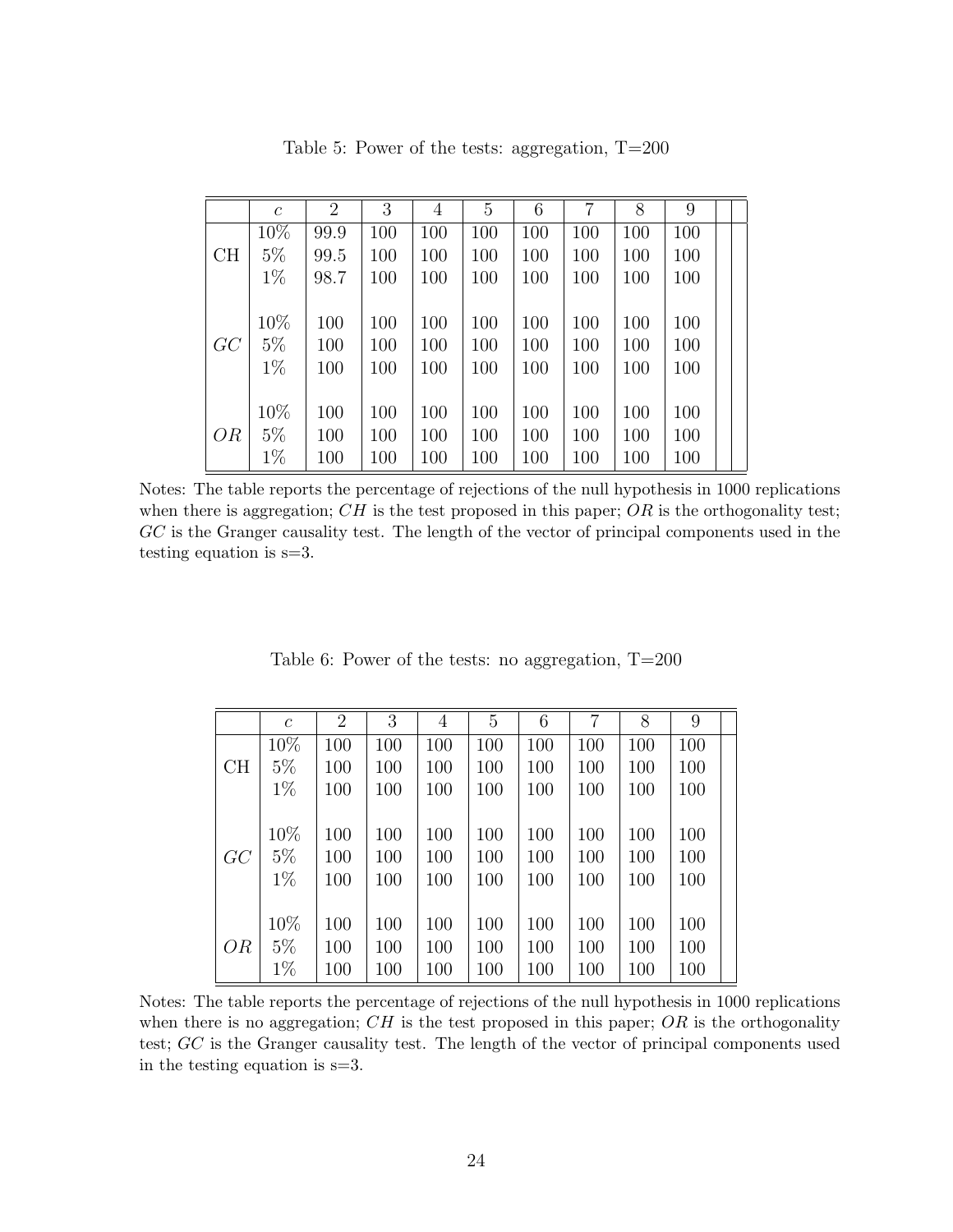expect from the nominal size? The answer is obtained recalling equation (3.13).  $u_t$  are linear combinations of current and past values of  $\hat{A}_t, \hat{\tau}_{t,k}, \hat{\tau}_{t,y}$  while  $f_t$  are linear combinations of  $\hat{A}_t, \hat{\tau}_{t,k}, \hat{\tau}_{t,y}$  and  $\xi_{i,t}, i = 1, \ldots, 30$ . Since  $\hat{\tau}_{t,k}$  is serially correlated, lags of  $f_t$  may help to predict  $x_t$  even when lags of  $x_t$  are included, in particular, when the draws for  $\gamma_i$  are small.

It is known that Granger causality tests have poor size properties when  $x_t$  is persistent, see e.g. Ohanian (1988). Tables 3 and 4 disentangle aggregation from persistence problems: since they have been constructed absent aggregation, they report size distortions due to persistent data. It is clear that, when  $b > 0.6$ , the size of Granger causality tests is distorted. To properly run such tests, the lag length  $p_1$  of the testing equation must be made function of the (unknown) persistence of the DGP. However, when  $b > 0.8$ , distortions are present even if  $p_1 = 10$ . The orthogonality test performs better because it preliminary filters  $x_t$  with a VAR. Thus, high serial correlation in  $x_t$  is less of a problem.

Comparing the size tables constructed with and without aggregation, one can see that the properties of the CH test do not depend on the presence of aggregation or the persistence of the DGP. On the other hand, aggregation make the properties of Granger causality and orthogonality tests significantly worse.

Tables 5 and 6 report the empirical power of the tests when T=200 with and without aggregation. All tests are similarly powerful to detect non-fundamentalness when it is present, regardless of the confidence level and the nature of the DGP. Although not reported for reasons of space, the power of the three tests is unchanged when  $T=2000$ .

The additional tables in the appendix indicate that the size properties of the CH test are insensitive to the selection of three nuisance parameters: the variance of the shocks to the additional data  $\sigma_{\xi}^2$ , the number of principal components used in the testing equation s, and the number of leads of the first stage residuals used in the testing equation  $q$ . On the other hand, the choice of  $p_2$ , the number of lags of the first stage residuals used in the testing equations, matters. This is true, in particular, when the persistence of the DGP increases and is due to the fact that with high persistence,  $r=4$  is insufficient to whiten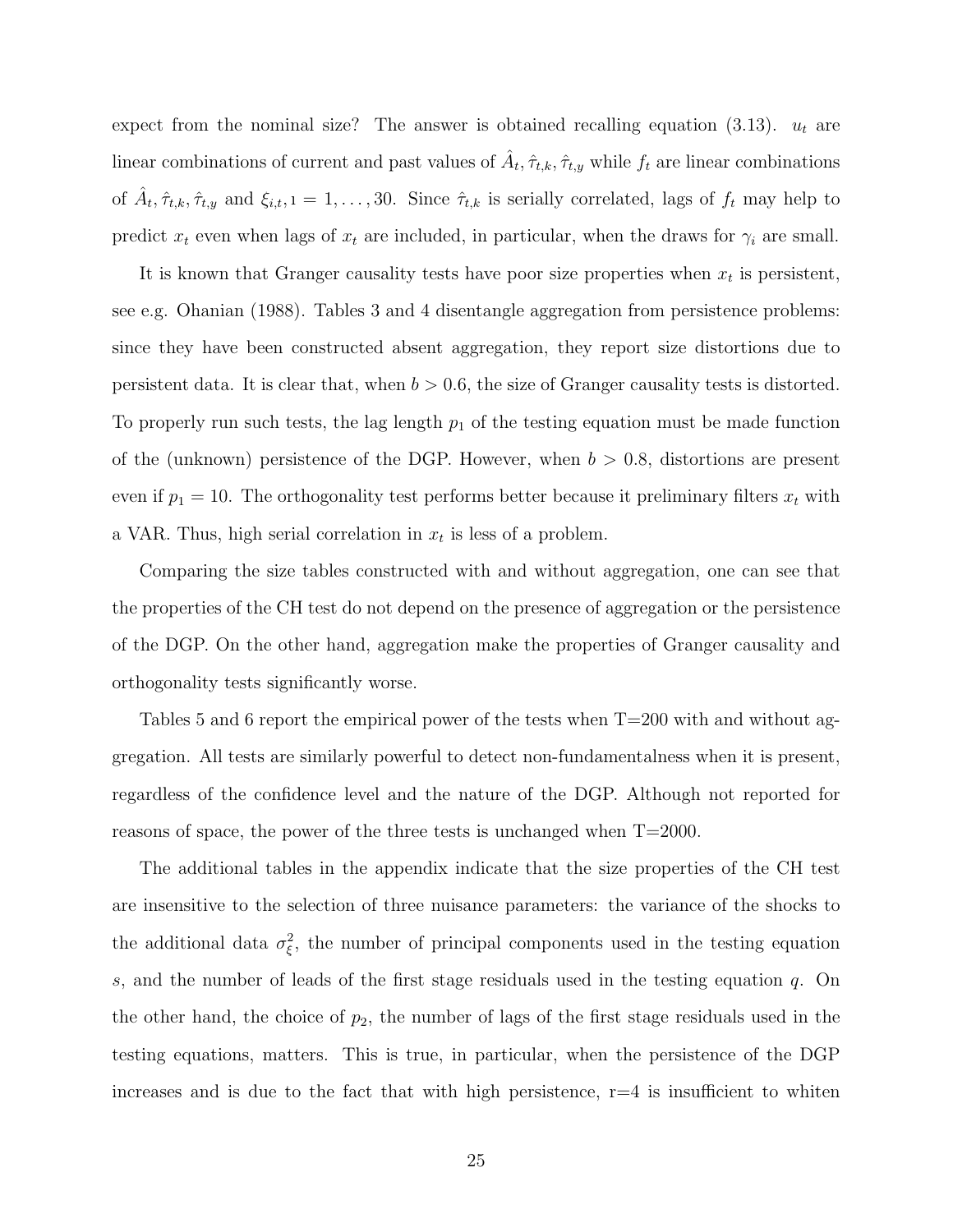the first stage residual, and the presence of serial correlation in  $u_t$  makes its future values spuriously significant. To avoid this problem in practice, we recommend users to specify the testing equation with only leads of  $u_t$ . Alternatively, if lags of  $u_t$  are included, r should be large to insure that serial correlation in the first stage residuals is negligible.

#### 5 Reconsidering a small scale SVAR

Standard business cycle theories assume that economic fluctuations are driven by surprises in current fundamentals, such as aggregate productivity or the monetary policy rule. Motivated by the idea that changes in expectations about future fundamentals may drive business fluctuations, Beaudry and Portier (2006) study the effect of news shocks on the real economy using a SVAR that contains stock prices and TFP.

Since models featuring news shocks have solutions displaying moving average components, empirical models with a finite number of lags may be unable to capture the underlying dynamics, making the SVARs considered in the literature prone to non-fundamentalness. In addition, Forni et al. (2014) provide a stylized Lucas tree model where perfectly predictable news to the dividend process may induce non-fundamentalness in a VAR system comprising the growth rate of stock prices and the growth rate of dividends. The solution of their model, when news come two periods in advance is:

$$
\begin{bmatrix} \Delta d_t \\ \Delta p_t \end{bmatrix} = \begin{bmatrix} L^2 & 1 \\ \frac{\beta^2}{1-\beta} + \beta L & \frac{\beta}{1-\beta} \end{bmatrix} \begin{bmatrix} \varsigma_{1t} \\ \varsigma_{2t} \end{bmatrix} \equiv C(L)\varsigma_t
$$
 (5.1)

where  $d_t$  are dividends,  $p_t$  are stock prices,  $0 < \beta < 1$  is the discount factor. Since  $|C(L)|$ vanishes for  $L = 1$  and  $L = -\beta$ ,  $u_t$  is non-fundamental for  $(\Delta d_t, \Delta p_t)$ . Intuitively, this occurs because agents' information set, which includes current and past values of structural shocks, is not aligned with the econometrician's information set, which includes current and past values of the growth rate of dividends and stock prices. The fundamental and non-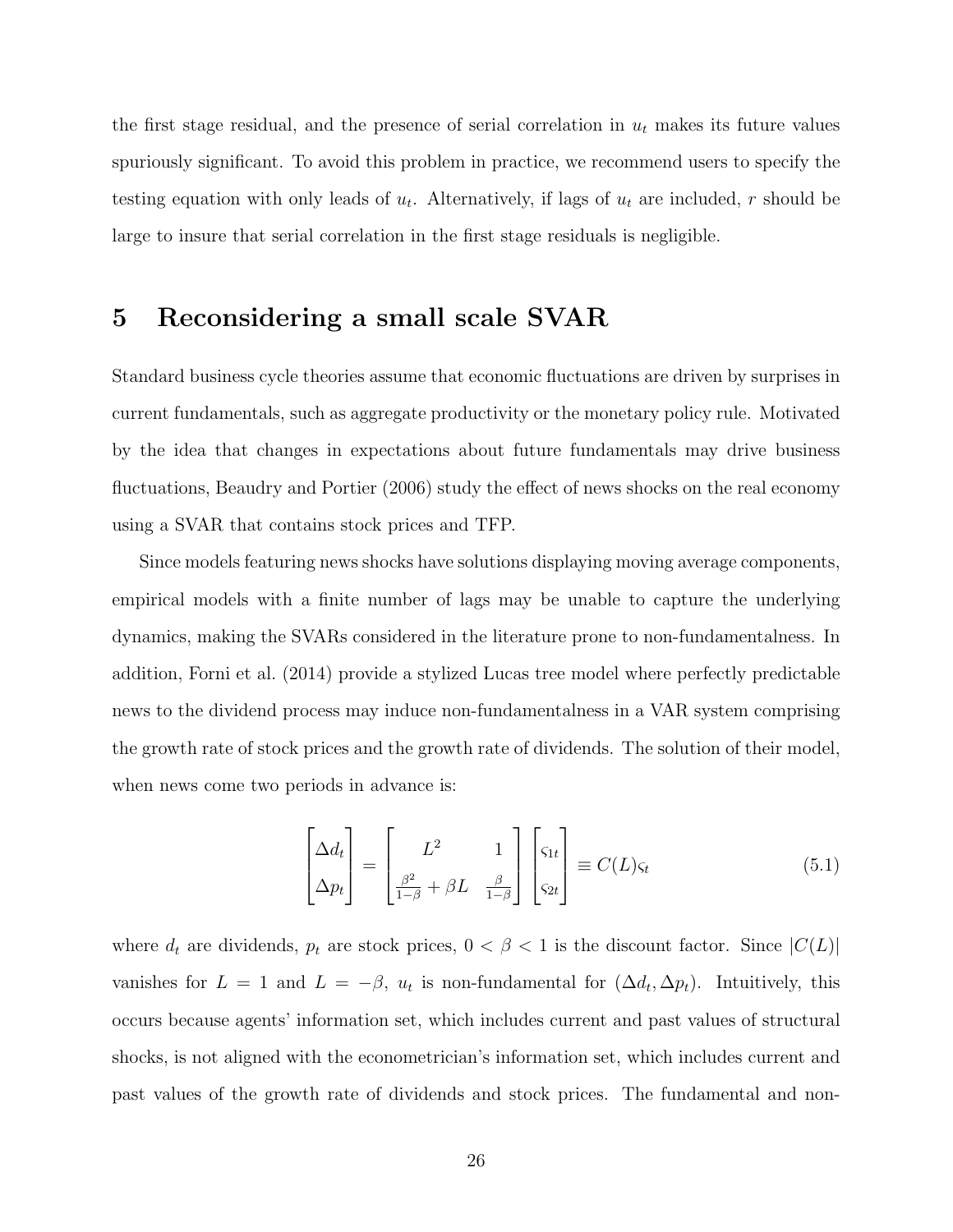|                  | $PC=3$                         |      |      | $PC=4$   $PC=5$   $PC=6$ |      |      | $ PC=7 PC=8 PC=9 $ | $PC=10$ |  |  |  |  |  |
|------------------|--------------------------------|------|------|--------------------------|------|------|--------------------|---------|--|--|--|--|--|
| sample 1960-2010 |                                |      |      |                          |      |      |                    |         |  |  |  |  |  |
| CH               | 0.05                           | 0.08 | 0.03 | 0.15                     | 0.13 | 0.08 | 0.14               | 0.13    |  |  |  |  |  |
| GC               | 0.02                           | 0.00 | 0.04 | 0.01                     | 0.00 | 0.00 | 0.00               | 0.00    |  |  |  |  |  |
|                  | Fernald data, sample 1960-2005 |      |      |                          |      |      |                    |         |  |  |  |  |  |
| GC(agg)          | 0.02                           | 0.16 | 0.22 | 0.00                     | 0.00 | 0.02 | 0.01               | 0.01    |  |  |  |  |  |
| GC(dis)          | 0.17                           | 0.52 | 0.54 | 0.11                     | 0.09 | 0.17 | 0.25               | 0.34    |  |  |  |  |  |
|                  | Wang data, sample 1960-2009    |      |      |                          |      |      |                    |         |  |  |  |  |  |
| GC(agg)          | 0.05                           | 0.02 | 0.11 | 0.03                     | 0.00 | 0.00 | 0.00               | 0.00    |  |  |  |  |  |
| GC(dis)          | 0.37                           | 0.38 | 0.51 | 0.40                     | 0.27 | 0.28 | 0.27               | 0.23    |  |  |  |  |  |

Table 7: Testing fundamentalness: VAR with TFP growth and stock prices growth.

Notes: The table reports the p-value of the tests;  $CH$  is the test proposed in this paper;  $GC$ is the Granger causality test; the row  $GC(agg)$  reports the results of the test using aggregate data, the row  $GC$  (dis) the results of the test using disaggregated data;  $PC$  is the number of principal component in the auxiliary regression. In CH test the number of leads tested is two and the preliminary VAR has 4 lags. In GC test the lag length of the VAR is chosen with BIC and two lags of the principal components are used in the tests.

fundamental dynamics this model generates in response to news shocks are similar because the root generating non-fundamentalness  $(L = -\beta)$  is near unity, see also Beaudry et al. (2015). In general, the properties of the SVAR the econometrician considers depend on the process describing the information flows, on the variables observed by the econometrician and those included in the SVAR.

To reexamine the evidence we estimate a VAR with the growth rates of capacity adjusted TFP and of stock prices for the period 1960Q1 to 2010Q4, both of which are taken from Beaudry and Portier (2014) and we use the same principal components as in Forni et al. (2014). Table 7 reports the p−values of the tests, varying the number of principal components employed in the auxiliary regression, which enter in first difference in all the tests. In the CH test, the testing model has four lags of the PC and we are examining the predictive power of 2 leads of the VAR residuals. In the GC test the lag length of the VAR is chosen by BIC and two lags of the principal components are used in the tests.

The CH test finds the system fundamental and, in general, the number of PC included in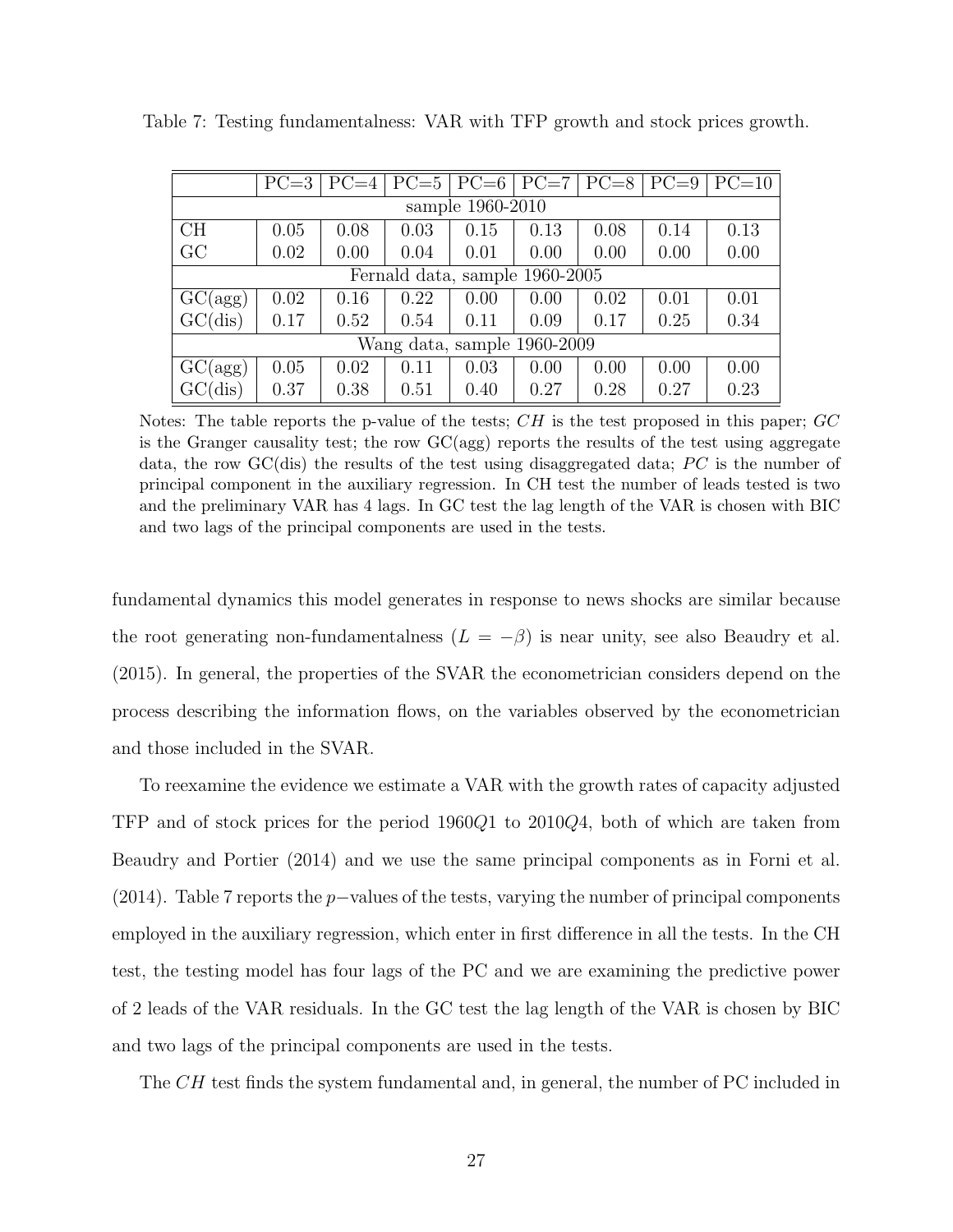the testing equations does not matter. In contrast, a Granger causality test rejects the null of fundamentalness. Since the VAR includes TFP, which is a latent variable, and estimates are obtained from an aggregated production function, differences in the results could be due to aggregation and/or non-observability problems.

To verify this possibility we consider a VAR where in place of utilization adjusted *aggregated* TFP we consider two different utilization adjusted *sectoral* TFP measures. The first was constructed by John Fernald at the Federal Reserve Bank of San Francisco, and is obtained using the methodology of Basu et al. (2013), which produces time series for private consumption TFP, private investment TFP, government consumption and investment TFP and ' net trade" TFP. The second panel of table 7 presents results obtained in a VAR which includes consumption TFP (obtained aggregating private and public consumption), investment TFP (obtained aggregating private and public investments) and net trade TFP, all in log growth rates, and the growth rate of stock prices. Because the data ends in 2005, the first row of the panel reports the p-values of a Granger causality test for the original bivariate system restricted to the 1960-2005 sample.

As an alternative, we use the utilization adjusted *industry* TFP data constructed by Christina Wang at the Federal Reserve Bank of Boston. We reaggregate industry TFPs into manufacturing, services and 'others' sectors, convert the data from annual to quarterly using a polynomial regression and use the growth rate of these three variables together with the growth rate of stock prices in the VAR. The third panel of table 7 presents results obtained with this VAR. Because the data ends in 2009, the first row of the panel reports the p-values of a Granger causality test for the original bivariate system restricted to the 1960-2009 sample.

Granger causality tests applied to the original bivariate system estimated over the two new samples still find the VAR non-fundamental. When the test is used in the VARs with sectoral/industry TFP measures, the null of non-fundamentalness is instead not rejected for all choices of vectors of principal components. Since this result holds when we enter the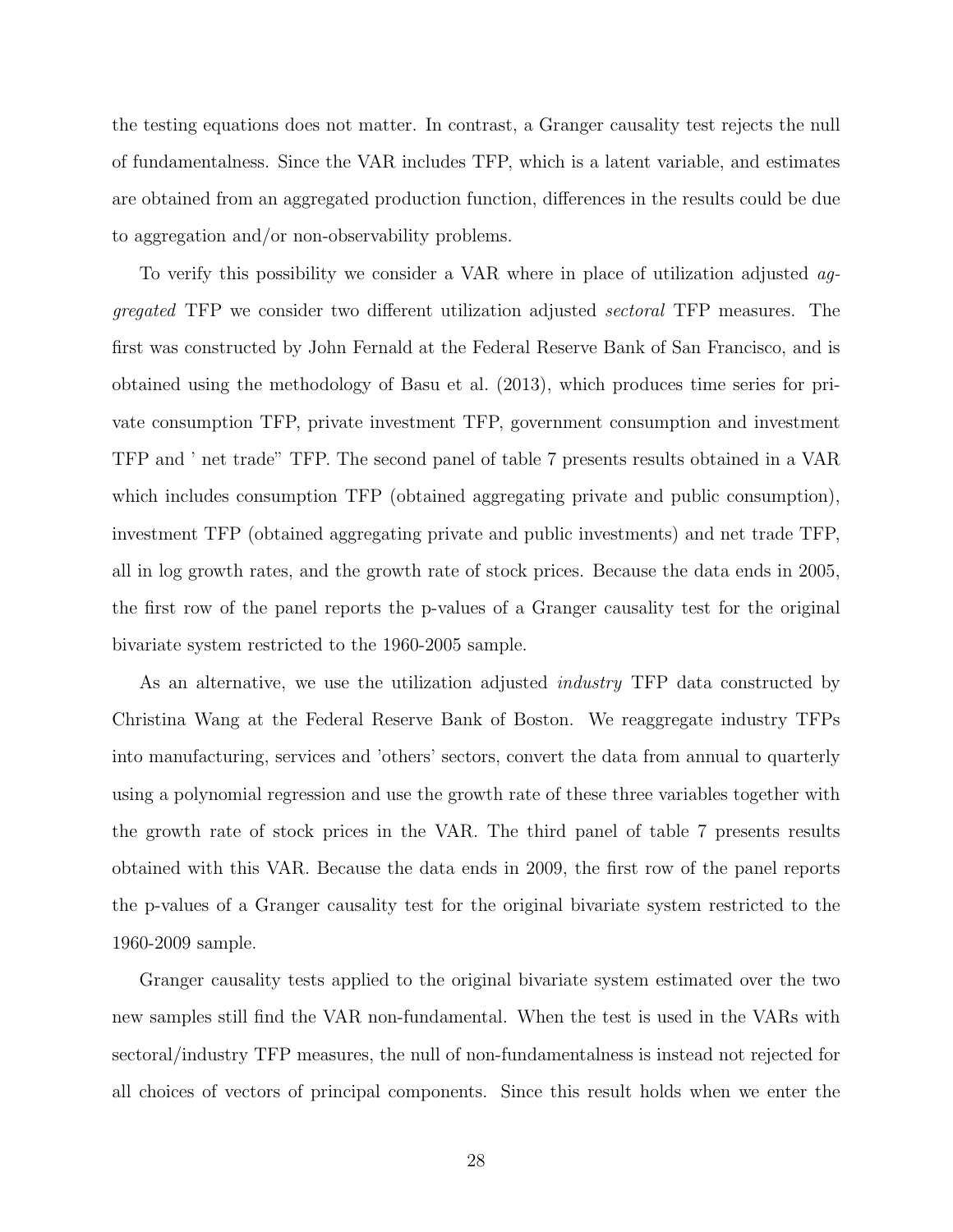sectoral/industry TFP variables in level rather than growth rates, when we allow for a break in the TFP series, and when we use only two sectoral/industry TFP variables in the VAR, the conclusion is that a Granger causality test rejects the null in the original VAR because of aggregation problems. The diagnostic of this paper, being robust to aggregation problems, correctly identifies the original bivariate VAR as fundamental.

Clearly, if the DGP is a truely sectoral model, the shocks and the dynamics produced by both the bivariate and the four variable VAR systems are likely to be averages of the shocks and dynamics of the primitive economy, which surely includes more than two or four disturbances. The interesting question is whether the news shocks extracted in the two and four variable systems produce different TFP responses.

For illustration, figure 1 reports the responses of stock prices and of TFP to standardized technology news shocks in the original VAR and in the four varibale VAR with Fernald disaggregated TFP measures. For the four variable VAR we only present the responses of investment TFP since the responses of the other two TFP variables are insignificantly different from zero. It is clear that the conditional dynamics in the two systems are qualitatively similar and statistically indistinguishable. Nevertheless, median responses are smaller, uncertainty is more pervasive, and the hump in the TFP response muted in the larger system. Hence, cross sectional aggregation does not change much the dynamics but makes TFP responses artificially large and more precisely estimated. Researchers often construct models to quantitatively match the dynamics induced by shocks in small scale VARs. Figure 1 suggests that the size and the persistence of the structural shocks needed to produce the aggregate evidence are probably smaller than previously agreed upon.

### 6 Conclusions

Small scale SVAR models are often used in empirical business cycle analyses even though the economic model one thinks has generated the data has a larger number of variables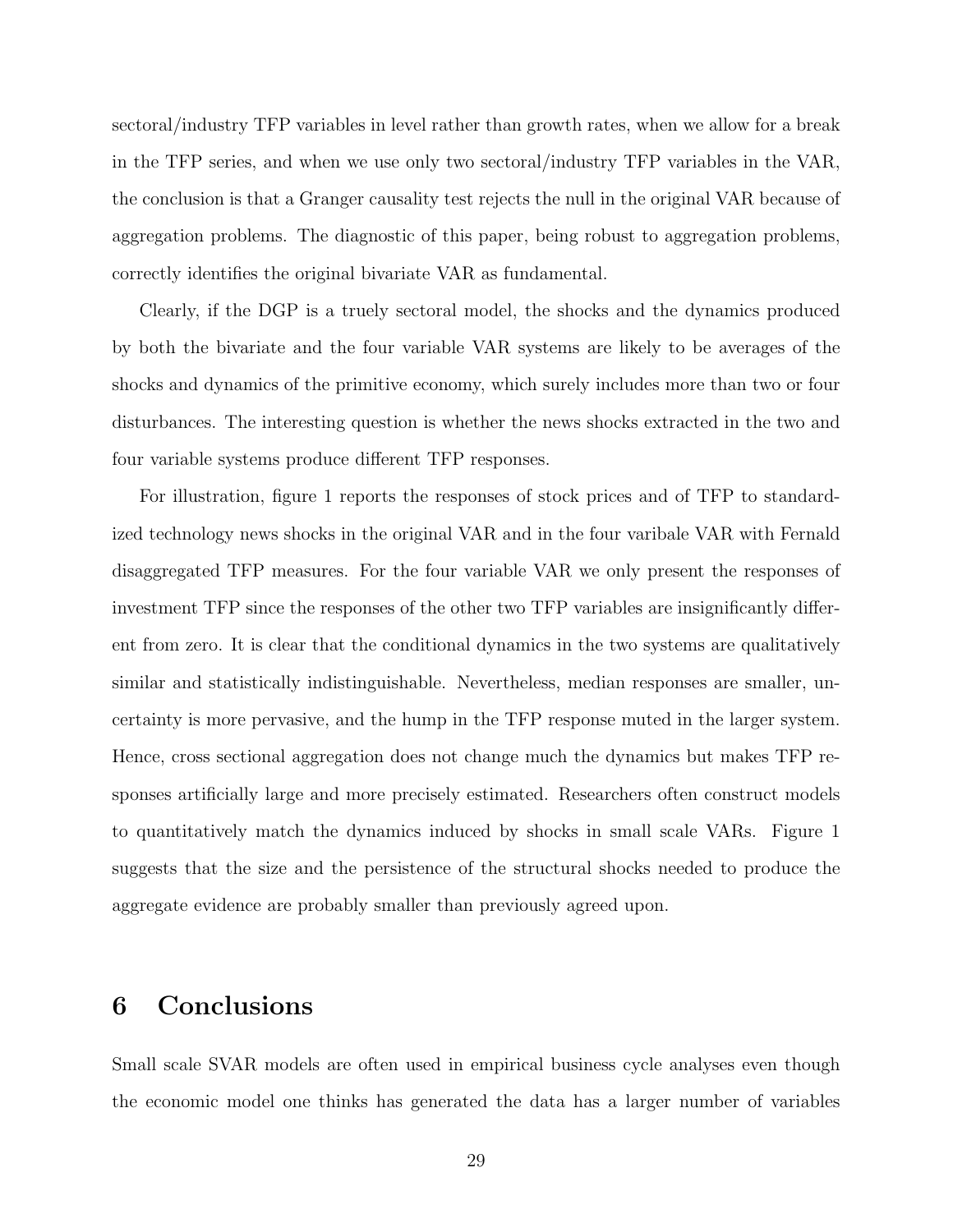

Figure 1: Responses to technology news shocks

Note: The dotted regions report pointwise 68 % credible intervals; the solid line is the pointwise median response. The x-axis reports quarters, the y-axis the response of the level of the variable in deviation from the predictable path.

and shocks. In this situation, SVAR shocks are linear transformations of current and past primitive structural shocks perturbing the economy. SVAR shocks might be fundamental or non-fundamental, depending on the details of the economy, the information set available to the econometrician, and the variables chosen in the empirical analysis. However, variables providing noisy information about the primitive structural shocks will Granger cause SVAR shocks, even when the SVAR is fundamental. A similar problem arises when SVAR variables proxy for latent variables. We conduct a simulation study illustrating that *spurious nonfundamentalness* may indeed occur when the SVAR used for the empirical analysis is of smaller scale than the DGP of the data.

We propose an alternative testing procedure which has the same power properties as existing diagnostics when non-fundamentalness is present, but does not face aggregation or non-observability problems when the system is fundamental. We also show that the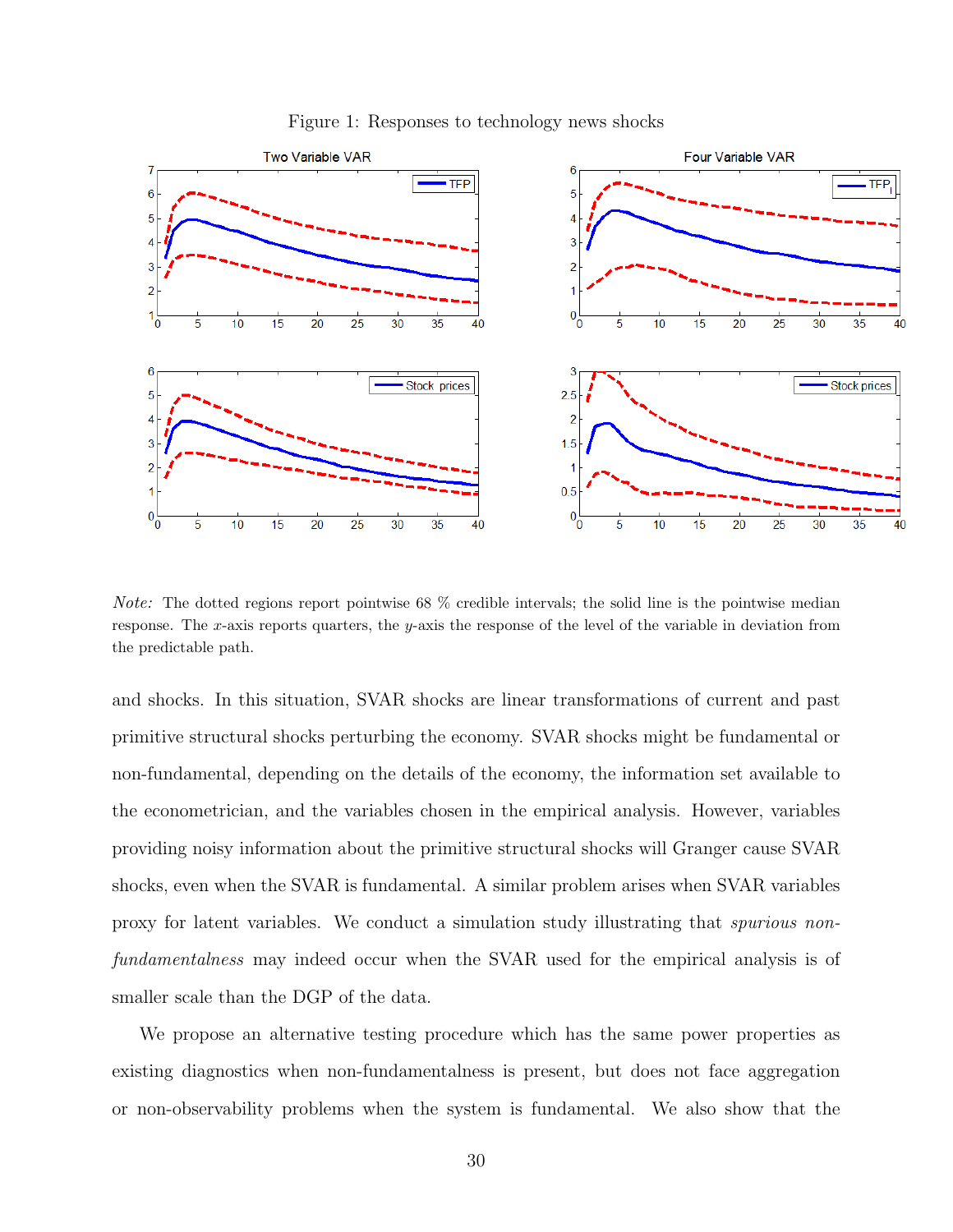procedure is robust to specification issues and to nuisance features. We demonstrate that a Granger causality diagnostic finds that a bivariate SVAR measuring the impact of news is non-fundamental, while our test finds it fundamental. The presence of an aggregated TFP measure in the SVAR explains the discrepancy. When sectoral TFP measures are used, a Granger causality diagnostic also finds the SVAR fundamental.

A few lessons can be learned from our paper. First, Granger causality tests may give misleading conclusions when testing for fundamentalness whenever aggregation or nonobservability problems are present. Second, to derive reliable conclusions, one should have fundamentalness tests that are insensitive to specification and nuisance features. The test proposed in this paper satisfies both criteria; those present in the literature do not. Finally, if one is willing to assume that the DGP is a particular structural model, the procedure described Sims and Zha (2006) can be used to check if a particular VAR shock can be recovered from current and past values of the observables, therefore by-passing the need to check for fundamentalness. However, when the DGP is unknown, the structural model one employs misspecified, or the exact mapping from the DGP and the estimated SVAR hard to construct, procedures like ours can help researchers to understand whether small scale SVARs are good starting points to undertake informative business cycle analyses.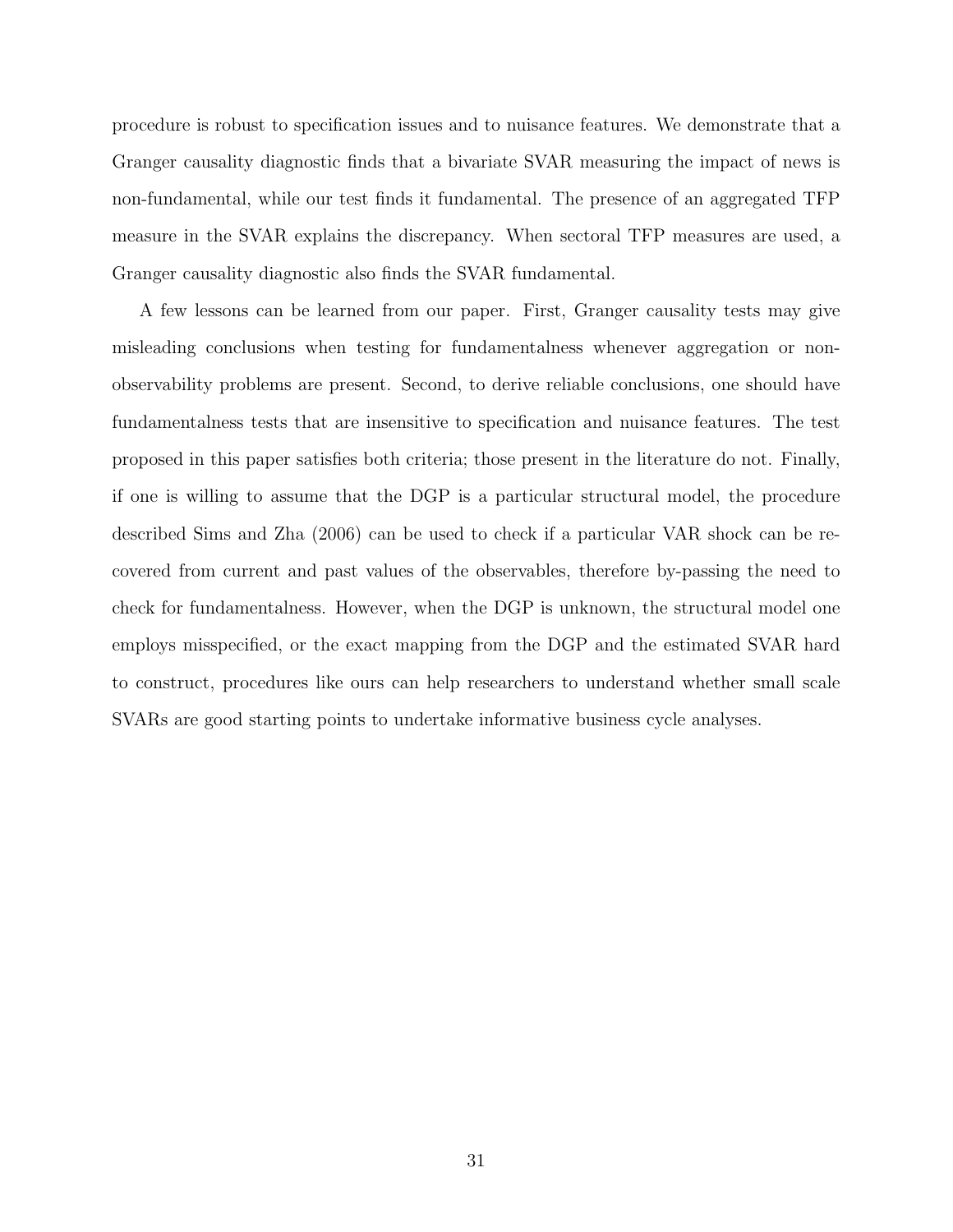### References

- Lucia Alessi, Matteo Barigozzi, and Marco Capasso. Non-fundamentalness in structural econometric models: A review. *International Statistical Review*, 79:16–47, 2011.
- Susanto Basu, John Fernald, Jonas Fisher, and Miles Kimball. Sector-specific technical change. Technical report, National Bureau of Economic Research, 2013.
- Paul Beaudry and Franck Portier. Stock prices, news, and economic fluctuations. *American Economic Review*, 96:1293–1307, 2006.
- Paul Beaudry and Franck Portier. News-driven business cycles: Insights and challenges. *Journal of Economic Literature*, 52:993–1074, 2014.
- Paul Beaudry, Patrick Feve, Alain Guay, and Franck Portier. When is non-fundamentalness in vars a real problem? an application to news shocks. Technical report, University of Toulouse, 2015.
- Fabio Canova. *Methods for Applied Macroeconomic Research*. Princeton University Press, 2007.
- Fabio Canova, Claudio Michelacci, and David Lopez Salido. The effects of technology shocks on hours and output: A robustness analysis. *Journal of Applied Econometrics*, 25:775–773, 2010.
- Yongsung Chang and Jay H. Hong. Do technological improvements in the manufacturing sector raise or lower employment? *American Economic Review*, 96:352–368, 2006.
- Larry Christiano, Martin Eichenbaum, and Charles Evans. Monetary policy shocks: What have we learned and to what end? *in J. Taylor and M. Woodford, eds., Handbook of Macroeconomics, volume 1, Elsevier*, pages 65–145, 1999.
- Jon Faust and Eric Leeper. When do long run restrictions give reliable results. *Journal of Business and Economic Statistics*, 15:345–353, 1988.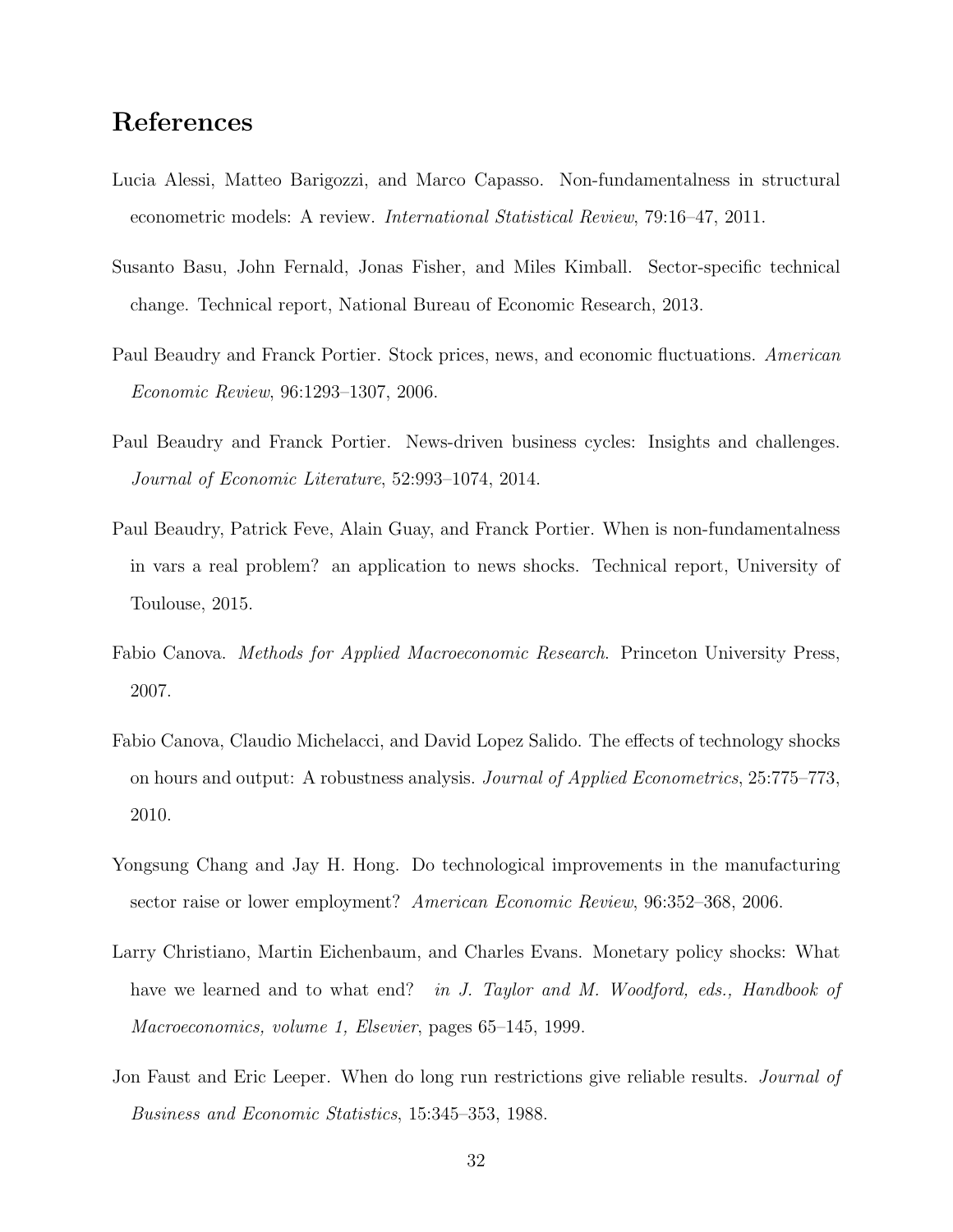- Jess Fernández-Villaverde, Juan F. Rubio-Ramírez, Thomas J. Sargent, and Mark W. Watson. ABCs (and Ds) of Understanding VARs. *American Economic Review*, 97:1021–1026, 2007.
- Mario Forni and Luca Gambetti. Sufficient information in structural vars. *Journal of Monetary Economics*, 66:124–136, 2014.
- Mario Forni, Domenico Giannone, Lucrezia Reichlin, and Marco Lippi. Opening the black box: Structural factor models with large cross sections. *Econometric Theory*, 25:1319– 1347, 2009.
- Mario Forni, Luca Gambetti, and Luca Sala. No news in business cycles. *The Economic Journal*, 124:1168–1191, 2014.
- Jordi Galí. Technology, employment, and the business cycle: Do technology shocks explain aggregate fluctuations? *American Economic Review*, 89:249–271, 1999.
- Raffaella Giacomini. The relationship between dsge and var models. *in T.B. Fomby, L. Kilian, A. Murphy, eds., Advances in Econometrics, 32, Emerald*, pages 1–25, 2013.
- Domenico Giannone and Lucrezia Reichlin. Does information help recovering structural shocks from past observations? *Journal of the European Economic Association*, 4:455– 465, 2006.
- Christian Gourieroux and Alain Monfort. Revisiting identification and estimation in structural varma models. Technical report, CREST, 2015.
- Mehdi Hamidi Saneh. Are shocks obtained from vars fundamental? Technical report, Universidad Carlos III, 2014.
- James Douglas Hamilton. *Time series analysis*. Princeton university press Princeton, 1994.
- Lars Hansen and Robert Hodrick. Forward exchange rates as optimal predictors of future spot rates: An econometric analysis. *Journal of Political Economy*, 88:829–853, 1980.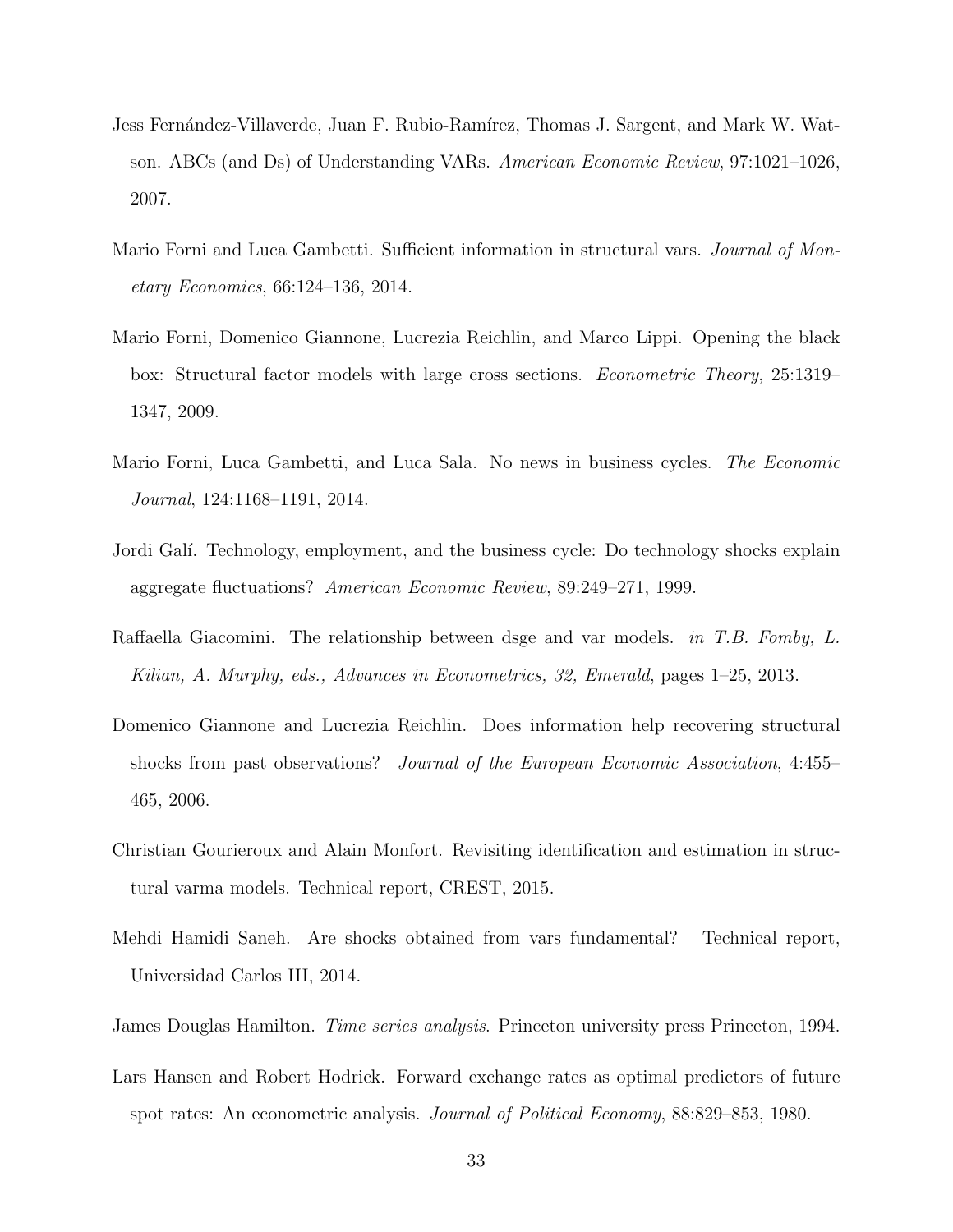- Lars Peter Hansen and Thomas J Sargent. Formulating and estimating dynamic linear rational expectations models. *Journal of Economic Dynamics and Control*, 2.
- Lars Peter Hansen and Thomas J Sargent. Two difficulties in interpreting vector autoregressions. *in L.P. Hansen and T. Sargent, eds, Rational expectations, Westview Press Boulder, CO*, pages 77–120, 1991.
- Lutz Kilian and Helmuth Lutkepohl. *Structural Vector Autoregressive Analysis*. Cambridge University Press, 2016.
- Lutz Kilian and David Murphy. The role of inventory and speculative trading in global market for crude oil. *Journal of Applied Econometrics*, 29:454–478, 2014.
- Eric M Leeper, Todd B Walker, and Shu-Chun Susan Yang. Fiscal foresight and information flows. *Econometrica*, 81:1115–1145, 2013.
- Marco Lippi and Lucrezia Reichlin. The dynamic effects of aggregate demand and supply disturbances: Comment. *The American Economic Review*, 83:644–652, 1993.
- Marco Lippi and Lucrezia Reichlin. Var analysis, nonfundamental representations, blaschke matrices. *Journal of Econometrics*, 63:307–325, 1994.
- Helmuth Lutkepohl. *Introduction to Multiple Time Series*. Spinger and Verlag, 1991.
- Lee Ohanian. The spurious effect of unit roots on vars. *Journal of Econometrics*, 39:251–266, 1988.
- Federico Ravenna. Vector autoregressions and reduced form representations of dsge models. *Journal of Monetary Economics*, 54:2048–2064, 2007.
- Y. A. Rozanov. *Stationary Random Processes*. Holden-Day, 1967.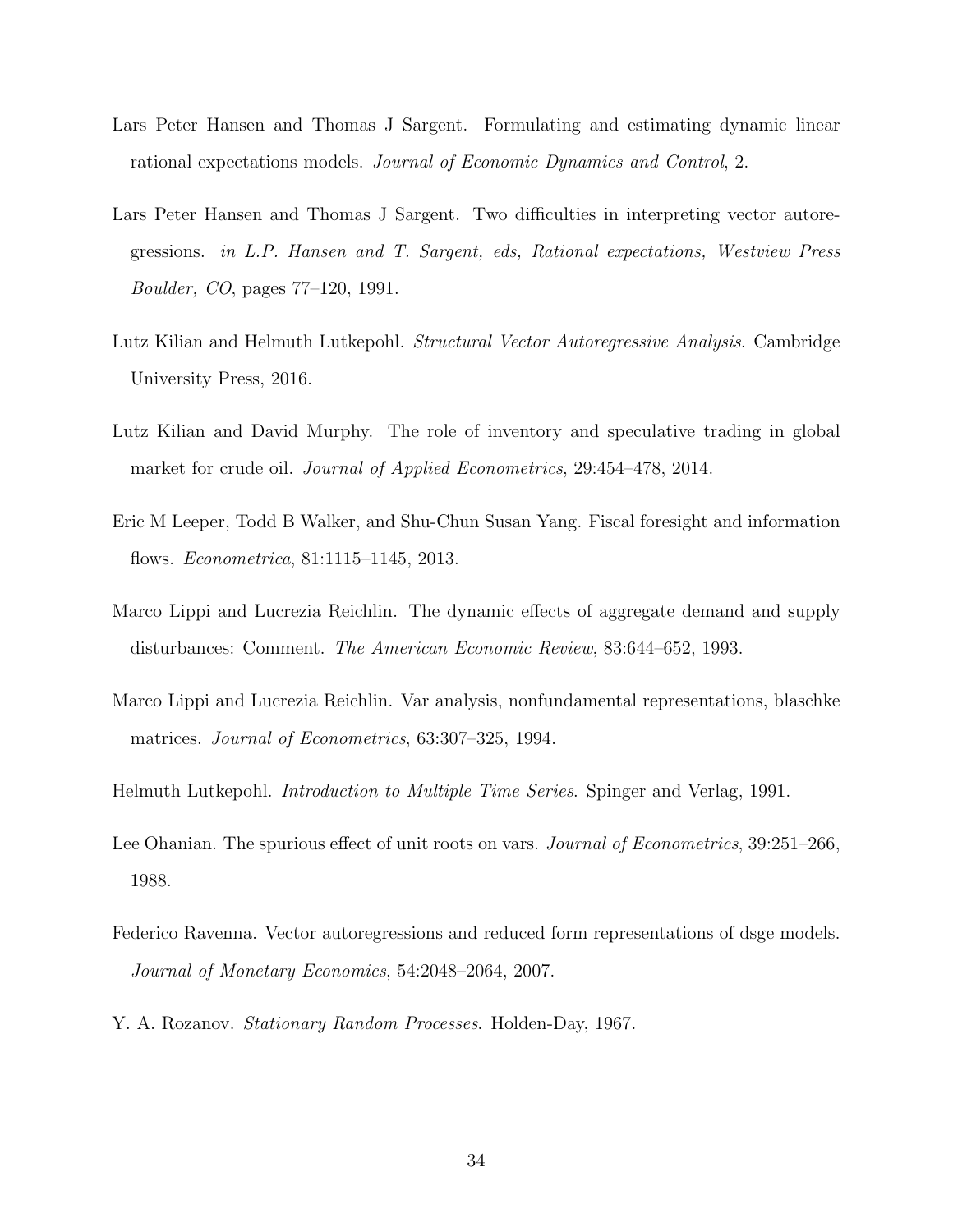- Giacomo Sbrana and Andrea Silvestrini. Aggregation of exponential smoothing processes with an application to portfolio risk evaluation. Technical report, Core discussion paper 2010/39, 2010.
- Christopher Sims. Money, income and causality. *American Economic Review*, 62:540–552, 1972.
- Christopher Sims and Tao Zha. Does monetary policy generate recessions? *Macroeconomic Dynamics*, 10:231–272, 2006.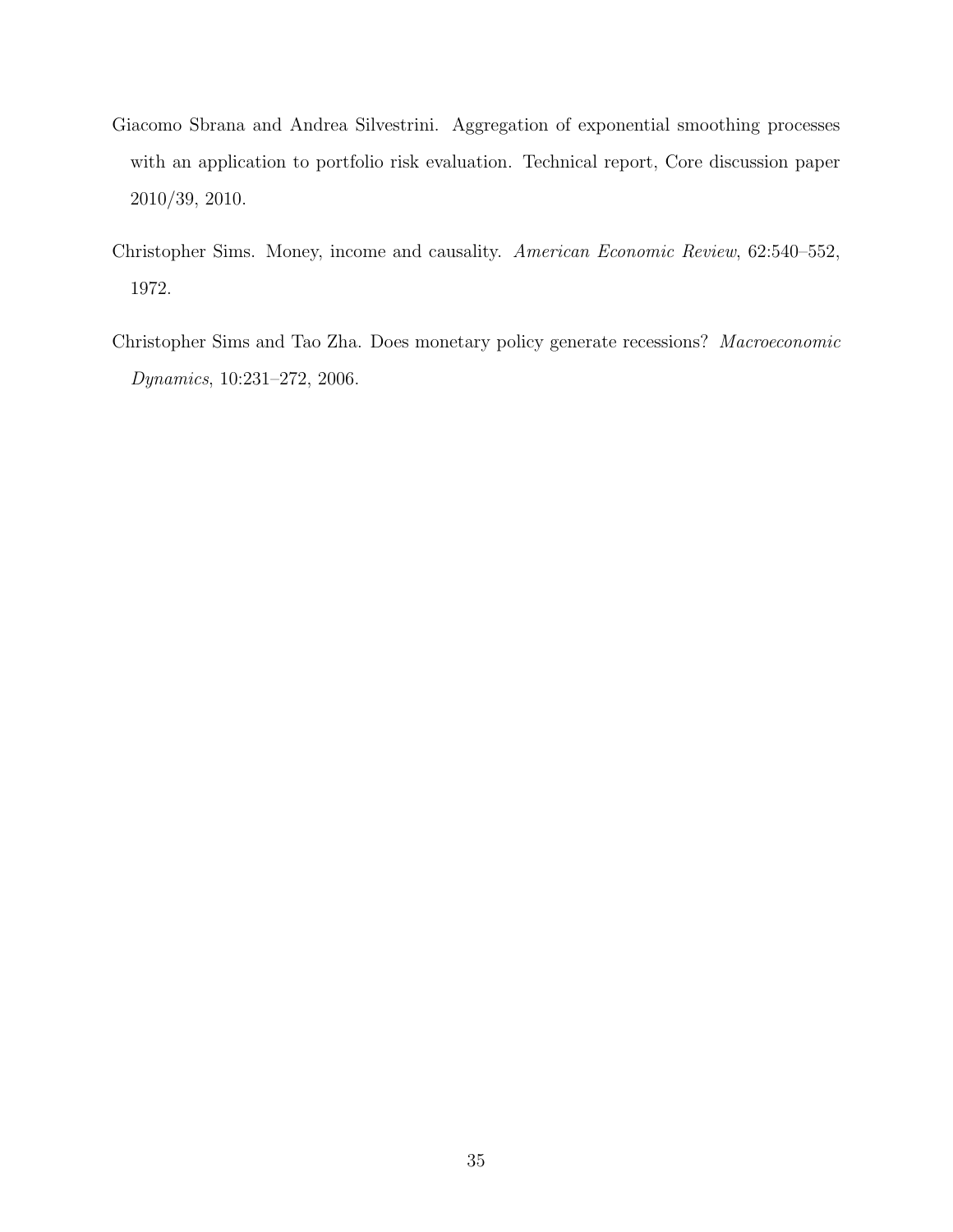# Appendix

This appendix reports the size of the CH test when nuisance parameters are varied. We change the number of lags of first stage residuals in the auxiliary regression  $p_2$ ; the variance of the error in the DGP for the additional variables,  $\sigma_{\xi}^2$ ; the number of principal components used in the auxiliary regressions, s, the number of leads of the first stage residuals in the auxiliary regression q. Tables with power are omitted, since they identical to those reported in the text.

Table A1: Size of the CH test, aggregation, varying  $p_2$ 

|                                                        |  |  | c 0.1 0.2 0.3 0.4 0.5 0.6 0.7 0.8                              |  |  |
|--------------------------------------------------------|--|--|----------------------------------------------------------------|--|--|
|                                                        |  |  | $10\%$ 11.2 13.5 14.5 13.3 14.8 20.1 29.0 44.1                 |  |  |
| $p_2 = 4$ 5\% 2.5 2.3 2.5 2.2 2.9 4.6 6.1 11.9         |  |  |                                                                |  |  |
| $1\%$ 1.6 1.9 1.2 1.6 2.2 4.1 6.2 12.3                 |  |  |                                                                |  |  |
|                                                        |  |  |                                                                |  |  |
|                                                        |  |  | $10\%$ $10.5$ $13.2$ $12.1$ $12.5$ $14.1$ $19.3$ $27.0$ $40.8$ |  |  |
| $p_2 = 2 \quad 5\%$ 5.8 7.1 5.4 6.0 7.6 12.2 15.9 29.7 |  |  |                                                                |  |  |
|                                                        |  |  | $1\%$ 1.8 2.0 0.9 1.1 2.1 3.2 5.7 12.5                         |  |  |

Notes: The table reports the percentage of rejections of the null hypothesis in 1000 replications when there is aggregation, T=200, and three principal components of the large dataset are considered;  $p_2$  represents the number of lags in the testing equation (4.14).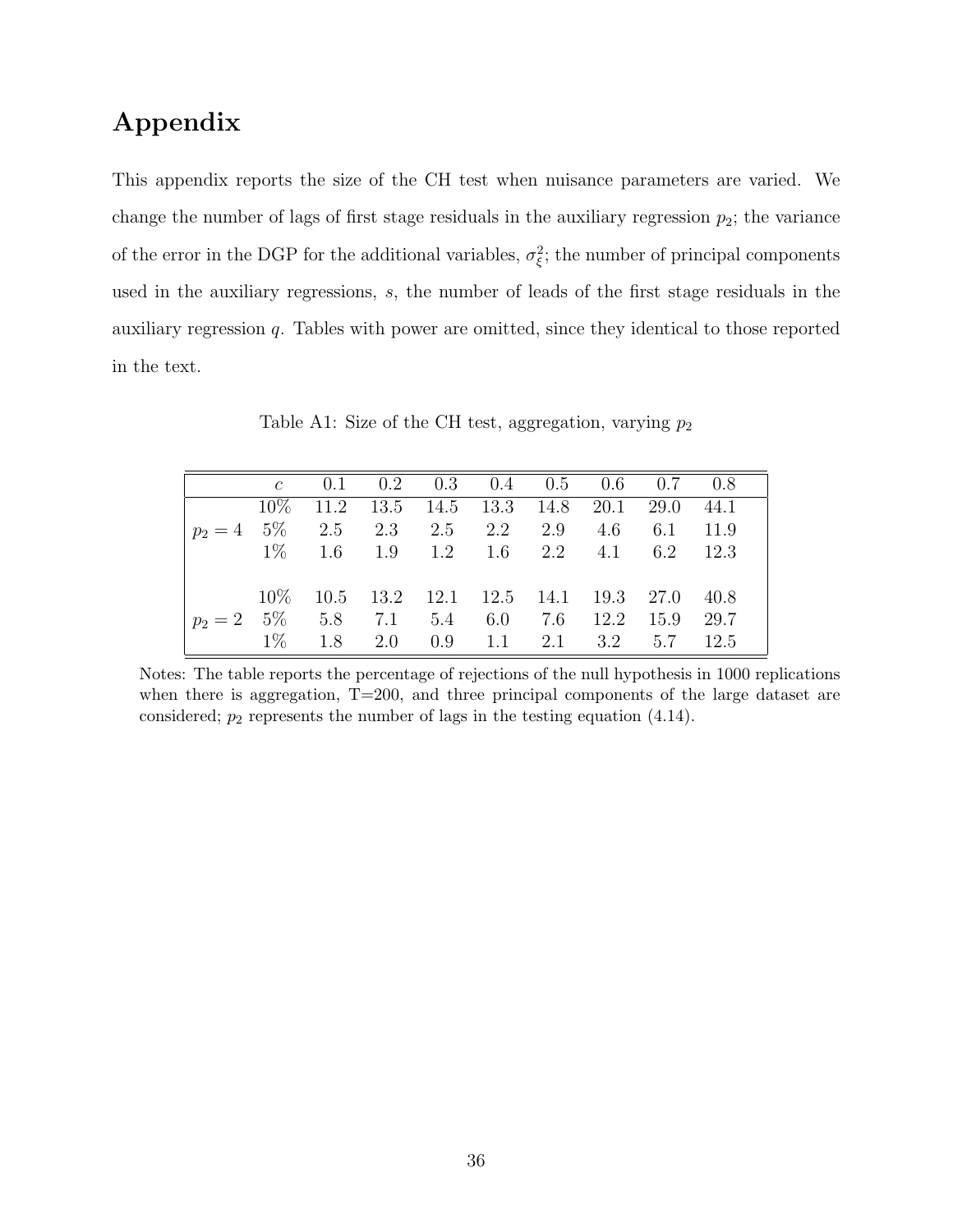Table A2: Size of the CH-test, aggregation, varying  $\sigma_{\xi}^2$ 

|                                                                      |  |  |  | c $0.1$ $0.2$ $0.3$ $0.4$ $0.5$ $0.6$ $0.7$ $0.8$                                             |  |
|----------------------------------------------------------------------|--|--|--|-----------------------------------------------------------------------------------------------|--|
|                                                                      |  |  |  | 10\% 2.20 1.80 1.70 2.10 1.60 2.10 1.80 3.00                                                  |  |
| $\sigma_{\epsilon}^2 = 4$ 5% 1.10 0.70 0.40 0.60 0.50 1.00 0.60 0.90 |  |  |  |                                                                                               |  |
|                                                                      |  |  |  | $1\% \quad 0.30 \quad 0.10 \quad 0.10 \quad 0.00 \quad 0.00 \quad 0.20 \quad 0.20 \quad 0.10$ |  |
|                                                                      |  |  |  |                                                                                               |  |
|                                                                      |  |  |  | 10\% 1.00 0.70 0.20 0.80 0.50 1.50 0.60 1.10                                                  |  |
| $\sigma_{\xi}^2 = 0.25$ 5% 0.50 0.40 0.10 0.20 0.40 0.50 0.30 0.30   |  |  |  |                                                                                               |  |
|                                                                      |  |  |  | $1\% \quad 0.00 \quad 0.20 \quad 0.00 \quad 0.10 \quad 0.00 \quad 0.00 \quad 0.10 \quad 0.10$ |  |

Notes: The table reports the percentage of rejections of the null hypothesis in 1000 replications when there is aggregation, T=200, and three principal components of the large dataset are considered;  $\sigma_{\xi}^2$  is the variance of the idiosyncratic error in the DGP for additional data.

Table A3: Size of the CH test, aggregation, varying s

|                                                     |  |  |  | c $0.1$ $0.2$ $0.3$ $0.4$ $0.5$ $0.6$ $0.7$ $0.8$ |  |
|-----------------------------------------------------|--|--|--|---------------------------------------------------|--|
|                                                     |  |  |  | 10\% 1.10 1.10 0.30 0.60 0.80 1.00 1.00 1.70      |  |
| $s = 2$ 5\% 0.50 0.50 0.00 0.30 0.40 0.50 0.10 0.60 |  |  |  |                                                   |  |
|                                                     |  |  |  | $1\%$ 0.10 0.10 0.00 0.10 0.00 0.10 0.00 0.10     |  |
|                                                     |  |  |  |                                                   |  |
|                                                     |  |  |  | 10\% 1.70 1.80 0.70 1.80 1.40 1.90 1.40 2.50      |  |
| $s = 4$ 5% 0.80 0.70 0.10 0.60 0.50 0.60 0.50 1.10  |  |  |  |                                                   |  |
|                                                     |  |  |  |                                                   |  |

Notes: The table reports the percentage of rejections of the null hypothesis in 1000 replications when there is aggregation,  $T=200$ , and three principal components of the large dataset are considered; s is the length of the vector of factors in the testing equation (4.14).